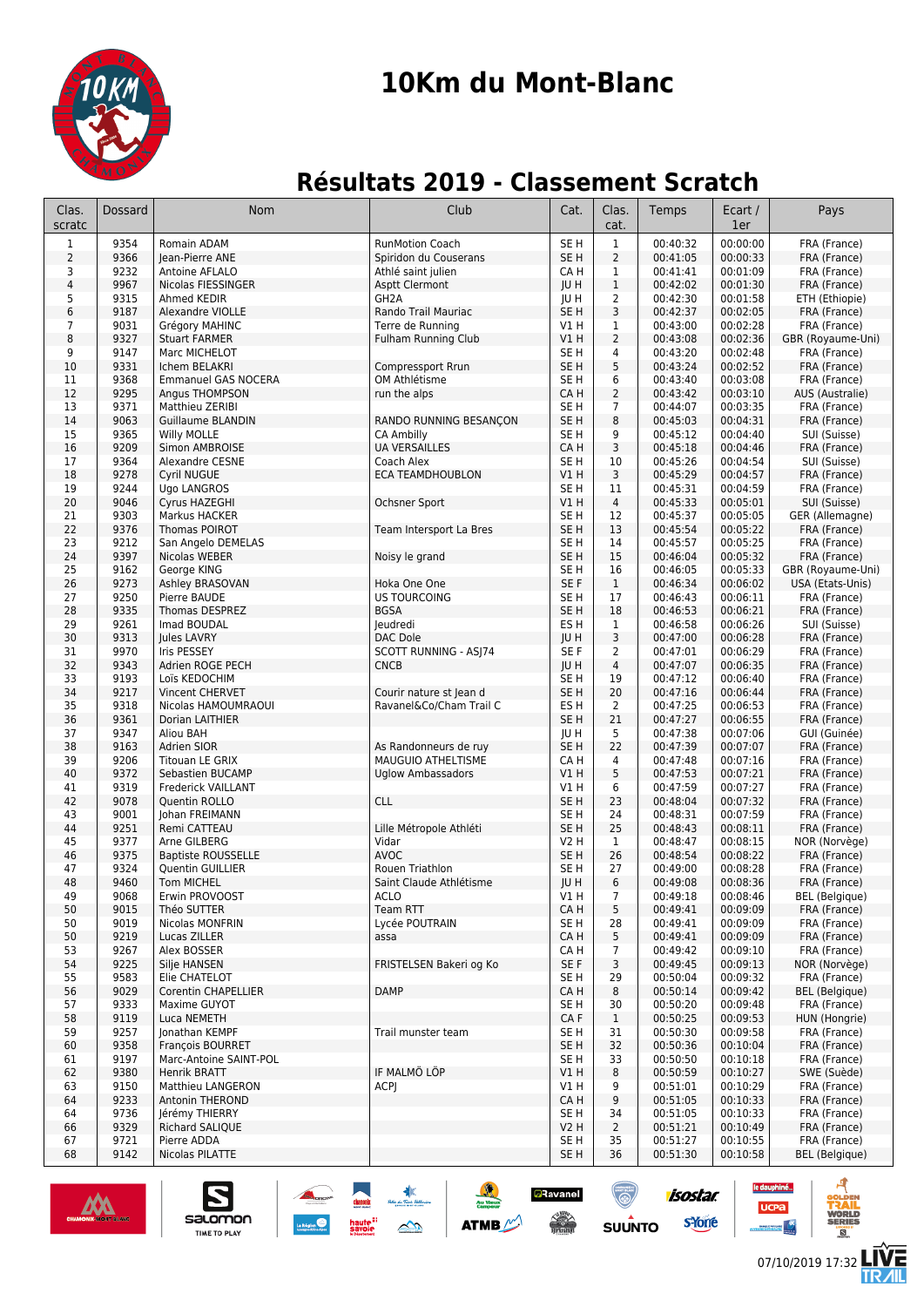

| Clas.<br>scratc | Dossard       | Nom                                         | Club                    | Cat.                    | Clas.<br>cat.        | Temps                | Ecart /<br>1er       | Pays                                  |
|-----------------|---------------|---------------------------------------------|-------------------------|-------------------------|----------------------|----------------------|----------------------|---------------------------------------|
| 69              | 9359          | Loïc COLBERT                                |                         | SE <sub>H</sub>         | 37                   | 00:51:39             | 00:11:07             | FRA (France)                          |
| 70              | 9247          | <b>Fabrice ARMBRUSTER</b>                   | Kabbloc                 | SE <sub>H</sub>         | 38                   | 00:51:40             | 00:11:08             | FRA (France)                          |
| 71              | 9090          | <b>Gregory MARTIN</b>                       | Champigny triathlon     | SE H                    | 39                   | 00:51:44             | 00:11:12             | FRA (France)                          |
| 72              | 9137          | <b>Baptiste DANJOU</b>                      |                         | SE <sub>H</sub>         | 40                   | 00:51:45             | 00:11:13             | FRA (France)                          |
| 73              | 9115          | <b>Bracken DAWSON</b>                       |                         | SE <sub>H</sub>         | 41                   | 00:51:47             | 00:11:15<br>00:11:19 | GBR (Royaume-Uni)                     |
| 74<br>75        | 9178<br>9086  | Antoine BARTHELEMY<br>Elodie VAN DEN ABEELE | <b>ACLO</b>             | SE <sub>H</sub><br>SE F | 42<br>4              | 00:51:51<br>00:51:55 | 00:11:23             | FRA (France)<br><b>BEL</b> (Belgique) |
| 76              | 9117          | Aurélien LAURENT                            |                         | SE <sub>H</sub>         | 43                   | 00:51:56             | 00:11:24             | FRA (France)                          |
| 77              | 9074          | Clément CHAMBE                              |                         | SE <sub>H</sub>         | 44                   | 00:52:04             | 00:11:32             | FRA (France)                          |
| 78              | 9408          | Laurent BAUDOT                              |                         | SE <sub>H</sub>         | 45                   | 00:52:07             | 00:11:35             | FRA (France)                          |
| 79              | 9971          | <b>Heloise FERAUD</b>                       | la sco                  | ES <sub>F</sub>         | 1                    | 00:52:16             | 00:11:44             | FRA (France)                          |
| 80              | 9172          | <b>Tomas KOBAYASHI</b>                      | Domnarvets GolF         | V2 H                    | 3                    | 00:52:25             | 00:11:53             | SWE (Suède)                           |
| 81              | 9966          | Pierre LAULAGNET                            | <b>CMBM</b>             | SE H                    | 46                   | 00:52:31             | 00:11:59             | FRA (France)                          |
| 82              | 9168          | Laury ELOY                                  | Morzine                 | SE F                    | 5                    | 00:52:47             | 00:12:15             | FRA (France)                          |
| 83              | 9021          | Joel AZAM                                   | Lycée POUTRAIN          | JU H                    | $\overline{7}$       | 00:52:49             | 00:12:17             | FRA (France)                          |
| 84              | 9348          | <b>Boubacar BARRY</b>                       |                         | JU H                    | 8                    | 00:52:51             | 00:12:19             | GUI (Guinée)                          |
| 85              | 9352          | <b>Iules FAYT</b>                           | RACING CLUB ARRAS TRIAT | <b>JUH</b>              | 9                    | 00:52:52             | 00:12:20             | FRA (France)                          |
| 85              | 10179         | <b>Liroy PONTIER</b>                        | Team RUN'N              | SE <sub>H</sub>         | 47                   | 00:52:52             | 00:12:20<br>00:12:24 | FRA (France)                          |
| 87<br>88        | 9378<br>9156  | Runar GILBERG<br>Kevin PEREZ ARTAZA         | SK Vidar / Kondis       | V2 H<br>SE <sub>H</sub> | 4<br>48              | 00:52:56<br>00:53:02 | 00:12:30             | NOR (Norvège)<br>FRA (France)         |
| 88              | 9157          | Boris PEREZ ARTAZA                          | <b>AS BONDY</b>         | SE <sub>H</sub>         | 48                   | 00:53:02             | 00:12:30             | FRA (France)                          |
| 90              | 9338          | Mickaël BOUTIN                              | Fontanil Triathlon      | <b>V2 H</b>             | 5                    | 00:53:17             | 00:12:45             | FRA (France)                          |
| 91              | 9634          | Yan DANTI                                   |                         | SE H                    | 50                   | 00:53:33             | 00:13:01             | FRA (France)                          |
| 92              | 9663          | Lino VIALE                                  |                         | CA H                    | 10                   | 00:53:37             | 00:13:05             | FRA (France)                          |
| 93              | 9379          | Pascal HARDIVILLE                           | <b>EVIAN OFF COURSE</b> | V2 H                    | 6                    | 00:53:38             | 00:13:06             | FRA (France)                          |
| 94              | 9356          | <b>Bruno VERARD</b>                         |                         | V1 H                    | 10                   | 00:53:39             | 00:13:07             | FRA (France)                          |
| 95              | 9383          | Leo VERHEYDE                                | <b>RCMDF</b>            | SE <sub>H</sub>         | 51                   | 00:53:43             | 00:13:11             | FRA (France)                          |
| 96              | 10170         | <b>Bruno SCHROEDER</b>                      |                         | VIH                     | 11                   | 00:53:46             | 00:13:14             | MON (Monaco)                          |
| 97              | 9002          | Mary-Lou BUTTERFIELD                        | Courir pour se découvri | $VI$ F                  | 1                    | 00:53:59             | 00:13:27             | CAN (Canada)                          |
| 98              | 9287          | <b>Valentin HUOT</b>                        | Montbéliard-Belfort Ath | CA H                    | 11                   | 00:54:03             | 00:13:31             | FRA (France)                          |
| 99              | 9381          | Elodie GERARD                               |                         | SE F                    | 6                    | 00:54:04             | 00:13:32             | FRA (France)                          |
| 100             | 9009          | Cyrille KEICHINGER                          | <b>CA Malling</b>       | V1H                     | 12                   | 00:54:10             | 00:13:38             | FRA (France)                          |
| 101<br>102      | 10484<br>9302 | <b>Bruno GRANGE</b><br>Audrey WELZBACHER    | Beaumont Athlétique Clu | SE <sub>H</sub><br>V1F  | 52<br>$\overline{2}$ | 00:54:13<br>00:54:15 | 00:13:41<br>00:13:43 | FRA (France)<br>FRA (France)          |
| 103             | 10292         | Thibault VALLET                             |                         | SE <sub>H</sub>         | 53                   | 00:54:17             | 00:13:45             | FRA (France)                          |
| 104             | 9129          | Anthony ROUTIER                             |                         | SE <sub>H</sub>         | 54                   | 00:54:28             | 00:13:56             | FRA (France)                          |
| 105             | 9140          | Adrien BERGERET                             | <b>TRIMAY</b>           | ES H                    | 3                    | 00:54:39             | 00:14:07             | FRA (France)                          |
| 106             | 9292          | Laurence WATERS                             |                         | SE <sub>H</sub>         | 55                   | 00:54:41             | 00:14:09             | GBR (Royaume-Uni)                     |
| 107             | 9066          | Grégory TAKVORIAN                           |                         | SE <sub>H</sub>         | 56                   | 00:54:43             | 00:14:11             | FRA (France)                          |
| 107             | 9123          | Julie ARNAUD                                |                         | SE F                    | $\overline{7}$       | 00:54:43             | 00:14:11             | FRA (France)                          |
| 109             | 9045          | Gaetan BLANCHARD                            |                         | SE <sub>H</sub>         | 57                   | 00:54:46             | 00:14:14             | FRA (France)                          |
| 110             | 9194          | Vladimir KASTIER                            |                         | SE <sub>H</sub>         | 58                   | 00:54:59             | 00:14:27             | SVK (Slovaquie)                       |
| 111             | 9960          | Didier BIRTEL                               | Freyming-Merlebach Athl | V1H                     | 13                   | 00:55:06             | 00:14:34             | FRA (France)                          |
| 112             | 9872          | <b>Tristan BUT</b>                          |                         | SE <sub>H</sub>         | 59                   | 00:55:11             | 00:14:39             | FRA (France)                          |
| 113             | 9205          | Marius GROLLERON                            |                         | CA H                    | 12                   | 00:55:12             | 00:14:40             | FRA (France)<br>FRA (France)          |
| 114<br>115      | 9382<br>9316  | <b>Geoffrey FOURNIER</b><br>Cléa LASCAUX    | Dole ac                 | SE <sub>H</sub><br>JU F | 60<br>1              | 00:55:18<br>00:55:23 | 00:14:46<br>00:14:51 | FRA (France)                          |
| 116             | 9388          | Julien ZAUG                                 |                         | SE <sub>H</sub>         | 61                   | 00:55:25             | 00:14:53             | FRA (France)                          |
| 117             | 10585         | Guillaume DEPASSE                           |                         | SE H                    | 62                   | 00:55:27             | 00:14:55             | FRA (France)                          |
| 118             | 9160          | Pierre FRACHETTE                            |                         | SE <sub>H</sub>         | 63                   | 00:55:28             | 00:14:56             | FRA (France)                          |
| 119             | 9308          | Frantz WAGNER                               | HAUTES- ALPES TRAIL NAT | V1 H                    | 14                   | 00:55:45             | 00:15:13             | FRA (France)                          |
| 119             | 9400          | Joachim RIVET                               |                         | V1 H                    | 14                   | 00:55:45             | 00:15:13             | FRA (France)                          |
| 121             | 10214         | Nicolas GENON                               |                         | SE H                    | 64                   | 00:55:47             | 00:15:15             | <b>BEL</b> (Belgique)                 |
| 122             | 9667          | Joshua MEHTA                                |                         | SE <sub>H</sub>         | 65                   | 00:55:48             | 00:15:16             | GBR (Royaume-Uni)                     |
| 122             | 10223         | Raphaël LUISETTI                            |                         | SE H                    | 65                   | 00:55:48             | 00:15:16             | FRA (France)                          |
| 124             | 9813          | <b>Guillaume BARALON</b>                    | <b>INARPA ENDURANCE</b> | SE <sub>H</sub>         | 67                   | 00:55:55             | 00:15:23             | FRA (France)                          |
| 125             | 9028          | Jeremy VOYER                                |                         | SE H                    | 68                   | 00:56:13             | 00:15:41             | FRA (France)                          |
| 125             | 9230          | Lorna MACDONALD                             | Morpeth Harriers        | SE F                    | 8                    | 00:56:13             | 00:15:41             | GBR (Royaume-Uni)                     |
| 125             | 9821          | Julien CORBINEAU                            | Estuaire athletic club  | SE H                    | 68                   | 00:56:13             | 00:15:41             | FRA (France)                          |
| 128             | 9188          | Thomas GERVAIS                              |                         | V1 H                    | 16                   | 00:56:15             | 00:15:43             | FRA (France)                          |
| 128<br>128      | 9211<br>9694  | Flora TISSIER<br>Alex BOILLIN               | mauguio carnon          | CA F<br>SE H            | $\overline{2}$<br>70 | 00:56:15<br>00:56:15 | 00:15:43<br>00:15:43 | FRA (France)<br>FRA (France)          |
| 131             | 9207          | Olivier FELTEN                              | Tout ô Talent Team      | SE H                    | 71                   | 00:56:19             | 00:15:47             | FRA (France)                          |
| 131             | 9504          | Jose Juan DELICADO MAS                      |                         | SE <sub>H</sub>         | 71                   | 00:56:19             | 00:15:47             | ESP (Espagne)                         |
| 133             | 9914          | Olivier GROS                                | Les coureurs du lac ble | V1H                     | 17                   | 00:56:25             | 00:15:53             | FRA (France)                          |
| 134             | 9124          | Jérôme STASZAK                              | Décider Sa Vie          | V1 H                    | 18                   | 00:56:27             | 00:15:55             | FRA (France)                          |
| 135             | 9169          | David BRAWN                                 | Portsmouth Joggers      | V1 H                    | 19                   | 00:56:31             | 00:15:59             | GBR (Royaume-Uni)                     |
| 136             | 9373          | Grégory GLADY                               |                         | SE <sub>H</sub>         | 73                   | 00:56:36             | 00:16:04             | FRA (France)                          |
| 137             | 9100          | <b>Tine ANDERSEN</b>                        | Underlia Ultrarunners   | SE F                    | 9                    | 00:56:40             | 00:16:08             | NOR (Norvège)                         |
| 138             | 9148          | Martin LEFEBVRE                             |                         | SE H                    | 74                   | 00:56:48             | 00:16:16             | FRA (France)                          |
| 139             | 9344          | Maxence BOLLARD                             |                         | CA H                    | 13                   | 00:56:49             | 00:16:17             | FRA (France)                          |
| 140             | 9439          | Loic ARMANGE                                | ROQUEFORT-SARBAZAN Spor | SE <sub>H</sub>         | 75                   | 00:56:52             | 00:16:20             | FRA (France)                          |
| 141             | 9334          | Annabelle BEUDIN                            | <b>TEAM GV</b>          | SE F                    | 10                   | 00:56:53             | 00:16:21             | FRA (France)                          |
| 142             | 9075          | David SIFONIOS                              |                         | SE H                    | 76                   | 00:56:57             | 00:16:25             | SUI (Suisse)                          |
| 143             | 9272          | Alexandre MUGNIER                           |                         | SE H                    | 77                   | 00:56:58             | 00:16:26             | FRA (France)                          |

大会

 $\rightarrow$ 

**ATMB** 



S

salomon

TIME TO PLAY



isostar.

**s**Yone

 $\bigcirc$ 

 $su\overset{\bullet}{\mathsf{unro}}$ 

**a**Ravanel

 $\frac{1}{\sqrt{2}}$ 

le dauphiné...

**UCPa** 

- 4



ه

**VORLD**<br>ERIES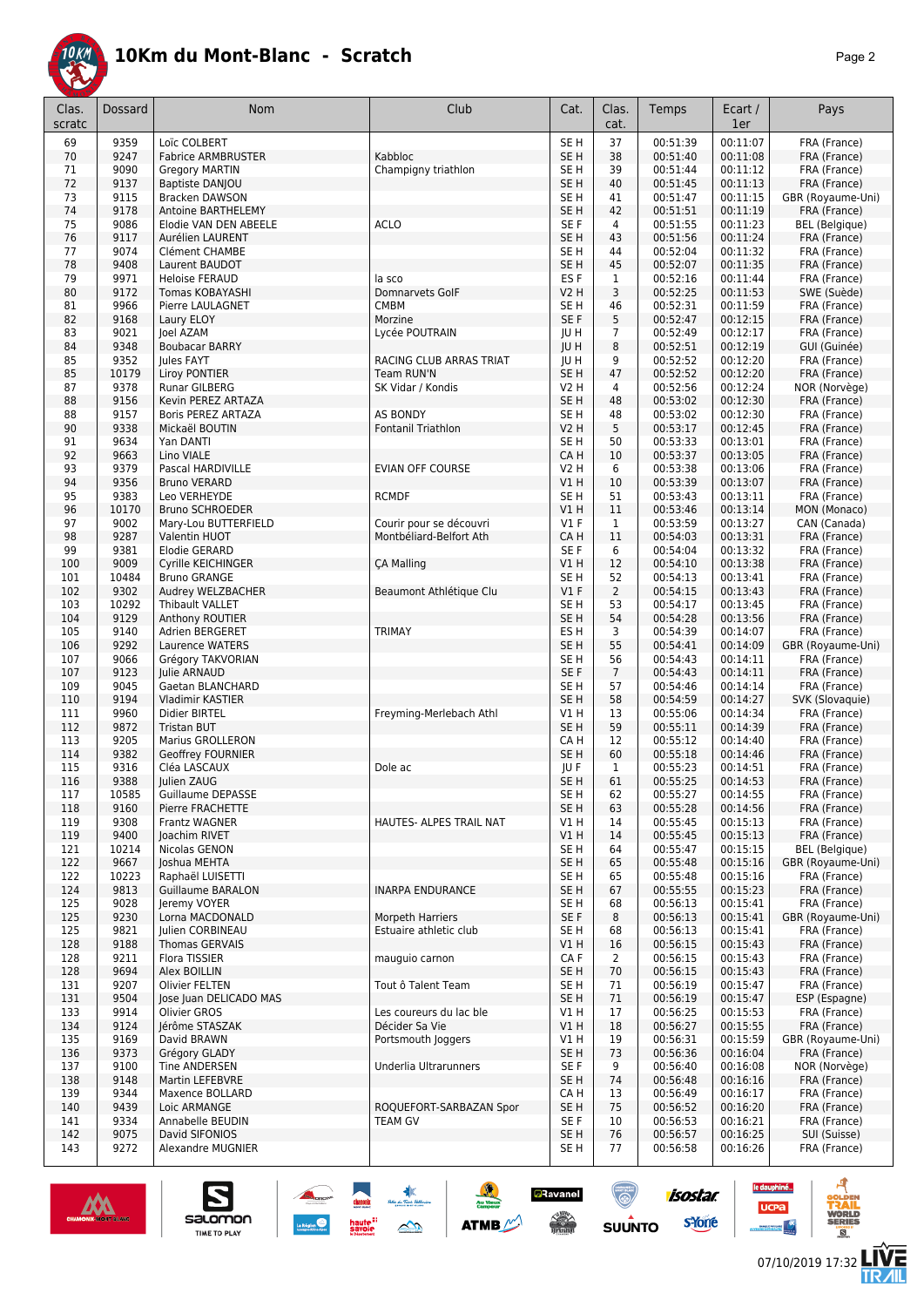

| Clas.      | <b>Dossard</b> | Nom                                         | Club                      | Cat.                    | Clas.                | Temps                | Ecart /              | Pays                         |
|------------|----------------|---------------------------------------------|---------------------------|-------------------------|----------------------|----------------------|----------------------|------------------------------|
| scratc     |                |                                             |                           |                         | cat.                 |                      | 1er                  |                              |
| 144        | 9020           | Pierre Jean EYMAR-DAUPHIN                   | Lycée POUTRAIN            | V1H                     | 20                   | 00:57:03             | 00:16:31             | FRA (France)                 |
| 145        | 9360           | Lucas ROHART                                | Worldier                  | SE H                    | 78                   | 00:57:05             | 00:16:33             | FRA (France)                 |
| 146        | 9130           | Tom FERREUX                                 | TEAM LA GAUDINE           | CA H                    | 14                   | 00:57:06             | 00:16:34             | FRA (France)                 |
| 147        | 9199           | Yannick CHARREL                             |                           | V1 H                    | 21                   | 00:57:10             | 00:16:38             | FRA (France)                 |
| 148        | 9175           | <b>Manuel MAYER</b>                         | ASPTT nice cote d'azur    | V1 H                    | 22                   | 00:57:12             | 00:16:40             | FRA (France)                 |
| 149        | 9198           | Flavien DOLE                                | FCC LA JOUX               | CA H                    | 15                   | 00:57:18             | 00:16:46             | FRA (France)                 |
| 150        | 9014           | Anne MICHEL                                 |                           | $VI$ F                  | 3                    | 00:57:22             | 00:16:50             | FRA (France)                 |
| 150        | 9174           | Celine PLASSERAUD                           | ASPTT nice cote d'azur    | V1F                     | 3                    | 00:57:22             | 00:16:50             | FRA (France)                 |
| 152        | 9702           | Greg ALLIOT                                 |                           | V1 H                    | 23                   | 00:57:29             | 00:16:57<br>00:17:04 | FRA (France)                 |
| 153<br>154 | 9202<br>9064   | Marine DESGRAND                             |                           | SE F                    | 11                   | 00:57:36             | 00:17:05             | FRA (France)<br>FRA (France) |
| 155        | 9775           | Mikael PAPILLON                             | <b>Team Munster Trail</b> | SE H<br>ES <sub>H</sub> | 79<br>$\overline{4}$ | 00:57:37<br>00:57:42 | 00:17:10             | FRA (France)                 |
|            |                | Pierre-Hugo MEYER                           |                           |                         |                      |                      |                      |                              |
| 156<br>156 | 10039<br>10549 | lean Noel NIRDE<br><b>Alexandre MOLLIEX</b> |                           | SE <sub>H</sub><br>ES H | 80<br>5              | 00:57:44<br>00:57:44 | 00:17:12<br>00:17:12 | FRA (France)                 |
| 158        | 9185           | <b>Elodie MARCHAL</b>                       |                           | ES F                    | 2                    | 00:57:55             | 00:17:23             | FRA (France)<br>FRA (France) |
| 159        | 9062           | Thorleif NOEKLEBY                           |                           | V2 H                    | $\overline{7}$       | 00:57:57             | 00:17:25             | NOR (Norvège)                |
| 160        | 9184           | Kirran FOLEY                                |                           | SE H                    | 81                   | 00:58:01             | 00:17:29             | NZL (Nouvelle-               |
|            |                |                                             |                           |                         |                      |                      |                      | Zélande)                     |
| 160        | 9738           | François SZYMALKA                           | <b>COURIR MOROGES</b>     | SE <sub>H</sub>         | 81                   | 00:58:01             | 00:17:29             | FRA (France)                 |
| 162        | 9405           | Aline HERRMANN                              |                           | SE F                    | 12                   | 00:58:03             | 00:17:31             | FRA (France)                 |
| 163        | 9304           | <b>Brian BENEFIELD</b>                      |                           | V2 H                    | 8                    | 00:58:04             | 00:17:32             | USA (Etats-Unis)             |
| 164        | 9964           | Augustin DUTHU                              |                           | CA H                    | 16                   | 00:58:05             | 00:17:33             | FRA (France)                 |
| 165        | 9835           | Freddy PRIEM                                | Team run courrieres       | VIH                     | 24                   | 00:58:07             | 00:17:35             | FRA (France)                 |
| 166        | 9404           | Jocelyn PIERRE                              |                           | SE H                    | 83                   | 00:58:12             | 00:17:40             | FRA (France)                 |
| 167        | 9401           | Anthony LANDREAU                            |                           | SE <sub>H</sub>         | 84                   | 00:58:21             | 00:17:49             | FRA (France)                 |
| 168        | 9288           | Christian PRESTEGARD                        | Loen Active / Fanaråk I   | V3H                     | 1                    | 00:58:23             | 00:17:51             | NOR (Norvège)                |
| 169        | 9203           | Benjamin BONNEAU                            |                           | SE H                    | 85                   | 00:58:24             | 00:17:52             | FRA (France)                 |
| 170        | 10431          | James GAMET                                 |                           | SE H                    | 86                   | 00:58:36             | 00:18:04             | FRA (France)                 |
| 171        | 9013           | Joris GUILLOT                               |                           | SE H                    | 87                   | 00:58:45             | 00:18:13             | FRA (France)                 |
| 172        | 9079           | Dylann STASZAK                              | J.C Ban Saint Martin      | JU H                    | 10                   | 00:58:48             | 00:18:16             | FRA (France)                 |
| 172        | 9109           | Bjorn ANDERSSON                             | Fysrehab                  | V2 H                    | 9                    | 00:58:48             | 00:18:16             | SWE (Suède)                  |
| 174        | 9094           | <b>Evariste MOURETTE</b>                    |                           | SE H                    | 88                   | 00:58:50             | 00:18:18             | FRA (France)                 |
| 175        | 9398           | <b>Maxime ERNANDES</b>                      |                           | SE <sub>H</sub>         | 89                   | 00:58:56             | 00:18:24             | FRA (France)                 |
| 176        | 9208           | Nicolas CHASTANIER                          | Run Odysséa               | SE H                    | 90                   | 00:58:58             | 00:18:26             | FRA (France)                 |
| 177        | 9054           | Eric GUILBERT                               | arlanxeo                  | V2 H                    | 10                   | 00:59:02             | 00:18:30             | FRA (France)                 |
| 178        | 10029          | <b>Toby GRICE</b>                           | <b>GIAAC</b>              | V1 H                    | 25                   | 00:59:06             | 00:18:34             | GBR (Royaume-Uni)            |
| 179        | 9314           | <b>Romain FRANK</b>                         |                           | ES <sub>H</sub>         | 6                    | 00:59:08             | 00:18:36             | FRA (France)                 |
| 179        | 9756           | <b>Marion BLANCHET</b>                      | courir nature st jean d   | SE F                    | 13                   | 00:59:08             | 00:18:36             | FRA (France)                 |
| 181        | 9547           | <b>Tristan ROBINET</b>                      | CA <sub>2</sub> S         | SE H                    | 91                   | 00:59:10             | 00:18:38             | FRA (France)                 |
| 182        | 9357           | Najib TAHTAH                                |                           | SE H                    | 92                   | 00:59:12             | 00:18:40             | FRA (France)                 |
| 183        | 9988           | Alexander CHASHKIN                          |                           | V2 H                    | 11                   | 00:59:17             | 00:18:45             | RUS (Russie)                 |
| 184        | 10457          | Karen Cheng Hoon GEH                        |                           | $VI$ F                  | 5                    | 00:59:21             | 00:18:49             | MAS (Malaisie)               |
| 185        | 9342           | Vincent MERCIER                             |                           | V1 H                    | 26                   | 00:59:29             | 00:18:57             | FRA (France)                 |
| 186        | 9003           | Loïc BALLIGAND                              |                           | SE H                    | 93                   | 00:59:36             | 00:19:04             | FRA (France)                 |
| 187        | 9024           | Pierrick MARCOUX                            |                           | SE H                    | 94                   | 00:59:37             | 00:19:05             | SUI (Suisse)                 |
| 188        | 9973           | Ludovic SORNIN                              | TOWN TO TRAIL - IAMWOOD   | V1 H                    | 27                   | 00:59:44             | 00:19:12             | FRA (France)                 |
| 189        | 9238           | <b>Antoine PLANCHON</b>                     |                           | SE H                    | 95                   | 00:59:48             | 00:19:16             | FRA (France)                 |
| 189        | 10036          | Jeremy FIELDER                              |                           | V1 H                    | 28                   | 00:59:48             | 00:19:16             | GBR (Royaume-Uni)            |
| 191        | 9220           | Seager WILSON                               |                           | SE H                    | 96                   | 00:59:51             | 00:19:19             | USA (Etats-Unis)             |
| 191        | 9260           | Lisa ROBBERSE                               |                           | ES <sub>F</sub>         | 3                    | 00:59:51             | 00:19:19             | FRA (France)                 |
| 193        | 9684           | Matthias KLINKENBERG                        | Malm                      | SE H                    | 97                   | 00:59:52             | 00:19:20             | <b>BEL</b> (Belgique)        |
| 194        | 9077           | Colin CROVILLE                              |                           | SE H                    | 98                   | 00:59:53             | 00:19:21             | FRA (France)                 |
| 195        | 9005           | Jasmine-Rose CHAPMAN                        |                           | CA F                    | 3                    | 01:00:11<br>01:00:18 | 00:19:39             | GBR (Royaume-Uni)            |
| 196        | 9992           | Antoine SCIE<br>Marie DUPOND                | ASJ74                     | SE H                    | 99                   |                      | 00:19:46<br>00:19:48 | FRA (France)                 |
| 197<br>198 | 9463<br>9470   | Daniel ODDOU                                |                           | ES F<br>V3H             | 4<br>2               | 01:00:20<br>01:00:21 | 00:19:49             | FRA (France)<br>FRA (France) |
| 199        | 9087           | Karsten THOT                                |                           | SE <sub>H</sub>         | 100                  | 01:00:25             | 00:19:53             | USA (Etats-Unis)             |
| 200        | 9089           | Thomas CALIXTE                              |                           | SE H                    | 101                  | 01:00:26             | 00:19:54             | FRA (France)                 |
| 201        | 9037           | Alexandra BELIAIEVOVA                       |                           | SE F                    | 14                   | 01:00:44             | 00:20:12             | SVK (Slovaquie)              |
| 201        | 9038           | Ivan GABOVIC                                |                           | V2 H                    | 12                   | 01:00:44             | 00:20:12             | SVK (Slovaquie)              |
| 203        | 9252           | Emmie DEJEAN                                | <b>LYON ATHLETISME</b>    | JU F                    | $\overline{2}$       | 01:00:48             | 00:20:16             | FRA (France)                 |
| 204        | 9127           | Pierre-Yves MARCK                           |                           | SE H                    | 102                  | 01:00:49             | 00:20:17             | FRA (France)                 |
| 205        | 9393           | Gregory HEINRICHS                           | team somja                | SE H                    | 103                  | 01:00:52             | 00:20:20             | <b>BEL</b> (Belgique)        |
| 206        | 9968           | Alexandre PAILLARD                          | club des sports chamoni   | CA H                    | 17                   | 01:00:54             | 00:20:22             | FRA (France)                 |
| 207        | 10385          | Olivier HERPSONT                            |                           | SE H                    | 104                  | 01:00:55             | 00:20:23             | FRA (France)                 |
| 208        | 9007           | Francois SEON                               |                           | SE H                    | 105                  | 01:01:01             | 00:20:29             | FRA (France)                 |
| 208        | 9183           | Kevin RAPHOZ                                | T <sub>2</sub> R          | SE H                    | 105                  | 01:01:01             | 00:20:29             | FRA (France)                 |
| 210        | 9214           | Clarisse BENOIT                             |                           | SE F                    | 15                   | 01:01:02             | 00:20:30             | FRA (France)                 |
| 211        | 9179           | John MUNRO                                  |                           | V2 H                    | 13                   | 01:01:04             | 00:20:32             | GBR (Royaume-Uni)            |
| 212        | 9215           | Thomas FELBER                               |                           | SE H                    | 107                  | 01:01:05             | 00:20:33             | FRA (France)                 |
| 212        | 9330           | Redouane BELAID                             |                           | V2 H                    | 14                   | 01:01:05             | 00:20:33             | GBR (Royaume-Uni)            |
| 214        | 9274           | Marina MOULIN                               |                           | SE F                    | 16                   | 01:01:06             | 00:20:34             | SUI (Suisse)                 |
| 215        | 9978           | Jerome PAILLAT                              |                           | V1H                     | 29                   | 01:01:09             | 00:20:37             | FRA (France)                 |
| 216        | 9083           | <b>Fabien AUSTRUY</b>                       | <b>TOUROULIS</b>          | V2 H                    | 15                   | 01:01:13             | 00:20:41             | FRA (France)                 |
| 216        | 9975           | Océane BAUD                                 |                           | SE F                    | 17                   | 01:01:13             | 00:20:41             | FRA (France)                 |

≉<br>ستد ب

 $\rightarrow$ 

 $\frac{1}{2}$ 

**ATMB** 

**a**Ravanel

<u>ිල</u>



 $\sum_{\text{SALOMOM}}$ 

**La Riging** 



isostar.

 $\frac{A}{\text{min}}$ 

**VORLD**<br>ERIES

**LIVE<br>TR***A***IL** 

le dauphiné...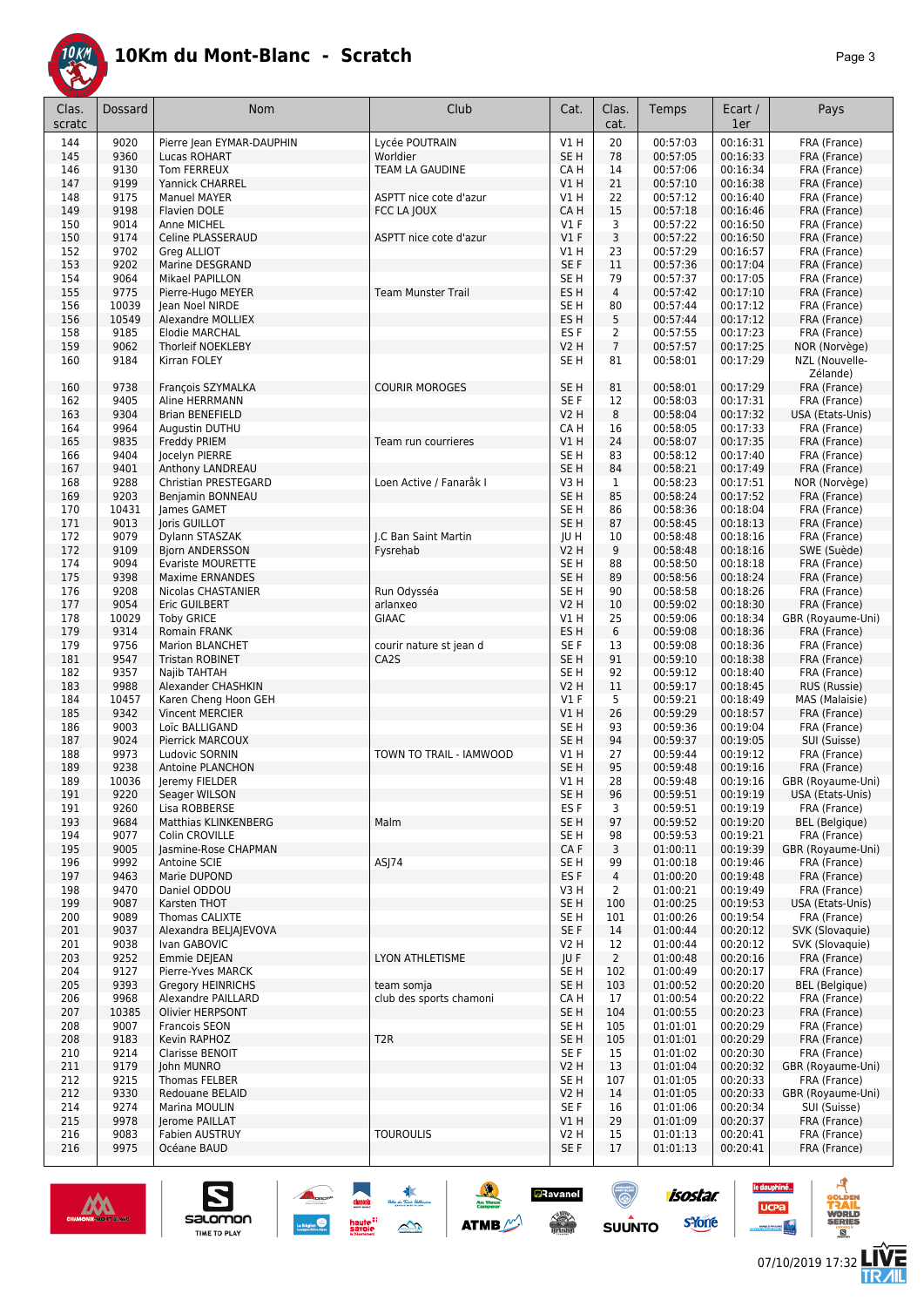

| Clas.<br>scratc | Dossard       | Nom                                         | Club                         | Cat.                           | Clas.<br>cat.  | Temps                | Ecart /<br>1er       | Pays                               |
|-----------------|---------------|---------------------------------------------|------------------------------|--------------------------------|----------------|----------------------|----------------------|------------------------------------|
| 218             | 9661          | Aurélien SERET                              |                              | SE <sub>H</sub>                | 108            | 01:01:18             | 00:20:46             | FRA (France)                       |
| 218             | 9958          | <b>Brian LOYON</b>                          |                              | SE <sub>H</sub>                | 108            | 01:01:18             | 00:20:46             | FRA (France)                       |
| 220             | 9297          | Hugo DEFRANCE                               | aucun                        | ES H                           | $\overline{7}$ | 01:01:19             | 00:20:47             | FRA (France)                       |
| 221             | 9658          | Ion GARAICOECHEA                            |                              | SE <sub>H</sub>                | 110            | 01:01:20             | 00:20:48             | ESP (Espagne)                      |
| 222             | 9962<br>9249  | Maria AUDERA                                |                              | SE F                           | 18<br>30       | 01:01:21             | 00:20:49             | ESP (Espagne)<br>GBR (Royaume-Uni) |
| 223<br>224      | 9822          | Karim OUJBARA<br>Julian MAGDELAINE          |                              | V1H<br>JU H                    | 11             | 01:01:28<br>01:01:29 | 00:20:56<br>00:20:57 | FRA (France)                       |
| 225             | 9153          | Pascal ANDRIGHETTO                          | <b>AATAC</b>                 | V1H                            | 31             | 01:01:30             | 00:20:58             | FRA (France)                       |
| 226             | 10007         | Lydia KASSA                                 |                              | SE F                           | 19             | 01:01:36             | 00:21:04             | GER (Allemagne)                    |
| 227             | 9969          | Henri VEDIE                                 | Chevron                      | SE <sub>H</sub>                | 111            | 01:01:38             | 00:21:06             | FRA (France)                       |
| 228             | 9032          | Clara SCHWEITZER                            |                              | SE F                           | 20             | 01:01:39             | 00:21:07             | FRA (France)                       |
| 229             | 9110          | Mario GRASSI                                |                              | V1H                            | 32             | 01:01:47             | 00:21:15             | ITA (Italie)                       |
| 230             | 9320          | Alexis GAY                                  |                              | SE <sub>H</sub>                | 112            | 01:01:48             | 00:21:16             | FRA (France)                       |
| 231             | 9134          | <b>Brad MUGNIER</b>                         |                              | CA H                           | 18             | 01:01:52             | 00:21:20             | FRA (France)                       |
| 231<br>233      | 9402<br>9409  | <b>Matthieu FRESARD</b><br>Alexandre GILLOT | PAYS DE MONTBELIARD TRI      | SE H<br>SE <sub>H</sub>        | 113<br>114     | 01:01:52<br>01:01:53 | 00:21:20<br>00:21:21 | FRA (France)<br>FRA (France)       |
| 234             | 9386          | Perrine MAILLET                             |                              | $VI$ F                         | 6              | 01:02:04             | 00:21:32             | FRA (France)                       |
| 234             | 9431          | Hugo POISAT                                 |                              | CA H                           | 19             | 01:02:04             | 00:21:32             | FRA (France)                       |
| 236             | 10689         | Stéphane CHEVILLARD                         |                              | V1 H                           | 33             | 01:02:05             | 00:21:33             | FRA (France)                       |
| 237             | 9876          | Geoffrey BOLLARD                            |                              | CA H                           | 20             | 01:02:10             | 00:21:38             | FRA (France)                       |
| 238             | 9631          | <b>Christiane AMBIEHL</b>                   |                              | V3F                            | $\mathbf{1}$   | 01:02:13             | 00:21:41             | FRA (France)                       |
| 239             | 9565          | <b>Gilles RENARD</b>                        |                              | V1H                            | 34             | 01:02:21             | 00:21:49             | FRA (France)                       |
| 240             | 9200          | <b>Guillaume LAEMMEL</b>                    | <b>JOG'R Mulhouse</b>        | ES H                           | 8              | 01:02:23             | 00:21:51             | FRA (France)                       |
| 240<br>240      | 9201<br>9885  | Arsène THIEFINE<br>Evan CHARBOUILLOT        | JOG'R Mulhouse               | ES H<br>SE <sub>H</sub>        | 8<br>115       | 01:02:23             | 00:21:51<br>00:21:51 | FRA (France)                       |
| 243             | 9522          | Dustin OKAZAKI                              |                              | V1H                            | 35             | 01:02:23<br>01:02:24 | 00:21:52             | FRA (France)<br>CAN (Canada)       |
| 243             | 10049         | Nicolas BOURREE                             |                              | SE <sub>H</sub>                | 116            | 01:02:24             | 00:21:52             | FRA (France)                       |
| 243             | 10396         | <b>Guillaume MAILLY</b>                     |                              | SE <sub>H</sub>                | 116            | 01:02:24             | 00:21:52             | FRA (France)                       |
| 246             | 9410          | Karol KUSKA                                 |                              | SE H                           | 118            | 01:02:25             | 00:21:53             | POL (Pologne)                      |
| 247             | 9006          | Marie MALTRAIT                              |                              | $VI$ F                         | $\overline{7}$ | 01:02:30             | 00:21:58             | FRA (France)                       |
| 248             | 9635          | Nicolas COUSIN                              |                              | SE H                           | 119            | 01:02:32             | 00:22:00             | FRA (France)                       |
| 249             | 9337          | Paul MAZOYER                                |                              | SE <sub>H</sub>                | 120            | 01:02:34             | 00:22:02             | FRA (France)                       |
| 250<br>251      | 10348<br>9103 | Javier ALVAREZ<br>Jean-Pierre LECLERC       |                              | SE <sub>H</sub><br><b>V2 H</b> | 121<br>16      | 01:02:36<br>01:02:38 | 00:22:04<br>00:22:06 | ESP (Espagne)<br>FRA (France)      |
| 251             | 9867          | Romain MARCOUX                              | chantelle sports nature      | CA H                           | 21             | 01:02:38             | 00:22:06             | FRA (France)                       |
| 253             | 9144          | <b>Roy HAMPTON</b>                          |                              | VIH                            | 36             | 01:02:40             | 00:22:08             | USA (Etats-Unis)                   |
| 254             | 9765          | Samuel BOUQUAY                              | Barbentane                   | SE <sub>H</sub>                | 122            | 01:02:46             | 00:22:14             | FRA (France)                       |
| 255             | 9437          | Olivier BESSET                              |                              | V1H                            | 37             | 01:02:48             | 00:22:16             | FRA (France)                       |
| 255             | 9438          | Valentin BESSET                             |                              | CA H                           | 22             | 01:02:48             | 00:22:16             | FRA (France)                       |
| 257             | 9190          | Elise HARDEMAN                              |                              | SE F                           | 21             | 01:02:56             | 00:22:24             | FRA (France)                       |
| 258             | 9717          | Laura REBOURS                               |                              | SE F                           | 22             | 01:02:58             | 00:22:26             | FRA (France)                       |
| 259<br>260      | 9990<br>9332  | <b>Thibaut FLANDIN</b><br>Eric BERTHOUD     |                              | SE <sub>H</sub><br>V1 H        | 123<br>38      | 01:03:02<br>01:03:06 | 00:22:30<br>00:22:34 | FRA (France)<br>FRA (France)       |
| 261             | 10284         | Quentin HENRY                               |                              | SE <sub>H</sub>                | 124            | 01:03:11             | 00:22:39             | FRA (France)                       |
| 262             | 9132          | <b>Brice BONNEFOY</b>                       |                              | SE <sub>H</sub>                | 125            | 01:03:12             | 00:22:40             | FRA (France)                       |
| 263             | 9490          | David LABORET                               |                              | SE <sub>H</sub>                | 126            | 01:03:13             | 00:22:41             | FRA (France)                       |
| 264             | 10876         | Ethan PUGET                                 | Sancerre-Running             | ES H                           | 10             | 01:03:15             | 00:22:43             | FRA (France)                       |
| 265             | 9040          | Joseph ZULIANI                              |                              | VIH                            | 39             | 01:03:16             | 00:22:44             | ITA (Italie)                       |
| 266             | 9687          | Louis SATTES                                | Les Bipèdes de la Vauna      | V3 H                           | 3              | 01:03:19<br>01:03:20 | 00:22:47             | FRA (France)                       |
| 267<br>268      | 10670<br>9237 | Jerome SANTANDREU<br>Olivier DUCHASSIN      |                              | SE <sub>H</sub><br>V2 H        | 127<br>17      | 01:03:27             | 00:22:48<br>00:22:55 | FRA (France)<br>FRA (France)       |
| 269             | 9420          | Maeva BRESSON                               |                              | SE F                           | 23             | 01:03:33             | 00:23:01             | FRA (France)                       |
| 269             | 9985          | Joris MARTEL                                |                              | SE H                           | 128            | 01:03:33             | 00:23:01             | FRA (France)                       |
| 271             | 9296          | lean Yves CIERS                             |                              | <b>V2 H</b>                    | 18             | 01:03:36             | 00:23:04             | FRA (France)                       |
| 272             | 9977          | Alizee HOTTELIER                            | Coach Alex                   | SE F                           | 24             | 01:03:38             | 00:23:06             | SUI (Suisse)                       |
| 273             | 9107          | Nicolas CHEVALIER                           |                              | SE <sub>H</sub>                | 129            | 01:03:48             | 00:23:16             | FRA (France)                       |
| 274<br>275      | 10328<br>9389 | Sylvain MONET                               |                              | SE <sub>H</sub><br><b>V2 H</b> | 130<br>19      | 01:03:50             | 00:23:18<br>00:23:26 | FRA (France)<br>SWE (Suède)        |
| 275             | 9802          | Axel BISSCHOP<br>Adrien MUGNIER             |                              | SE <sub>H</sub>                | 131            | 01:03:58<br>01:03:58 | 00:23:26             | FRA (France)                       |
| 277             | 10540         | Marie THABAULT                              |                              | CA F                           | $\overline{4}$ | 01:04:01             | 00:23:29             | FRA (France)                       |
| 278             | 10561         | Thibault RAKOCZY                            |                              | ES H                           | 11             | 01:04:05             | 00:23:33             | FRA (France)                       |
| 279             | 9228          | Matthieu LAINNE                             |                              | V1H                            | 40             | 01:04:06             | 00:23:34             | FRA (France)                       |
| 280             | 9507          | Thomas VELAZQUEZ                            |                              | SE <sub>H</sub>                | 132            | 01:04:07             | 00:23:35             | FRA (France)                       |
| 281             | 9065          | Erwann EON                                  |                              | SE <sub>H</sub>                | 133            | 01:04:21             | 00:23:49             | FRA (France)                       |
| 282             | 9167          | Patrice MONOD                               |                              | V1 H                           | 41             | 01:04:23             | 00:23:51             | FRA (France)                       |
| 283<br>284      | 9965<br>9399  | Laurene BLEIN                               | OM Athlétisme<br><b>UOAT</b> | SE F<br>CA H                   | 25             | 01:04:26             | 00:23:54<br>00:23:55 | FRA (France)<br>FRA (France)       |
| 285             | 9280          | Mathias RIVET<br>Axel PERIN                 |                              | SE <sub>H</sub>                | 23<br>134      | 01:04:27<br>01:04:39 | 00:24:07             | <b>BEL</b> (Belgique)              |
| 286             | 10341         | Katy DARTFORD                               | caf lyon                     | $VI$ F                         | 8              | 01:04:43             | 00:24:11             | GBR (Royaume-Uni)                  |
| 287             | 9293          | Gaëtan-Morgan LEFEBVRE                      |                              | SE <sub>H</sub>                | 135            | 01:04:50             | 00:24:18             | FRA (France)                       |
| 288             | 10208         | Jean EL KHOURY                              |                              | SE <sub>H</sub>                | 136            | 01:04:53             | 00:24:21             | FRA (France)                       |
| 289             | 10244         | Géraldine DE CASTRO                         | Les baroudeuses du sud       | SE F                           | 26             | 01:04:54             | 00:24:22             | FRA (France)                       |
| 290             | 9271          | David FENNAH                                | Wetherby Runners AC          | V1 H                           | 42             | 01:04:55             | 00:24:23             | GBR (Royaume-Uni)                  |
| 291<br>291      | 9165<br>9902  | Renald RINGUEDE<br>Paul-Emile HENRIET       | Tokyo                        | V1H<br>CA H                    | 43<br>24       | 01:05:07<br>01:05:07 | 00:24:35<br>00:24:35 | JPN (Japon)<br>FRA (France)        |
|                 |               |                                             |                              |                                |                |                      |                      |                                    |

忽

 $\rightarrow$ 

ATMB

 $\bigcirc$ 

 $su\overset{\bullet}{\mathsf{unro}}$ 

**a**Ravanel

 $\frac{1}{\sqrt{2}}$ 

isostar.

**s**Yone



S

Salomon

G

le dauphiné...

**UCPa** 

ه

**VORLD**<br>ERIES

**LIVE<br>TR***A***IL**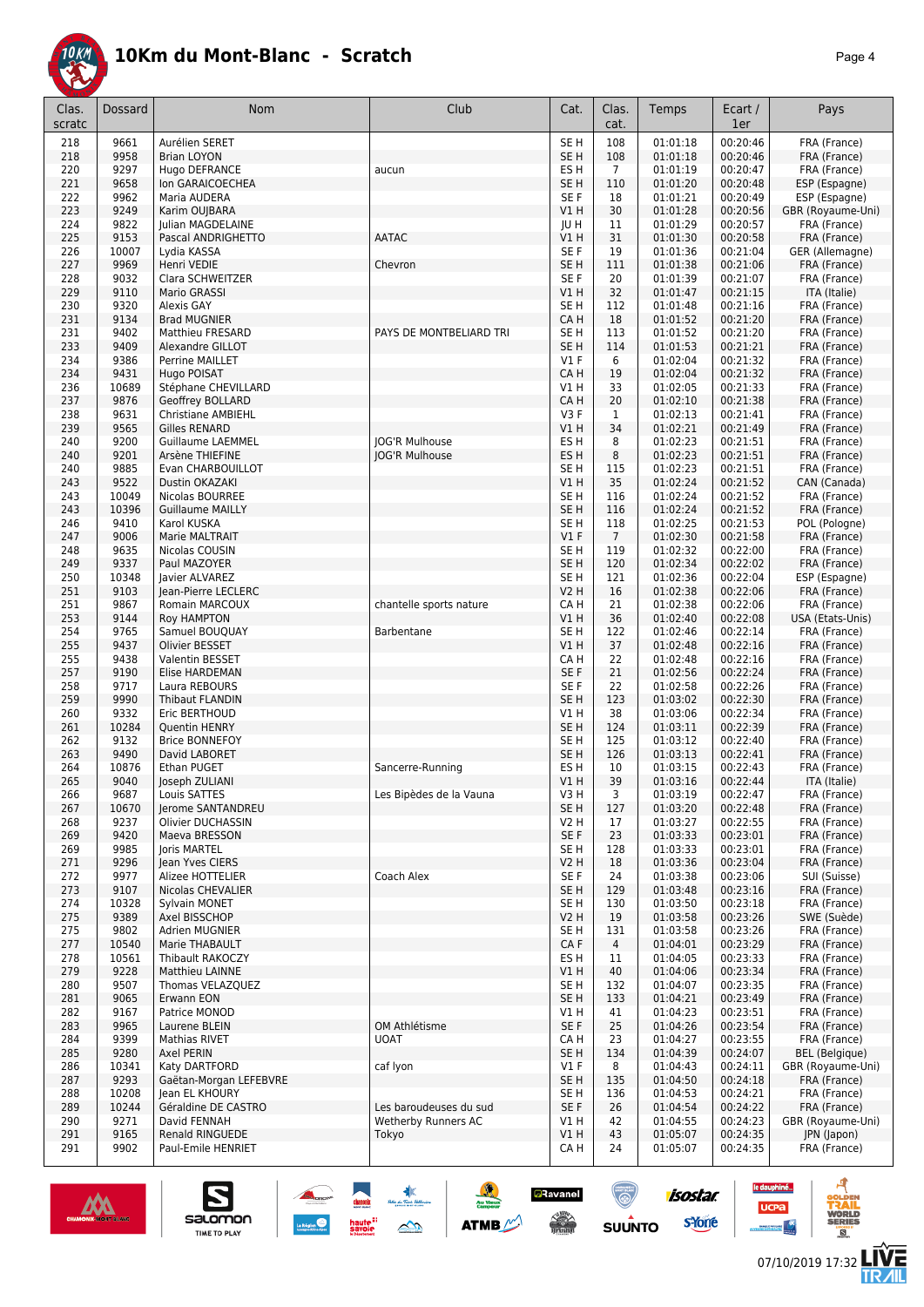

| Clas.<br>scratc | Dossard       | Nom                                       | Club                                        | Cat.                    | Clas.<br>cat. | Temps                | Ecart /<br>1er       | Pays                           |
|-----------------|---------------|-------------------------------------------|---------------------------------------------|-------------------------|---------------|----------------------|----------------------|--------------------------------|
| 293             | 9951          | <b>Josselin DUFORT</b>                    | Grimpo6                                     | SE <sub>H</sub>         | 137           | 01:05:12             | 00:24:40             | FRA (France)                   |
| 294             | 9734          | <b>Nathalie LECLERC</b>                   | Cop'Ain Trail                               | $VI$ F                  | 9             | 01:05:13             | 00:24:41             | FRA (France)                   |
| 295             | 10071         | Charlotte ROUX                            |                                             | CA F                    | 5             | 01:05:20             | 00:24:48             | FRA (France)                   |
| 296             | 10072         | Amelie ROUX                               |                                             | CA F                    | 6             | 01:05:21             | 00:24:49             | FRA (France)                   |
| 297<br>297      | 9856<br>10030 | Marc BOUTOILLE<br>Laure CHARLOT           |                                             | SE <sub>H</sub><br>SE F | 138<br>27     | 01:05:23<br>01:05:23 | 00:24:51<br>00:24:51 | FRA (France)<br>FRA (France)   |
| 299             | 9221          | <b>Benoit DELPORTE</b>                    | Val d'Europe Athlétisme                     | SE <sub>H</sub>         | 139           | 01:05:24             | 00:24:52             | FRA (France)                   |
| 299             | 10207         | <b>Romain BUCAILLE</b>                    |                                             | SE H                    | 139           | 01:05:24             | 00:24:52             | FRA (France)                   |
| 301             | 9227          | Carole LAZZARINI                          |                                             | $VI$ F                  | 10            | 01:05:27             | 00:24:55             | FRA (France)                   |
| 302             | 9085          | Silverio SILVA                            | Cruzeiro                                    | VIH                     | 44            | 01:05:29             | 00:24:57             | BRA (Brésil)                   |
| 303             | 9745          | Jerome TISSIER                            |                                             | <b>V2 H</b>             | 20            | 01:05:30             | 00:24:58             | FRA (France)                   |
| 303             | 9888          | Laure HERVE                               |                                             | SE F                    | 28            | 01:05:30             | 00:24:58             | FRA (France)                   |
| 305             | 9384<br>9807  | <b>Olivier LEIAY</b><br>Maxence ROBILLARD | Salomon Philippines                         | SE <sub>H</sub>         | 141           | 01:05:37             | 00:25:05             | FRA (France)                   |
| 306<br>307      | 9662          | Jean-Michel VIALE                         |                                             | SE <sub>H</sub><br>V1H  | 142<br>45     | 01:05:43<br>01:05:46 | 00:25:11<br>00:25:14 | FRA (France)<br>FRA (France)   |
| 308             | 9462          | Régis GAERING                             |                                             | VIH                     | 46            | 01:05:47             | 00:25:15             | FRA (France)                   |
| 309             | 10217         | Dionysios TSEKOURAS                       |                                             | SE <sub>H</sub>         | 143           | 01:05:49             | 00:25:17             | GRE (Grèce)                    |
| 309             | 10526         | Vadim TLILI                               |                                             | SE <sub>H</sub>         | 143           | 01:05:49             | 00:25:17             | FRA (France)                   |
| 311             | 10040         | Aymeric KOENIG                            |                                             | SE <sub>H</sub>         | 145           | 01:05:51             | 00:25:19             | FRA (France)                   |
| 312             | 9345          | <b>Romain MERCEUR</b>                     |                                             | SE H                    | 146           | 01:05:52             | 00:25:20             | FRA (France)                   |
| 313             | 9564          | Andreina SALAS SIRVENT                    |                                             | SE F                    | 29            | 01:05:55             | 00:25:23             | VEN (Venezuela)                |
| 314             | 9825          | <b>Guillaume DELACHAT</b>                 | Caval pertuis                               | V2 H                    | 21            | 01:06:06             | 00:25:34             | FRA (France)                   |
| 314<br>316      | 9860<br>9730  | Gregory QUIQUEMPOIX<br>Lindsay TWISS      | n/a                                         | SE H<br>$VI$ F          | 147<br>11     | 01:06:06<br>01:06:08 | 00:25:34<br>00:25:36 | FRA (France)<br>NZL (Nouvelle- |
|                 |               |                                           |                                             |                         |               |                      |                      | Zélande)                       |
| 317             | 9489          | Charlotte APFFEL                          |                                             | SE <sub>F</sub>         | 30            | 01:06:09             | 00:25:37             | FRA (France)                   |
| 318             | 10215         | Aurore CRETEL                             | Cap 92 Puteaux                              | SE F                    | 31            | 01:06:11             | 00:25:39             | FRA (France)                   |
| 319             | 9128          | Nacera AIT HAMADOUCHE                     | rajasport                                   | $VI$ F                  | 12            | 01:06:14             | 00:25:42             | FRA (France)                   |
| 320             | 9963          | Catalin BOUTIUC                           |                                             | SE <sub>H</sub>         | 148           | 01:06:17             | 00:25:45             | ROU (Roumanie)                 |
| 320             | 10634         | Maxime NOWE                               |                                             | CA H                    | 25            | 01:06:17             | 00:25:45             | <b>BEL</b> (Belgique)          |
| 322<br>323      | 9600<br>9795  | Zane TILTA-KUMA<br>Cyril FILLOD           | <b>Isostar Latvia</b>                       | SE F<br>SE H            | 32<br>149     | 01:06:24<br>01:06:28 | 00:25:52<br>00:25:56 | LAT (Lettonie)<br>FRA (France) |
| 323             | 10001         | <b>Clément ERNANDES</b>                   |                                             | SE H                    | 149           | 01:06:28             | 00:25:56             | FRA (France)                   |
| 325             | 9520          | <b>Guillaume PERRIN</b>                   |                                             | SE H                    | 151           | 01:06:30             | 00:25:58             | FRA (France)                   |
| 326             | 9806          | Nicolas LATIERCE                          |                                             | VIH                     | 47            | 01:06:37             | 00:26:05             | FRA (France)                   |
| 327             | 10499         | Diana KEELING                             |                                             | SE F                    | 33            | 01:06:39             | 00:26:07             | GBR (Royaume-Uni)              |
| 328             | 9602          | Patrice FRANTZ                            |                                             | VIH                     | 48            | 01:06:42             | 00:26:10             | FRA (France)                   |
| 329             | 9182          | Cristian DUTA                             |                                             | V1 H                    | 49            | 01:06:47             | 00:26:15             | ROU (Roumanie)                 |
| 330             | 9739          | <b>Bruno NIOUSSEL</b>                     |                                             | VIH                     | 50            | 01:06:50             | 00:26:18             | FRA (France)                   |
| 331<br>332      | 9915<br>9253  | Mathis LACOMBE<br>Justine POURCHAYRE      | Slipoteam                                   | CA H<br>SE F            | 26<br>34      | 01:06:51<br>01:06:53 | 00:26:19<br>00:26:21 | FRA (France)<br>FRA (France)   |
| 333             | 10676         | Elodie DANTI                              |                                             | SE F                    | 35            | 01:06:57             | 00:26:25             | FRA (France)                   |
| 334             | 9974          | <b>Thomas RINGEISSEN</b>                  |                                             | SE <sub>H</sub>         | 152           | 01:06:59             | 00:26:27             | FRA (France)                   |
| 335             | 9048          | Sandra BRENGEL                            |                                             | SE F                    | 36            | 01:07:04             | 00:26:32             | FRA (France)                   |
| 335             | 9125          | Joel JONSSON ODELIUS                      | <b>IK Trasten</b>                           | SE H                    | 153           | 01:07:04             | 00:26:32             | SWE (Suède)                    |
| 337             | 10086         | <b>Manuel NAVARRO</b>                     | Lycée POUTRAIN                              | JU H                    | 12            | 01:07:07             | 00:26:35             | FRA (France)                   |
| 338<br>338      | 9416<br>10031 | Julien BOURREE<br>Stephane GENOLI         |                                             | SE H<br>V1 H            | 154<br>51     | 01:07:08<br>01:07:08 | 00:26:36<br>00:26:36 | FRA (France)<br>FRA (France)   |
| 338             | 10108         | MIIO SCHUPBACH                            |                                             | V2 H                    | 22            | 01:07:08             | 00:26:36             | SUI (Suisse)                   |
| 341             | 9176          | Oliver MCARDLE                            |                                             | SE H                    | 155           | 01:07:09             | 00:26:37             | NZL (Nouvelle-                 |
|                 |               |                                           |                                             |                         |               |                      |                      | Zélande)                       |
| 342             | 10697         | Olivier THIEBAUT                          |                                             | SE <sub>H</sub>         | 156           | 01:07:11             | 00:26:39             | FRA (France)                   |
| 343             | 9831          | Lam Cao Tho TRINH                         | Chi Em Núi Rừng                             | SE <sub>H</sub>         | 157           | 01:07:13             | 00:26:41             | VIE (Việt Nam)                 |
| 344<br>344      | 9258<br>10398 | Romain DOSSET<br>Kévin BOULAHIA           | Adidas Runners Champs E<br>AR Champs Élysée | SE <sub>H</sub><br>SE H | 158<br>158    | 01:07:16<br>01:07:16 | 00:26:44<br>00:26:44 | FRA (France)                   |
| 346             | 9092          | Etienne CRISINEL                          | <b>MAISONS CLAIRE</b>                       | SE H                    | 160           | 01:07:17             | 00:26:45             | FRA (France)<br>FRA (France)   |
| 347             | 10522         | Robin DUVERNAY                            |                                             | SE H                    | 161           | 01:07:27             | 00:26:55             | FRA (France)                   |
| 348             | 10100         | Florian TETU                              |                                             | SE H                    | 162           | 01:07:29             | 00:26:57             | FRA (France)                   |
| 348             | 10194         | Jordan BROIS                              |                                             | SE H                    | 162           | 01:07:29             | 00:26:57             | FRA (France)                   |
| 350             | 9979          | <b>Thomas GAI</b>                         |                                             | SE <sub>H</sub>         | 164           | 01:07:31             | 00:26:59             | FRA (France)                   |
| 351             | 9816          | Émilie PIERRAT                            |                                             | SE F                    | 37            | 01:07:40             | 00:27:08             | FRA (France)                   |
| 352<br>353      | 10119<br>9696 | Abobaka MHOUMADI<br>Luc-André LASNIER     |                                             | V1H<br>SE <sub>H</sub>  | 52<br>165     | 01:07:43<br>01:07:44 | 00:27:11<br>00:27:12 | FRA (France)<br>FRA (France)   |
| 354             | 9566          | Viktor HOOGSTOEL                          |                                             | SE <sub>H</sub>         | 166           | 01:07:49             | 00:27:17             | USA (Etats-Unis)               |
| 355             | 9453          | Manon DEFOIS                              |                                             | ES F                    | 5             | 01:07:50             | 00:27:18             | FRA (France)                   |
| 355             | 9793          | Maud BERJON                               |                                             | SE F                    | 38            | 01:07:50             | 00:27:18             | FRA (France)                   |
| 357             | 9959          | Alexandre Augusto S. MACHADO              |                                             | V1 H                    | 53            | 01:07:54             | 00:27:22             | BRA (Brésil)                   |
| 358             | 10433         | Christophe SELLET                         |                                             | V1 H                    | 54            | 01:07:55             | 00:27:23             | FRA (France)                   |
| 359             | 9909          | Catherine MCLENNAN                        |                                             | $VI$ F                  | 13            | 01:07:58             | 00:27:26             | GBR (Royaume-Uni)              |
| 360<br>361      | 9579<br>9827  | Daniel VELAZQUEZ COLLADO<br>Cindy LE LAY  | Athlétic club de magny-                     | SE H<br>SE F            | 167<br>39     | 01:08:00<br>01:08:01 | 00:27:28<br>00:27:29 | MEX (Mexique)<br>FRA (France)  |
| 362             | 10295         | <b>Benoit THIBERT</b>                     |                                             | SE H                    | 168           | 01:08:02             | 00:27:30             | FRA (France)                   |
| 363             | 9026          | Cyril DROUAIN                             |                                             | SE <sub>H</sub>         | 169           | 01:08:03             | 00:27:31             | FRA (France)                   |
| 363             | 9341          | Luc MAZOYER                               |                                             | SE <sub>H</sub>         | 169           | 01:08:03             | 00:27:31             | FRA (France)                   |
| 365             | 10722         | Clement PREYNAT-SEAUVE                    |                                             | CA H                    | 27            | 01:08:04             | 00:27:32             | FRA (France)                   |

春

 $\rightarrow$ 

**ATMB** 

**a**Ravanel

 $\frac{1}{\sqrt{2}}$ 



S

salomon

TIME TO PLAY

le dauphiné...

**UCPa** 

G

isostar.

**s**Yone

 $\overline{\circ}$ 

 $su\overset{\bullet}{\mathsf{unro}}$ 

д

**VORLD**<br>ERIES

 $<sup>B</sup>$ </sup>

**LIVE<br>TR***A***IL**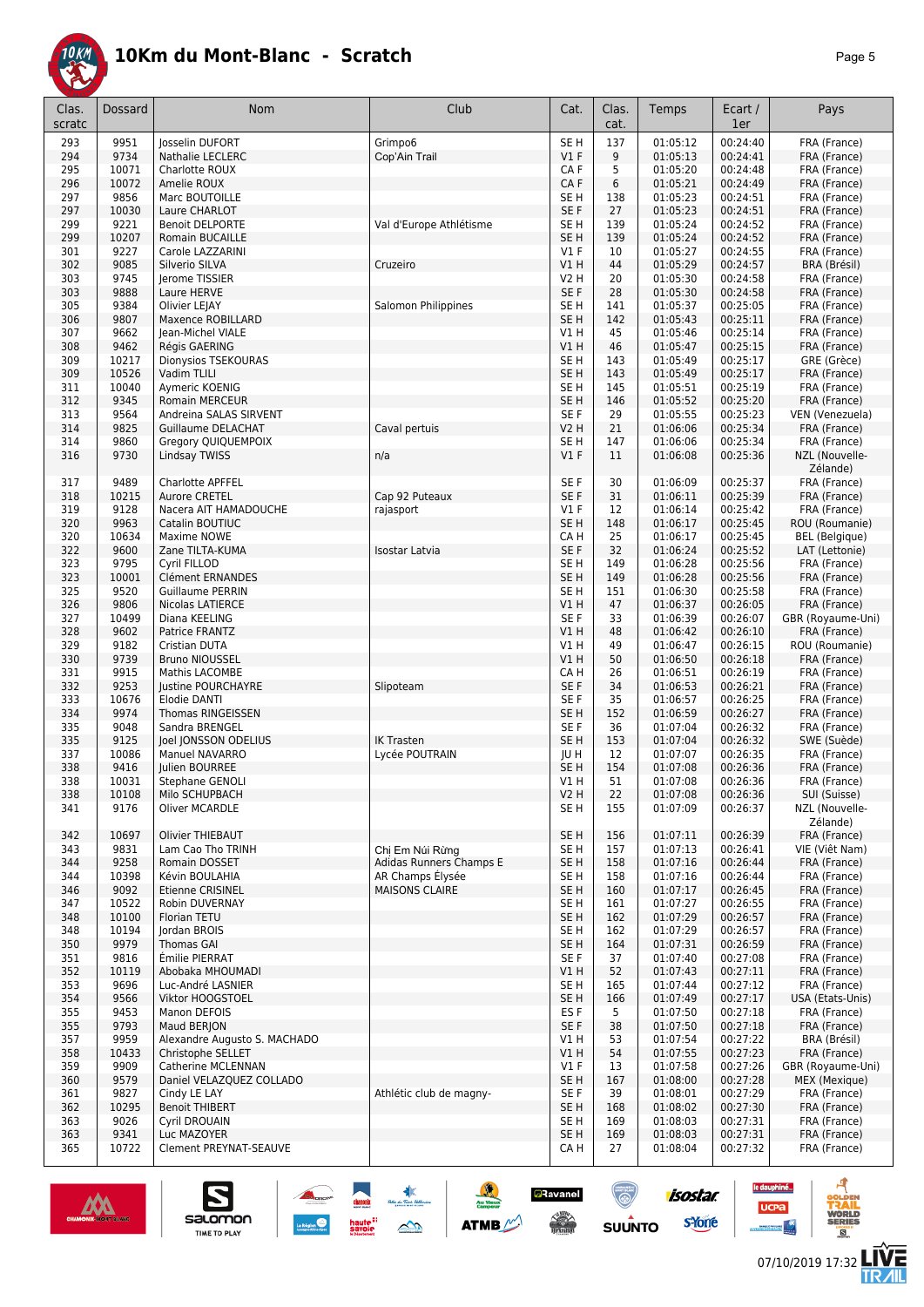

| Clas.<br>scratc | Dossard | <b>Nom</b>                | Club                        | Cat.             | Clas.<br>cat.  | Temps    | Ecart /<br>1er       | Pays                         |
|-----------------|---------|---------------------------|-----------------------------|------------------|----------------|----------|----------------------|------------------------------|
| 366             | 9105    | Marine BOURGEOIS          |                             | SE F             | 40             | 01:08:07 | 00:27:35             | FRA (France)                 |
| 366             | 9982    | Katie LYNCH-WATSON        |                             | SE F             | 40             | 01:08:07 | 00:27:35             | NZL (Nouvelle-<br>Zélande)   |
| 368             | 10150   | Mégane EPINAT             |                             | SE F             | 42             | 01:08:08 | 00:27:36             | FRA (France)                 |
| 369             | 9170    | <b>Geoffroy SCHMITT</b>   |                             | SE H             | 171            | 01:08:09 | 00:27:37             | FRA (France)                 |
| 370             | 9055    | <b>Marilvn LEMEE</b>      | arlanxeo                    | V2F              | $\mathbf{1}$   | 01:08:12 | 00:27:40             | FRA (France)                 |
| 370             | 9863    | Celine GOBBO              | CA <sub>2</sub> S           | SE <sub>F</sub>  | 43             | 01:08:12 | 00:27:40             | FRA (France)                 |
| 370             | 9921    | <b>Amandine BAPTISTE</b>  | CA2S                        | SE F             | 43             | 01:08:12 | 00:27:40             | FRA (France)                 |
| 373             | 10721   | Yann BOUVARD              |                             | SE <sub>H</sub>  | 172            | 01:08:14 | 00:27:42             | FRA (France)                 |
| 374             | 9235    | <b>Violette PEPPER</b>    |                             | ES F             | 6              | 01:08:19 | 00:27:47             | GBR (Royaume-Uni)            |
| 375             | 9935    | Patrick ZEN               |                             | V2 H             | 23             | 01:08:20 | 00:27:48             |                              |
|                 | 10087   |                           |                             |                  |                |          | 00:27:50             | FRA (France)<br>FRA (France) |
| 376             |         | Dorian MARSEILLE          | Lycée POUTRAIN              | CA H             | 28             | 01:08:22 |                      |                              |
| 377             | 10566   | <b>Nathalie TUR</b>       |                             | $VI$ F           | 14             | 01:08:24 | 00:27:52             | FRA (France)                 |
| 378             | 9945    | Guillaume RECH            |                             | SE H             | 173            | 01:08:27 | 00:27:55             | FRA (France)                 |
| 379             | 9023    | Amandine GUILLOT          |                             | SE F             | 45             | 01:08:29 | 00:27:57             | FRA (France)                 |
| 380             | 10416   | López ISABEL              | <b>Mountain Noroeste</b>    | SE F             | 46             | 01:08:37 | 00:28:05             | ESP (Espagne)                |
| 381             | 9229    | Victor HERTEREAU          | Courir à Seyssins Seyss     | SE H             | 174            | 01:08:48 | 00:28:16             | FRA (France)                 |
| 381             | 9669    | François WATTEAU          |                             | V1 H             | 55             | 01:08:48 | 00:28:16             | FRA (France)                 |
| 383             | 9385    | Matthieu LE BORGNE        | <b>Adidas Runners Paris</b> | SE <sub>H</sub>  | 175            | 01:08:50 | 00:28:18             | FRA (France)                 |
| 384             | 10028   | <b>Arnaud CHARRIERE</b>   |                             | SE H             | 176            | 01:08:51 | 00:28:19             | FRA (France)                 |
| 385             | 9646    | Anne LAIZE                | ASJ74 - TriClubGE           | $VI$ F           | 15             | 01:08:55 | 00:28:23             | FRA (France)                 |
| 385             | 9647    | François LAIZE            |                             | V1 H             | 56             | 01:08:55 | 00:28:23             | FRA (France)                 |
| 387             | 9495    | Nejma BOUZIAN             |                             | SE F             | 47             | 01:08:57 | 00:28:25             | FRA (France)                 |
| 388             | 9874    | Julie ZABOTTO             |                             | SE F             | 48             | 01:08:58 | 00:28:26             | FRA (France)                 |
| 389             | 9787    | Bernard BONINO            |                             | V2 H             | 24             | 01:08:59 | 00:28:27             | FRA (France)                 |
| 389             | 9798    | <b>Rubens DUROCHER</b>    |                             | V1 H             | 57             | 01:08:59 | 00:28:27             | CAN (Canada)                 |
| 391             | 9242    | Johan PARIS               | YAPLUKA                     | SE H             | 177            | 01:09:00 | 00:28:28             | FRA (France)                 |
| 391             | 9245    | <b>Fabien BONINI</b>      | YAPLUKA                     | SE H             | 177            | 01:09:00 | 00:28:28             | FRA (France)                 |
| 393             | 10391   | Sylvain WUIOT             |                             | V2 H             | 25             | 01:09:06 | 00:28:34             | FRA (France)                 |
| 394             | 9291    | Christophe PICARD         | Béthune Athlétisme          | V2 H             | 26             | 01:09:08 | 00:28:36             | FRA (France)                 |
| 395             | 10524   | Manon BONNET              |                             | SE F             | 49             | 01:09:09 | 00:28:37             | FRA (France)                 |
| 396             | 9936    | Pierre FONTANA            |                             | V2 H             | 27             | 01:09:17 | 00:28:45             | SUI (Suisse)                 |
| 397             | 9133    | Giuseppe ANZALONE         | ASD LAVORATORI INTESA S     | SE <sub>H</sub>  | 179            | 01:09:24 | 00:28:52             | ITA (Italie)                 |
| 397             | 10692   | Evie TROLOVE              |                             | SE F             | 50             | 01:09:24 | 00:28:52             | NZL (Nouvelle-               |
|                 |         |                           |                             |                  |                |          |                      | Zélande)                     |
| 399             | 9524    | Jules AFRESNE             |                             | SE <sub>H</sub>  | 180            | 01:09:25 | 00:28:53             | FRA (France)                 |
| 400             | 9685    | Stephane NOBLE            |                             | V1 H             | 58             | 01:09:28 | 00:28:56             | SUI (Suisse)                 |
|                 | 9686    |                           |                             |                  |                |          |                      |                              |
| 401             |         | <b>Bernard FARSY</b>      | <b>CMBM</b>                 | V3H              | 4              | 01:09:29 | 00:28:57             | FRA (France)                 |
| 401             | 9898    | Fabien BLONDEAU           |                             | SE H             | 181            | 01:09:29 | 00:28:57             | FRA (France)                 |
| 403             | 9641    | James MCCULLOCH           |                             | SE H             | 182            | 01:09:32 | 00:29:00             | GBR (Royaume-Uni)            |
| 404             | 9939    | Marine FREUCHET           |                             | SE F             | 51             | 01:09:35 | 00:29:03             | FRA (France)                 |
| 405             | 9772    | <b>Toby ROWE</b>          |                             | $VI$ H           | 59             | 01:09:36 | 00:29:04             | GBR (Royaume-Uni)            |
| 406             | 10528   | <b>Coralie VENTURELLI</b> |                             | JU F             | 3              | 01:09:38 | 00:29:06             | <b>BEL</b> (Belgique)        |
| 407             | 9159    | <b>Elise DELATTRE</b>     |                             | SE F             | 52             | 01:09:39 | 00:29:07             | FRA (France)                 |
| 408             | 9710    | Marc-Antoine PERRIER      |                             | ES H             | 12             | 01:09:40 | 00:29:08             | FRA (France)                 |
| 409             | 9311    | Chloé TILLOY              | Glières                     | SE F             | 53             | 01:09:42 | 00:29:10             | FRA (France)                 |
| 410             | 10132   | Marianne PREVOT           |                             | V2F              | $\overline{2}$ | 01:09:52 | 00:29:20             | FRA (France)                 |
| 411             | 9732    | Marie VITRY               | Trisalève                   | $VI$ F           | 16             | 01:09:53 | 00:29:21             | FRA (France)                 |
| 411             | 9995    | Vincent VAUTHIER          |                             | SE H             | 183            | 01:09:53 | 00:29:21             | FRA (France)                 |
| 413             | 9392    | Anne-Sophie MARQUE        |                             | V <sub>2</sub> F | 3              | 01:09:54 | 00:29:22             | FRA (France)                 |
| 414             | 9407    | Agathe DRUON              |                             | SE F             | 54             | 01:09:56 | 00:29:24             | FRA (France)                 |
| 414             | 10329   | Fabien ZAPHIROPOULOS      |                             | SE H             | 184            | 01:09:56 | 00:29:24             | FRA (France)                 |
| 416             | 9265    | Nouri SAGNARD             | Croco Nîmes Triathlon       | V <sub>2</sub> H | 28             | 01:10:00 | 00:29:28             | FRA (France)                 |
| 417             | 9944    | <b>Emilie FOURNIER</b>    |                             | SE F             | 55             | 01:10:01 | 00:29:29             | FRA (France)                 |
| 418             | 9953    | Patrick TARDY             |                             | V2 H             | 29             | 01:10:02 | 00:29:30             | FRA (France)                 |
| 419             | 9984    | Maxime CABALLERO          |                             | SE <sub>H</sub>  | 185            | 01:10:03 | 00:29:31             | FRA (France)                 |
| 420             | 9682    | Paul CUVELIER             | RunningGeek                 | SE H             | 186            | 01:10:04 | 00:29:32             | <b>BEL</b> (Belgique)        |
| 421             | 10035   | Bas BOSMAN                |                             | SE H             | 187            | 01:10:05 | 00:29:33             | NED (Pays-Bas)               |
| 422             | 9461    | Aurelie CYBULSKI          |                             | SE F             | 56             | 01:10:06 | 00:29:34             | FRA (France)                 |
| 422             | 9744    | Adrien ANCIAN             |                             | ES H             | 13             | 01:10:06 | 00:29:34             | FRA (France)                 |
| 424             | 10851   | Marius ENACHE             | temmos                      | SE H             | 188            | 01:10:07 | 00:29:35             | FRA (France)                 |
| 425             | 10487   | Lisa PICCAMIGLIO          |                             | SE F             | 57             | 01:10:10 | 00:29:38             | FRA (France)                 |
| 426             | 9527    | Léa BAUDEGARD             |                             | SE F             | 58             | 01:10:11 | 00:29:39             | FRA (France)                 |
| 426             | 10088   | Robin GLEIZE              | Lycée POUTRAIN              | JU H             | 13             | 01:10:11 | 00:29:39             | FRA (France)                 |
| 428             | 9482    | Hugo MICLO                | TRAIL PAYS WELCHE           | CA H             | 29             | 01:10:12 | 00:29:40             | FRA (France)                 |
| 428             | 9879    | David MEYER               |                             | SE H             | 189            | 01:10:12 | 00:29:40             | FRA (France)                 |
| 428             | 9925    | Roxane SADDIER            |                             | SE F             | 59             | 01:10:12 | 00:29:40             | FRA (France)                 |
| 428             | 9994    | Marie NARDULLI            |                             | SE F             | 59             | 01:10:12 | 00:29:40             | FRA (France)                 |
| 428             | 10322   | Hakim SAIDI               |                             | SE H             | 189            | 01:10:12 | 00:29:40             | FRA (France)                 |
| 433             | 10311   | Aurelie DEMAILLY          |                             | SE F             | 61             | 01:10:13 | 00:29:41             | FRA (France)                 |
|                 | 10481   | Pierre Antoine LAHAIX     |                             |                  |                |          |                      | FRA (France)                 |
| 433             |         |                           |                             | V1 H             | 60             | 01:10:13 | 00:29:41<br>00:29:42 |                              |
| 435             | 10441   | Nicolas DUBOIS            | <b>New Forest Runners</b>   | ES H<br>SE H     | 14             | 01:10:14 |                      | FRA (France)                 |
| 436             | 9122    | Matthew CAFFERKY          |                             |                  | 191            | 01:10:18 | 00:29:46             | GBR (Royaume-Uni)            |
| 437             | 9351    | Nadine ZILBER             | TEAM DES BOIS               | $VI$ F           | 17             | 01:10:20 | 00:29:48             | FRA (France)                 |
| 438             | 9553    | Thomas THEATRE            |                             | JU H             | 14             | 01:10:21 | 00:29:49             | <b>BEL</b> (Belgique)        |

大學

 $\rightarrow$ 

ATMB

**aRavanel** 

**SERVICE** 

 $\bigcirc$ 

 $su\overset{\bullet}{\mathsf{unro}}$ 



S

salomon

TIME TO PLAY

le dauphiné...

**UCPa** 

*<u>ANGLE</u>RENCE</u>* 

isostar.

sYone

A

**VORLD**<br>ERIES

 $<sup>B</sup>$ </sup>

**LIVE<br>TR***A***IL**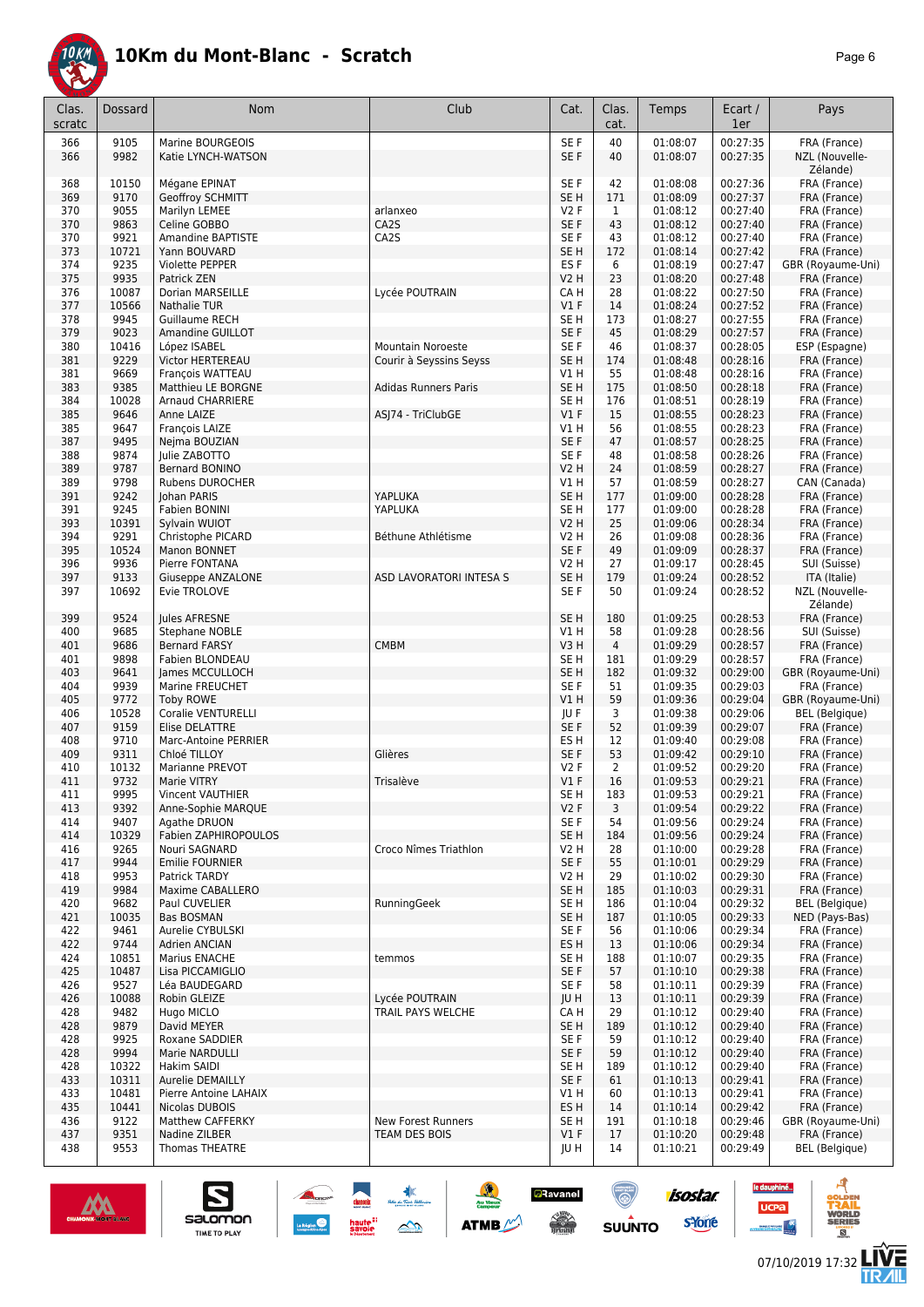

| Clas.<br>scratc | Dossard       | <b>Nom</b>                                  | Club                         | Cat.                               | Clas.<br>cat.         | Temps                | Ecart /<br>1er       | Pays                                  |
|-----------------|---------------|---------------------------------------------|------------------------------|------------------------------------|-----------------------|----------------------|----------------------|---------------------------------------|
| 439             | 9116          | Nicolas BERNARD                             |                              | SE <sub>H</sub>                    | 192                   | 01:10:25             | 00:29:53             | FRA (France)                          |
| 440             | 10501         | <b>Simon GARTNER</b>                        | trisaleve                    | SE <sub>H</sub>                    | 193                   | 01:10:26             | 00:29:54             | FRA (France)                          |
| 441             | 9106          | Nicolas GOULUT                              |                              | SE <sub>H</sub>                    | 194                   | 01:10:27             | 00:29:55             | FRA (France)                          |
| 442             | 10237         | Eleanor KELLY                               | Zurich Happy Runners         | SE F                               | 62                    | 01:10:28             | 00:29:56             | GBR (Royaume-Uni)                     |
| 443             | 10220         | <b>Claire SCHOUMANN</b>                     | <b>ESAS</b>                  | SE F                               | 63                    | 01:10:29             | 00:29:57             | FRA (France)                          |
| 444             | 9877          | Marcin WITKOWSKI                            |                              | SE <sub>H</sub>                    | 195                   | 01:10:30             | 00:29:58             | POL (Pologne)                         |
| 445<br>446      | 9598<br>9972  | Clara MORETTI<br>Alexandre BROYER           |                              | ES <sub>F</sub><br>SE <sub>H</sub> | $\overline{7}$<br>196 | 01:10:31<br>01:10:35 | 00:29:59<br>00:30:03 | FRA (France)<br>FRA (France)          |
| 446             | 10005         | Laurianne CHARRIER                          |                              | SE F                               | 64                    | 01:10:35             | 00:30:03             | FRA (France)                          |
| 448             | 9154          | Lou DANGELO                                 |                              | SE F                               | 65                    | 01:10:36             | 00:30:04             | FRA (France)                          |
| 449             | 9676          | Aloïs CALLENS                               | Runninggeek                  | SE H                               | 197                   | 01:10:38             | 00:30:06             | <b>BEL</b> (Belgique)                 |
| 449             | 9776          | <b>Isabelle ARNOUT</b>                      |                              | $VI$ F                             | 18                    | 01:10:38             | 00:30:06             | FRA (France)                          |
| 449             | 9777          | Fréderic CLAUDON                            |                              | <b>V2 H</b>                        | 30                    | 01:10:38             | 00:30:06             | FRA (France)                          |
| 452             | 9668          | <b>William FULLER</b>                       |                              | <b>V1 H</b>                        | 61                    | 01:10:39             | 00:30:07             | FRA (France)                          |
| 452             | 10085         | Mathilde PILLON                             | Lycée POUTRAIN               | CA F                               | $\overline{7}$        | 01:10:39             | 00:30:07             | FRA (France)                          |
| 454             | 10403         | Vincent VEDEL                               |                              | <b>V2 H</b>                        | 31                    | 01:10:40             | 00:30:08             | FRA (France)                          |
| 455             | 10459         | Nordine MEBSOUT                             | Les Vosg'Runners             | V1 H                               | 62                    | 01:10:43             | 00:30:11             | FRA (France)                          |
| 456             | 9839          | Serge CHIRAQUIAN                            |                              | <b>V2 H</b>                        | 32                    | 01:10:48             | 00:30:16             | FRA (France)                          |
| 457             | 9485          | Christophe CYBULSKI                         | SL HOSPITALIERS TOULON       | V2 H                               | 33                    | 01:10:53             | 00:30:21             | FRA (France)                          |
| 458<br>459      | 9346<br>9796  | Ren Quan WONG<br>Anne Catherine GERMAIN     |                              | SE <sub>H</sub><br>SE F            | 198<br>66             | 01:10:54<br>01:10:55 | 00:30:22<br>00:30:23 | MAS (Malaisie)                        |
| 460             | 10506         | Jean-Luc RENY                               |                              | V2 H                               | 34                    | 01:10:59             | 00:30:27             | <b>BEL</b> (Belgique)<br>FRA (France) |
| 461             | 10147         | Sophie PUYDUPIN                             |                              | SE F                               | 67                    | 01:11:03             | 00:30:31             | FRA (France)                          |
| 462             | 9044          | Nicolas RIGAULT                             | Cca rouffach                 | SE H                               | 199                   | 01:11:04             | 00:30:32             | FRA (France)                          |
| 463             | 9815          | Fanny HENRY                                 |                              | SE F                               | 68                    | 01:11:06             | 00:30:34             | FRA (France)                          |
| 464             | 9442          | Laure BABEAU                                | DASSAULT SPORTS SURESNE      | SE F                               | 69                    | 01:11:07             | 00:30:35             | FRA (France)                          |
| 465             | 9570          | Sofia MATEOS                                |                              | $VI$ F                             | 19                    | 01:11:08             | 00:30:36             | FRA (France)                          |
| 466             | 9513          | Daniel LEFILS                               |                              | <b>V2 H</b>                        | 35                    | 01:11:09             | 00:30:37             | FRA (France)                          |
| 467             | 9415          | Daniel KING                                 |                              | SE <sub>H</sub>                    | 200                   | 01:11:10             | 00:30:38             | GBR (Royaume-Uni)                     |
| 468             | 9349          | Mamady BIDANESSY                            |                              | CA H                               | 30                    | 01:11:12             | 00:30:40             | MLI (Mali)                            |
| 469             | 9325          | Frédéric RAHMEH                             |                              | V2 H                               | 36                    | 01:11:13             | 00:30:41             | FRA (France)                          |
| 470             | 9943          | Chloé LEITE-DOS SANTOS                      | <b>ASPTT Annecy</b>          | SE F                               | 70                    | 01:11:14             | 00:30:42             | FRA (France)                          |
| 471             | 9746          | Bérengère PINCHON                           |                              | $VI$ F                             | 20                    | 01:11:18             | 00:30:46             | FRA (France)                          |
| 472<br>473      | 9714<br>9986  | <b>Boaz SHEREZ</b><br>Philippe RENAUX       |                              | SE <sub>H</sub><br>SE <sub>H</sub> | 201<br>202            | 01:11:19<br>01:11:22 | 00:30:47<br>00:30:50 | ISR (Israël)<br>FRA (France)          |
| 474             | 9949          | Pauline GARDET                              |                              | SE F                               | 71                    | 01:11:24             | 00:30:52             | FRA (France)                          |
| 475             | 9897          | Corinne BERTHOUD DRAPPIER                   |                              | $VI$ F                             | 21                    | 01:11:25             | 00:30:53             | FRA (France)                          |
| 476             | 9548          | Jean Laurent MEPHANE                        |                              | SE <sub>H</sub>                    | 203                   | 01:11:28             | 00:30:56             | FRA (France)                          |
| 477             | 9058          | Paul ROBERTS                                |                              | V1H                                | 63                    | 01:11:36             | 00:31:04             | GBR (Royaume-Uni)                     |
| 477             | 9525          | Augustin AFRESNE                            |                              | SE <sub>H</sub>                    | 204                   | 01:11:36             | 00:31:04             | FRA (France)                          |
| 479             | 9181          | Christophe SCHMITT                          |                              | SE H                               | 205                   | 01:11:38             | 00:31:06             | FRA (France)                          |
| 480             | 9158          | <b>Guillaume ANNALORO</b>                   |                              | SE <sub>H</sub>                    | 206                   | 01:11:42             | 00:31:10             | FRA (France)                          |
| 481             | 9476          | Anne-Lise COUSIN                            |                              | SE F                               | 72                    | 01:11:50             | 00:31:18             | FRA (France)                          |
| 482             | 9191          | Lucy DELAHAYE                               | Brin runner                  | SE F                               | 73                    | 01:11:51             | 00:31:19             | FRA (France)                          |
| 482<br>484      | 9192<br>9301  | Nicolas DE LA TEYSSONNIERE                  | Brain runner                 | SE <sub>H</sub><br>SE F            | 207<br>74             | 01:11:51<br>01:11:54 | 00:31:19<br>00:31:22 | FRA (France)                          |
| 484             | 10014         | Margaux PONCIN<br><b>Bastien DARTHOUT</b>   |                              | SE H                               | 208                   | 01:11:54             | 00:31:22             | FRA (France)<br>FRA (France)          |
| 486             | 9761          | Marie DAMON                                 |                              | SE F                               | 75                    | 01:11:56             | 00:31:24             | FRA (France)                          |
| 487             | 10537         | Solene JUSTRABO                             |                              | SE F                               | 76                    | 01:11:57             | 00:31:25             | FRA (France)                          |
| 488             | 10732         | Sophie COUTIER                              | Runninggeek                  | SE F                               | 77                    | 01:11:59             | 00:31:27             | BEL (Belgique)                        |
| 489             | 10381         | Vanessa SCHMIDT                             |                              | SE F                               | 78                    | 01:12:00             | 00:31:28             | FRA (France)                          |
| 490             | 9403          | Sarah DEMANCHE                              |                              | ES <sub>F</sub>                    | 8                     | 01:12:02             | 00:31:30             | FRA (France)                          |
| 491             | 9254          | <b>Baptiste LEMAIRE</b>                     | Slipoteam                    | SE H                               | 209                   | 01:12:04             | 00:31:32             | FRA (France)                          |
| 492             | 9166          | Clémence MONOD                              |                              | JU F                               | 4                     | 01:12:05             | 00:31:33             | FRA (France)                          |
| 493             | 9081          | Alice PATTE                                 |                              | SE F                               | 79                    | 01:12:06             | 00:31:34             | FRA (France)                          |
| 494             | 9636<br>9783  | Geoffrey THIBERT<br>Javier ABELEIRA         | <b>BIS Running Section</b>   | SE <sub>H</sub><br>V1H             | 210<br>64             | 01:12:08<br>01:12:10 | 00:31:36<br>00:31:38 | FRA (France)                          |
| 495<br>495      | 10280         | <b>Baptiste CLARET</b>                      |                              | CA H                               | 31                    | 01:12:10             | 00:31:38             | ESP (Espagne)<br>FRA (France)         |
| 497             | 10063         | Philippe MECAGNI                            |                              | V2 H                               | 37                    | 01:12:11             | 00:31:39             | FRA (France)                          |
| 498             | 9937          | Maxime GOUZEVITCH                           |                              | SE <sub>H</sub>                    | 211                   | 01:12:12             | 00:31:40             | FRA (France)                          |
| 499             | 10578         | Manon CADET                                 |                              | SE F                               | 80                    | 01:12:16             | 00:31:44             | FRA (France)                          |
| 500             | 10434         | Camille GRIVEAU                             |                              | SE F                               | 81                    | 01:12:17             | 00:31:45             | FRA (France)                          |
| 501             | 9298          | Christophe MORIN                            |                              | V2 H                               | 38                    | 01:12:18             | 00:31:46             | FRA (France)                          |
| 502             | 9073          | Isabel CABRERO                              | val d europe athletisme      | V1F                                | 22                    | 01:12:19             | 00:31:47             | FRA (France)                          |
| 502             | 10015         | Kael DE HERRERA                             |                              | SE H                               | 212                   | 01:12:19             | 00:31:47             | NZL (Nouvelle-<br>Zélande)            |
| 504             | 10367         | Remy INFANTI                                |                              | V1 H                               | 65                    | 01:12:22             | 00:31:50             | FRA (France)                          |
| 505             | 9768          | Laurane DEMOLLIEN                           |                              | ES <sub>F</sub>                    | 9                     | 01:12:23             | 00:31:51             | FRA (France)                          |
| 506             | 10151         | Celia LECOMTE                               | <b>Team Gravelines Trail</b> | SE F                               | 82                    | 01:12:31             | 00:31:59             | FRA (France)                          |
| 507             | 9866          | Maud NOGUET                                 |                              | CA F                               | 8                     | 01:12:33             | 00:32:01             | FRA (France)                          |
| 508<br>509      | 9606<br>10165 | <b>Stephanie CENDRE</b><br>Yasmine OUERTANI | EAB                          | $VI$ F<br>SE F                     | 23<br>83              | 01:12:35<br>01:12:36 | 00:32:03<br>00:32:04 | FRA (France)<br>FRA (France)          |
| 510             | 9196          | Nicolas LEPAGE                              |                              | ES H                               | 15                    | 01:12:37             | 00:32:05             | FRA (France)                          |
| 511             | 10746         | Jean-Marie CARPENTIER                       |                              | V3 H                               | 5                     | 01:12:40             | 00:32:08             | FRA (France)                          |
| 512             | 9173          | Hiromi KOBAYASHI                            | Surahammars SOK              | V2F                                | $\overline{4}$        | 01:12:41             | 00:32:09             | JPN (Japon)                           |
|                 |               |                                             |                              |                                    |                       |                      |                      |                                       |

大家

 $\rightarrow$ 

**ATMB** 

**a**Ravanel

 $\frac{1}{\sqrt{2}}$ 

 $\bigcirc$ 

 $su\overset{\bullet}{\mathsf{unro}}$ 



 $\sum_{\text{SALOMOM}}$ 

- 4

le dauphiné...

**UCPa** 

isostar.

**s**Yone

A

**VORLD**<br>ERIES

**LIVE<br>TR***A***IL**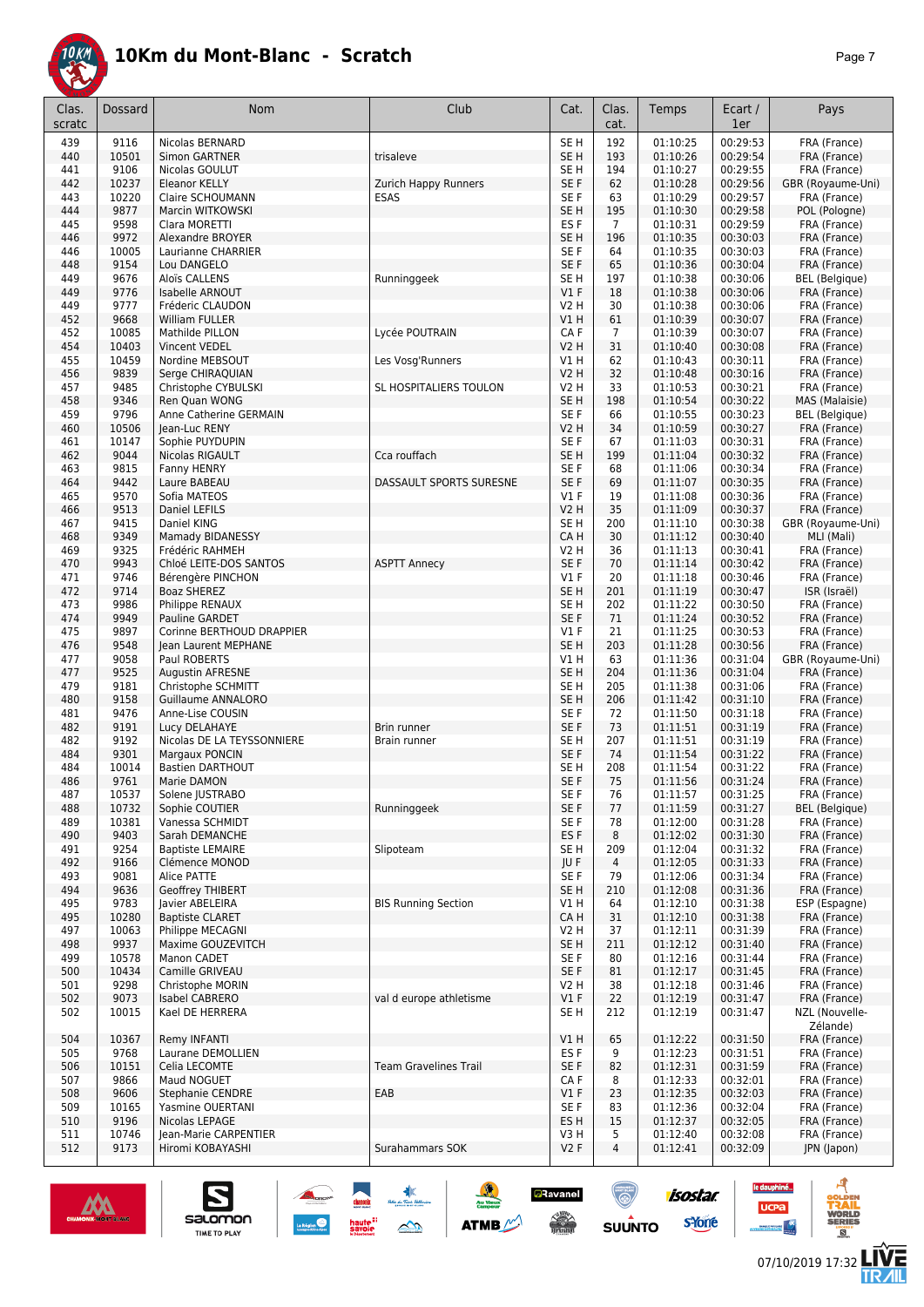

| Clas.<br>scratc | Dossard        | <b>Nom</b>                                     | Club                          | Cat.                    | Clas.<br>cat. | Temps                | Ecart /<br>1er       | Pays                                  |
|-----------------|----------------|------------------------------------------------|-------------------------------|-------------------------|---------------|----------------------|----------------------|---------------------------------------|
| 512             | 9521           | Celine DELIEUTRAZ                              |                               | SE F                    | 84            | 01:12:41             | 00:32:09             | FRA (France)                          |
| 514             | 10389          | Nicolas CASSIN                                 |                               | SE <sub>H</sub>         | 213           | 01:12:42             | 00:32:10             | FRA (France)                          |
| 515             | 9471           | Sylvie LAPIERRE                                | Courir pour se découvri       | <b>V4F</b>              | $\mathbf{1}$  | 01:12:44<br>01:12:45 | 00:32:12             | CAN (Canada)                          |
| 516<br>517      | 9946<br>9088   | Laurent CASTIL<br>Gareth BENNETT               |                               | VIH<br>SE <sub>H</sub>  | 66<br>214     | 01:12:56             | 00:32:13<br>00:32:24 | FRA (France)<br>RSA (Afrique du Sud)  |
| 518             | 10572          | Sophie CHOULOT                                 | <b>RCHJ MOREZ</b>             | V1F                     | 24            | 01:12:57             | 00:32:25             | FRA (France)                          |
| 519             | 10248          | Camille BAGHI                                  |                               | SE F                    | 85            | 01:13:02             | 00:32:30             | FRA (France)                          |
| 520             | 9290           | Jonathan QUIQUE                                | RUNNINGGEEK.BE                | SE <sub>H</sub>         | 215           | 01:13:03             | 00:32:31             | <b>BEL</b> (Belgique)                 |
| 521             | 9452           | Alyssa PORRINI                                 |                               | CA F                    | 9             | 01:13:04             | 00:32:32<br>00:32:36 | <b>BEL</b> (Belgique)                 |
| 522<br>523      | 10135<br>10319 | Sophie ROUX<br>lan HOWER                       | Courir pour se découvri       | V2F<br>SE <sub>H</sub>  | 5<br>216      | 01:13:08<br>01:13:15 | 00:32:43             | FRA (France)<br>USA (Etats-Unis)      |
| 524             | 10018          | <b>Roeland SANTING</b>                         |                               | SE <sub>H</sub>         | 217           | 01:13:22             | 00:32:50             | NED (Pays-Bas)                        |
| 525             | 10364          | Béatrice VALENTIN                              | <b>FAUCIGNY ATHLETIC CLUB</b> | $VI$ F                  | 25            | 01:13:23             | 00:32:51             | FRA (France)                          |
| 526             | 9920           | <b>Foued DENDANI</b>                           |                               | SE <sub>H</sub>         | 218           | 01:13:24             | 00:32:52             | FRA (France)                          |
| 527             | 10467          | <b>Guillaume PERNET</b>                        |                               | SE H                    | 219           | 01:13:27             | 00:32:55             | FRA (France)                          |
| 528<br>529      | 9889<br>9276   | <b>Fabrice LAMBOTTE</b><br>Frederic UHRWEILLER |                               | VIH<br>SE <sub>H</sub>  | 67<br>220     | 01:13:29<br>01:13:30 | 00:32:57<br>00:32:58 | <b>BEL</b> (Belgique)<br>FRA (France) |
| 529             | 10755          | Elvina JAFFRELOT                               |                               | SE F                    | 86            | 01:13:30             | 00:32:58             | FRA (France)                          |
| 531             | 10076          | Christophe TRAUTTMANN                          |                               | V1H                     | 68            | 01:13:32             | 00:33:00             | FRA (France)                          |
| 532             | 9424           | Mathilde BLANCHARD                             |                               | SE F                    | 87            | 01:13:34             | 00:33:02             | FRA (France)                          |
| 533             | 9056           | <b>Vincent GUILBERT</b>                        | arlanxeo                      | ES <sub>H</sub>         | 16            | 01:13:41             | 00:33:09             | FRA (France)                          |
| 533<br>535      | 9396<br>9886   | Marie RICHARD<br><b>Isabelle DEBATY</b>        |                               | SE F<br>SE F            | 88<br>89      | 01:13:41<br>01:13:44 | 00:33:09<br>00:33:12 | FRA (France)<br>FRA (France)          |
| 536             | 9591           | Romain DOMINGUES                               |                               | SE <sub>H</sub>         | 221           | 01:13:45             | 00:33:13             | FRA (France)                          |
| 537             | 9468           | Christine LE BORGNE                            |                               | $VI$ F                  | 26            | 01:13:47             | 00:33:15             | GER (Allemagne)                       |
| 538             | 9500           | <b>Catherine TARDIVEL</b>                      |                               | $VI$ F                  | 27            | 01:13:48             | 00:33:16             | FRA (France)                          |
| 539             | 10008          | <b>Antoine MATRAT</b>                          |                               | SE H                    | 222           | 01:13:53             | 00:33:21             | FRA (France)                          |
| 540<br>540      | 9552<br>9576   | Antoine LOUVEL<br>Xavier CHERAIEF              |                               | SE <sub>H</sub><br>V1 H | 223<br>69     | 01:13:56<br>01:13:56 | 00:33:24<br>00:33:24 | FRA (France)<br>FRA (France)          |
| 540             | 9693           | Marc LOPEZ                                     |                               | CA H                    | 32            | 01:13:56             | 00:33:24             | FRA (France)                          |
| 543             | 9980           | Ana CHANTOME                                   |                               | SE F                    | 90            | 01:14:00             | 00:33:28             | FRA (France)                          |
| 544             | 10145          | Pauline FORTERRE                               | Ferriere sa                   | SE F                    | 91            | 01:14:02             | 00:33:30             | FRA (France)                          |
| 545             | 9989           | Gregory PACCOU                                 | LDQB                          | V1H                     | 70            | 01:14:04             | 00:33:32             | FRA (France)                          |
| 545<br>547      | 10739<br>9113  | Alban JAFFRELOT<br>François DONY               |                               | SE <sub>H</sub><br>V1H  | 224<br>71     | 01:14:04<br>01:14:06 | 00:33:32<br>00:33:34 | FRA (France)<br>FRA (France)          |
| 548             | 10033          | Mathilde MOLINA                                |                               | ES <sub>F</sub>         | 10            | 01:14:14             | 00:33:42             | FRA (France)                          |
| 548             | 10034          | <b>Alexis PITOY</b>                            |                               | ES <sub>H</sub>         | 17            | 01:14:14             | 00:33:42             | FRA (France)                          |
| 550             | 9562           | Fanny SOEN                                     |                               | SE F                    | 92            | 01:14:20             | 00:33:48             | FRA (France)                          |
| 551             | 9530           | Sandrine MAINA                                 |                               | $VI$ F                  | 28            | 01:14:21             | 00:33:49             | FRA (France)                          |
| 551<br>553      | 10622<br>9755  | Robyn MARTIN<br>Jimmy GARCIA                   |                               | SE F<br>V1 H            | 93<br>72      | 01:14:21<br>01:14:26 | 00:33:49<br>00:33:54 | GBR (Royaume-Uni)<br>FRA (France)     |
| 554             | 10278          | Carolyne CROIZIER                              |                               | SE F                    | 94            | 01:14:32             | 00:34:00             | FRA (France)                          |
| 555             | 9101           | Astrid ROUX                                    | CANIFOX44                     | SE <sub>F</sub>         | 95            | 01:14:38             | 00:34:06             | FRA (France)                          |
| 556             | 9933           | <b>Thomas SELIG</b>                            |                               | SE <sub>H</sub>         | 225           | 01:14:40             | 00:34:08             | FRA (France)                          |
| 557<br>558      | 9610<br>9671   | Emeline LOUIS<br>Thierry DELLUPO               |                               | SE F<br>V1H             | 96<br>73      | 01:14:42<br>01:14:44 | 00:34:10<br>00:34:12 | FRA (France)<br>FRA (France)          |
| 559             | 9728           | <b>Tanguy MORVAN</b>                           | Orval No Limit                | SE <sub>H</sub>         | 226           | 01:14:48             | 00:34:16             | FRA (France)                          |
| 560             | 9809           | <b>Achille HENRAR</b>                          |                               | V4 H                    | $\mathbf 1$   | 01:14:49             | 00:34:17             | <b>BEL</b> (Belgique)                 |
| 561             | 10543          | Audrey PLANCHER                                | COURIR A VAUVERT              | SE F                    | 97            | 01:14:52             | 00:34:20             | FRA (France)                          |
| 562             | 9894           | Nicolas STEDILE                                | spac                          | V1H                     | 74            | 01:14:53             | 00:34:21             | FRA (France)                          |
| 563<br>564      | 9558<br>9422   | Iohanna GARDIN<br>Elisa FAURE                  | <b>NEUCHAVENTURE</b>          | SE F<br>SE F            | 98<br>99      | 01:14:55<br>01:14:57 | 00:34:23<br>00:34:25 | FRA (France)<br>FRA (France)          |
| 564             | 10378          | Stefanie MUSY-VERDEL                           |                               | $VI$ F                  | 29            | 01:14:57             | 00:34:25             | USA (Etats-Unis)                      |
| 566             | 10325          | Sabrine   ELASSI                               |                               | SE F                    | 100           | 01:14:58             | 00:34:26             | FRA (France)                          |
| 567             | 10006          | Vega OSMAN BISSCHOP                            |                               | CAF                     | 10            | 01:14:59             | 00:34:27             | SUI (Suisse)                          |
| 568             | 9791<br>10144  | Corine LUCHINI                                 |                               | V2F<br>SE <sub>H</sub>  | 6             | 01:15:00             | 00:34:28<br>00:34:28 | FRA (France)                          |
| 568<br>570      | 10320          | Sebastian SUAREZ<br>Mark TITLEY                |                               | SE <sub>H</sub>         | 227<br>228    | 01:15:00<br>01:15:03 | 00:34:31             | SUI (Suisse)<br>GBR (Royaume-Uni)     |
| 571             | 10417          | Remi GUICHARD                                  |                               | SE <sub>H</sub>         | 229           | 01:15:06             | 00:34:34             | FRA (France)                          |
| 572             | 9757           | Pauline ARNOULT                                |                               | SE F                    | 101           | 01:15:09             | 00:34:37             | FRA (France)                          |
| 572             | 10022          | Phiippa MARKOU                                 |                               | $VI$ F                  | 30            | 01:15:09             | 00:34:37             | GBR (Royaume-Uni)                     |
| 574             | 9741<br>9620   | Charlotte CHAUFOUR                             |                               | $VI$ F<br>SE F          | 31            | 01:15:12<br>01:15:13 | 00:34:40<br>00:34:41 | FRA (France)<br>FRA (France)          |
| 575<br>576      | 9390           | Morgane MAHE<br>Joanne MARRO                   |                               | $VI$ F                  | 102<br>32     | 01:15:15             | 00:34:43             | GBR (Royaume-Uni)                     |
| 577             | 9735           | Olivier FONDEVILLE                             |                               | V1 H                    | 75            | 01:15:16             | 00:34:44             | FRA (France)                          |
| 578             | 9674           | Nathalie VERHAEGEN                             |                               | SE F                    | 103           | 01:15:17             | 00:34:45             | BEL (Belgique)                        |
| 579             | 10731          | Giovanni LANGE                                 |                               | V1H                     | 76            | 01:15:19             | 00:34:47             | FRA (France)                          |
| 580<br>580      | 9059<br>9875   | Lisa ROBERTS<br>Marie ALLIN                    | ware joggers<br><b>CMBM</b>   | V1F<br>$VI$ F           | 33<br>33      | 01:15:21<br>01:15:21 | 00:34:49<br>00:34:49 | GBR (Royaume-Uni)<br>FRA (France)     |
| 582             | 9269           | Camille DUCOULOMBIER                           |                               | SE F                    | 104           | 01:15:22             | 00:34:50             | FRA (France)                          |
| 583             | 9270           | Philippine DUCOULOMBIER                        |                               | SE F                    | 105           | 01:15:23             | 00:34:51             | FRA (France)                          |
| 584             | 9697           | Laura-Lou MOREAU                               |                               | SE F                    | 106           | 01:15:24             | 00:34:52             | FRA (France)                          |
| 584             | 9852           | Ivan VRHOVAC                                   |                               | SE H                    | 230           | 01:15:24             | 00:34:52             | FRA (France)                          |
| 586<br>586      | 9309<br>10011  | Jasmine DEROCHE<br>Mathieu LEROY               |                               | SE F<br>SE H            | 107<br>231    | 01:15:27<br>01:15:27 | 00:34:55<br>00:34:55 | FRA (France)<br>FRA (France)          |
|                 |                |                                                |                               |                         |               |                      |                      |                                       |

春

 $\rightarrow$ 

 $\frac{\sqrt{2}}{2}$ 

**ATMB** 

**a**Ravanel

 $\frac{1}{\sqrt{2}}$ 



S

salomon

TIME TO PLAY

G

le dauphiné...

**UCPa** 

isostar.

**s**Yone

 $\overline{\circ}$ 

 $su\overset{\bullet}{\mathsf{unro}}$ 

A

**VORLD**<br>ERIES

 $<sup>B</sup>$ </sup>

**LIVE<br>TR***A***IL**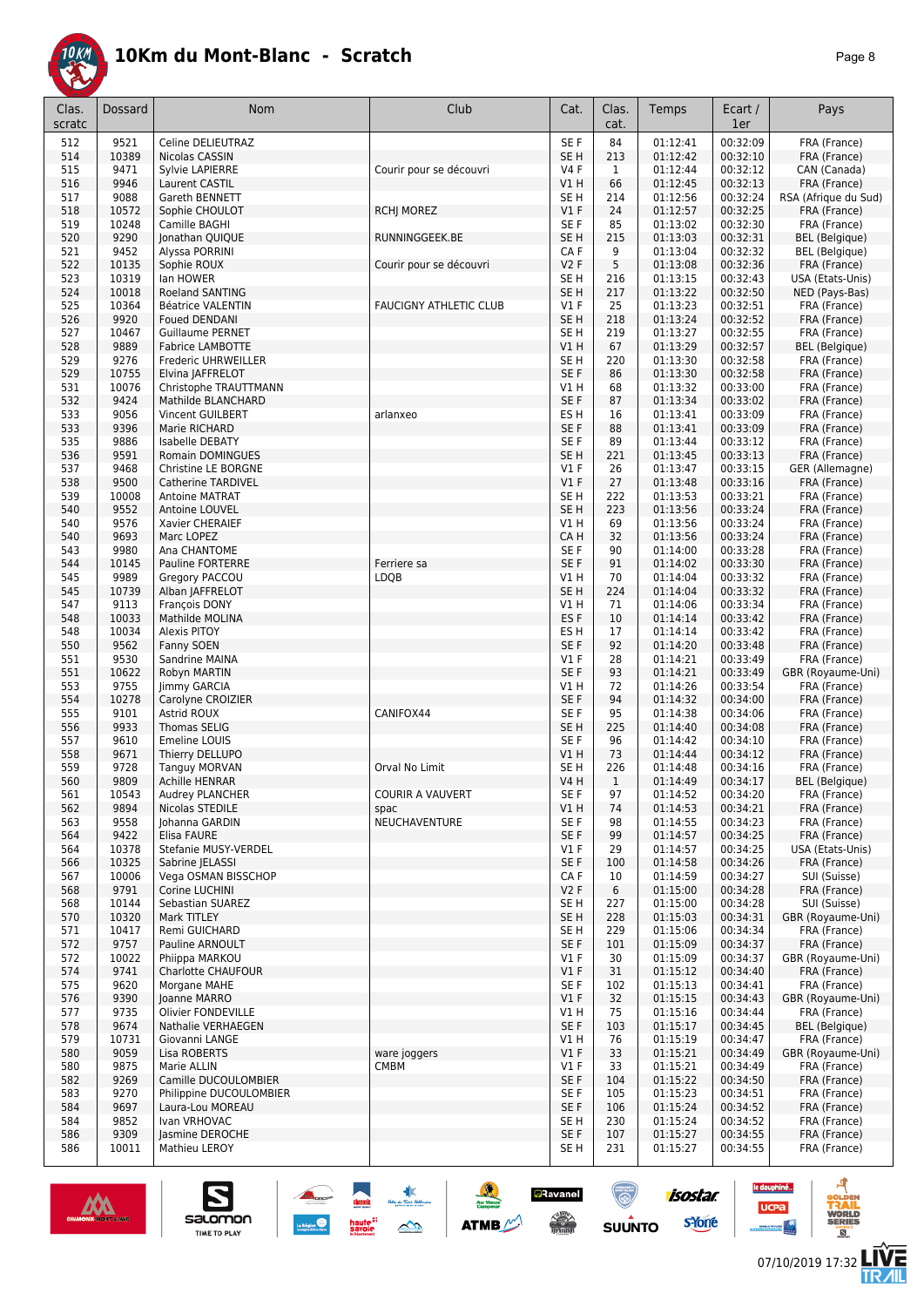

| Clas.      | Dossard        | <b>Nom</b>                                       | Club                             | Cat.                               | Clas.          | Temps                | Ecart /              | Pays                             |
|------------|----------------|--------------------------------------------------|----------------------------------|------------------------------------|----------------|----------------------|----------------------|----------------------------------|
| scratc     |                |                                                  |                                  |                                    | cat.           |                      | 1er                  |                                  |
| 588        | 10227          | Cyril POIRIER                                    |                                  | SE <sub>H</sub>                    | 232            | 01:15:28             | 00:34:56             | FRA (France)                     |
| 588        | 10228          | Anna MUFFAT                                      |                                  | SE F                               | 108            | 01:15:28             | 00:34:56             | FRA (France)                     |
| 590        | 9814           | Aurelien BAUDOIN                                 | ORVAL NO LIMIT                   | SE H                               | 233            | 01:15:29             | 00:34:57             | FRA (France)                     |
| 591<br>591 | 10097<br>10473 | Enzo COMBES<br><b>Bertrand LEMARRE</b>           |                                  | CA H<br>SE H                       | 33<br>234      | 01:15:30<br>01:15:30 | 00:34:58<br>00:34:58 | FRA (France)<br>FRA (France)     |
| 593        | 9027           | Julie GAY                                        |                                  | SE F                               | 109            | 01:15:35             | 00:35:03             | FRA (France)                     |
| 593        | 9800           | Hervé FOUCAT                                     | <b>Team Ritz Paris</b>           | V2 H                               | 39             | 01:15:35             | 00:35:03             | FRA (France)                     |
| 595        | 9441           | Annabelle DUMAS                                  |                                  | SE F                               | 110            | 01:15:40             | 00:35:08             | FRA (France)                     |
| 595        | 10012          | Delphine GOETZ                                   |                                  | $VI$ F                             | 35             | 01:15:40             | 00:35:08             | FRA (France)                     |
| 597        | 10552          | Miguel CASTANO                                   |                                  | SE <sub>H</sub>                    | 235            | 01:15:41             | 00:35:09             | ESP (Espagne)                    |
| 598        | 9394           | <b>Charlene MARECHAL</b>                         |                                  | SE F                               | 111            | 01:15:42             | 00:35:10             | FRA (France)                     |
| 599        | 10045          | Romaric HECQ                                     |                                  | SE <sub>H</sub>                    | 236            | 01:15:43             | 00:35:11             | FRA (France)                     |
| 600<br>601 | 9737<br>9323   | <b>Steeve GANTZ</b><br>Anna POPOVA               | Spiridon 08 Letzebuerg           | SE H<br>SE F                       | 237<br>112     | 01:15:44<br>01:15:50 | 00:35:12<br>00:35:18 | FRA (France)<br>UKR (Ukraine)    |
| 602        | 9850           | Nicolas PETAY                                    |                                  | SE H                               | 238            | 01:15:52             | 00:35:20             | FRA (France)                     |
| 603        | 9492           | Edith GROS-COISSY                                | team sacre coeur                 | <b>V2F</b>                         | $\overline{7}$ | 01:15:59             | 00:35:27             | FRA (France)                     |
| 604        | 9138           | Claire-Marie BRUNIER                             |                                  | SE <sub>F</sub>                    | 113            | 01:16:00             | 00:35:28             | FRA (France)                     |
| 604        | 9643           | Mailys CLAVIER                                   |                                  | SE F                               | 113            | 01:16:00             | 00:35:28             | FRA (France)                     |
| 604        | 9881           | <b>Justine PONCET</b>                            |                                  | SE <sub>F</sub>                    | 113            | 01:16:00             | 00:35:28             | FRA (France)                     |
| 604        | 9882           | Romain ROCHE                                     |                                  | SE <sub>H</sub>                    | 239            | 01:16:00             | 00:35:28             | FRA (France)                     |
| 608<br>608 | 9760<br>10231  | Elodie PAUL-DAUPHIN<br>Martin SOZET              |                                  | ES <sub>F</sub><br>SE <sub>H</sub> | 11<br>240      | 01:16:07<br>01:16:07 | 00:35:35<br>00:35:35 | FRA (France)<br>FRA (France)     |
| 610        | 9285           | Lily BARACHANT                                   | faucigny athletic club           | CA F                               | 11             | 01:16:08             | 00:35:36             | FRA (France)                     |
| 611        | 9725           | Céline HOULLE                                    |                                  | $VI$ F                             | 36             | 01:16:21             | 00:35:49             | FRA (France)                     |
| 612        | 9726           | Gérard MAGE                                      |                                  | V4 H                               | 2              | 01:16:22             | 00:35:50             | FRA (France)                     |
| 613        | 10312          | Gérard AGUETTAZ                                  |                                  | V2 H                               | 40             | 01:16:25             | 00:35:53             | FRA (France)                     |
| 614        | 9617           | Gérard CORTEY DUMONT                             | Orteil en Pointe                 | V3 H                               | 6              | 01:16:32             | 00:36:00             | FRA (France)                     |
| 614        | 9784           | Fabien DONNADIEU                                 |                                  | V1 H                               | 77             | 01:16:32             | 00:36:00             | FRA (France)                     |
| 616        | 10199<br>9952  | Aurelia BERTOLOTTI                               | VAB                              | $VI$ F<br>SE F                     | 37<br>116      | 01:16:33<br>01:16:38 | 00:36:01             | FRA (France)                     |
| 617<br>618 | 9639           | Ariadna NEBOT GIRALT<br><b>Fabienne BERGERON</b> | Grimpo6                          | $VI$ F                             | 38             | 01:16:39             | 00:36:06<br>00:36:07 | ESP (Espagne)<br>FRA (France)    |
| 618        | 9928           | James PIGOT                                      |                                  | SE <sub>H</sub>                    | 241            | 01:16:39             | 00:36:07             | FRA (France)                     |
| 620        | 10632          | Aurélie BRUN-COSME                               |                                  | SE <sub>F</sub>                    | 117            | 01:16:44             | 00:36:12             | FRA (France)                     |
| 620        | 10662          | Philippe GUERMEUR                                |                                  | V1 H                               | 78             | 01:16:44             | 00:36:12             | FRA (France)                     |
| 622        | 9642           | Virginie WEBER                                   |                                  | $VI$ F                             | 39             | 01:16:54             | 00:36:22             | FRA (France)                     |
| 623        | 9052           | <b>Bertrand ARCHER</b>                           |                                  | V1 H                               | 79             | 01:16:55             | 00:36:23             | FRA (France)                     |
| 623<br>625 | 10113<br>9599  | Karine ARCHER<br>Marine BARRAL                   |                                  | $VI$ F<br>SE F                     | 40<br>118      | 01:16:55<br>01:16:58 | 00:36:23<br>00:36:26 | FRA (France)<br>FRA (France)     |
| 626        | 10152          | Nuria CANAMARES CASANOVAS                        |                                  | SE F                               | 119            | 01:17:00             | 00:36:28             | ESP (Espagne)                    |
| 627        | 9022           | Joshua BARRETT                                   |                                  | SE <sub>H</sub>                    | 242            | 01:17:07             | 00:36:35             | GBR (Royaume-Uni)                |
| 628        | 10261          | Anais MANGIN                                     |                                  | ES <sub>F</sub>                    | 12             | 01:17:08             | 00:36:36             | FRA (France)                     |
| 629        | 9843           | Quentin KLOCK                                    |                                  | SE <sub>H</sub>                    | 243            | 01:17:09             | 00:36:37             | FRA (France)                     |
| 630        | 10247          | Sebastian JONES                                  |                                  | SE H                               | 244            | 01:17:13             | 00:36:41             | GBR (Royaume-Uni)                |
| 631<br>632 | 10023<br>9509  | Myriam LEMOINE<br>Sandra PEREIRA                 | Courrir à Fabregues              | SE F<br>SE <sub>F</sub>            | 120<br>121     | 01:17:15<br>01:17:20 | 00:36:43<br>00:36:48 | FRA (France)<br>SUI (Suisse)     |
| 633        | 10219          | Justine ALLOA CASALE                             |                                  | SE F                               | 122            | 01:17:21             | 00:36:49             | FRA (France)                     |
| 634        | 9448           | Denis DOUGNAC-GALANT                             |                                  | V3 H                               | 7              | 01:17:26             | 00:36:54             | FRA (France)                     |
| 634        | 10241          | Alexandre FALLET                                 |                                  | SE <sub>H</sub>                    | 245            | 01:17:26             | 00:36:54             | FRA (France)                     |
| 634        | 10242          | Natacha FALLET                                   |                                  | SE F                               | 123            | 01:17:26             | 00:36:54             | FRA (France)                     |
| 637        | 10331          | Marie Laure DA ROCHA                             |                                  | $VI$ F                             | 41             | 01:17:28             | 00:36:56             | FRA (France)                     |
| 638        | 9826           | Raquel CALABUIG                                  | Caval pertuis                    | $VI$ F                             | 42             | 01:17:29             | 00:36:57             | ESP (Espagne)                    |
| 639<br>640 | 9880<br>9743   | Victoria BURRI<br>Enrico BIASINI                 | CAMMINIAMO CON ERIKA             | SE F<br>V2 H                       | 124<br>41      | 01:17:36<br>01:17:37 | 00:37:04<br>00:37:05 | FRA (France)<br>ITA (Italie)     |
| 641        | 10711          | Cédric WILLEM                                    |                                  | SE <sub>H</sub>                    | 246            | 01:17:38             | 00:37:06             | <b>BEL</b> (Belgique)            |
| 642        | 9803           | Christophe MUGNIER                               |                                  | V2 H                               | 42             | 01:17:43             | 00:37:11             | FRA (France)                     |
| 643        | 9801           | Alain BONUTTO                                    |                                  | V2 H                               | 43             | 01:17:49             | 00:37:17             | FRA (France)                     |
| 644        | 9924           | Theo JACQUIN                                     |                                  | CA H                               | 34             | 01:17:51             | 00:37:19             | FRA (France)                     |
| 644        | 10742          | Thomas CROISIER                                  |                                  | V1 H                               | 80             | 01:17:51             | 00:37:19             | FRA (France)                     |
| 646        | 9255           | Olivier ZELLER                                   |                                  | SE H                               | 247            | 01:17:52             | 00:37:20             | FRA (France)                     |
| 646<br>648 | 10106<br>9575  | Arthur CALIXTE<br>Enzo DANIELLO                  |                                  | SE H<br>CA H                       | 247<br>35      | 01:17:52<br>01:17:53 | 00:37:20<br>00:37:21 | FRA (France)<br>FRA (France)     |
| 649        | 10375          | Maryse MAGNIN                                    |                                  | V2F                                | 8              | 01:17:55             | 00:37:23             | FRA (France)                     |
| 650        | 9451           | Fred SARRAZY                                     |                                  | V1 H                               | 81             | 01:17:56             | 00:37:24             | FRA (France)                     |
| 651        | 9118           | Aurélien BARBATO                                 |                                  | SE H                               | 249            | 01:17:59             | 00:37:27             | FRA (France)                     |
| 651        | 9457           | Dominic EVANS                                    |                                  | CA H                               | 36             | 01:17:59             | 00:37:27             | GBR (Royaume-Uni)                |
| 653        | 10004          | Isabelle VAILLANT                                |                                  | $VI$ F                             | 43             | 01:18:02             | 00:37:30             | FRA (France)                     |
| 654        | 9413<br>9907   | Robin DEREUX                                     |                                  | JU H                               | 15             | 01:18:04             | 00:37:32             | FRA (France)                     |
| 654<br>656 | 9842           | Liz GOODMAN<br>Mariannick THEVENET               | The Restless Wild<br><b>CMBM</b> | SE F<br>SE F                       | 125<br>126     | 01:18:04<br>01:18:07 | 00:37:32<br>00:37:35 | USA (Etats-Unis)<br>FRA (France) |
| 656        | 9890           | Audrey VOUNATSOS                                 |                                  | $VI$ F                             | 44             | 01:18:07             | 00:37:35             | FRA (France)                     |
| 658        | 9567           | Pierre DECHNIK                                   | Les Loups                        | V1 H                               | 82             | 01:18:09             | 00:37:37             | FRA (France)                     |
| 658        | 10536          | Clémence LESSART                                 |                                  | SE F                               | 127            | 01:18:09             | 00:37:37             | FRA (France)                     |
| 658        | 10848          | Zuzana VINHAS                                    |                                  | SE F                               | 127            | 01:18:09             | 00:37:37             | FRA (France)                     |
| 661        | 10895          | Jean-Baptiste BONNAMY                            |                                  | SE H                               | 250            | 01:18:11             | 00:37:39             | FRA (France)                     |
| 662        | 9805           | Barbara KASTIEROVA                               |                                  | SE F                               | 129            | 01:18:12             | 00:37:40             | SVK (Slovaquie)                  |

大學

 $\rightarrow$ 

ATMB

**a**Ravanel

**SERVICE** 

 $\bigcirc$ 



S

Salomon

**isostar** 

sYone

A

**VORLD**<br>ERIES

**LIVE<br>TR***A***IL** 

le dauphiné...

**UCPa** 

**Excession Contract**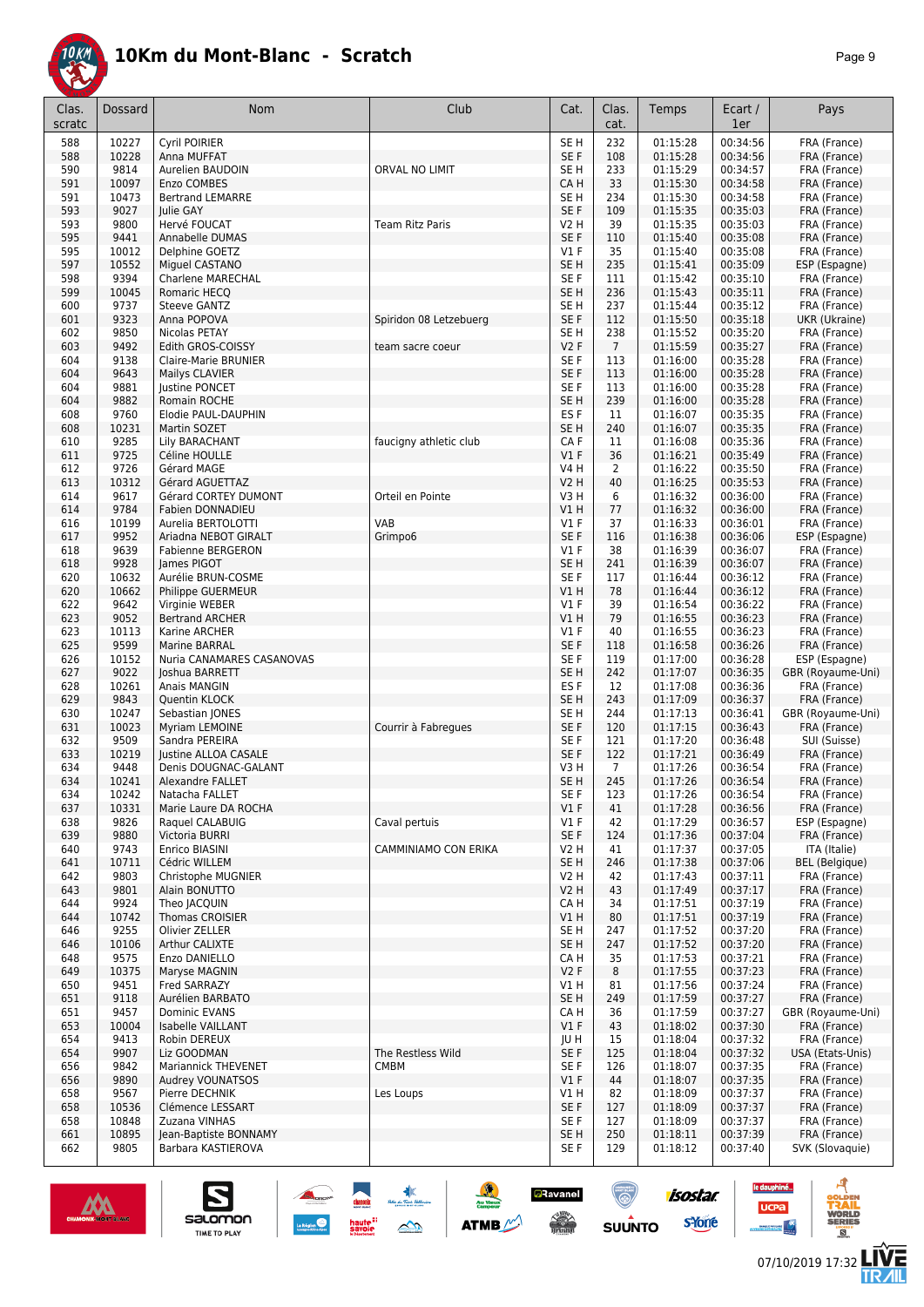

| Clas.<br>scratc | Dossard        | Nom                                           | Club                    | Cat.                               | Clas.<br>cat. | Temps                | Ecart /<br>1er       | Pays                                  |
|-----------------|----------------|-----------------------------------------------|-------------------------|------------------------------------|---------------|----------------------|----------------------|---------------------------------------|
| 663             | 10137          | Frederic ALIX                                 |                         | V1H                                | 83            | 01:18:15             | 00:37:43             | FRA (France)                          |
| 664             | 9790           | Josselin LE HENANFF                           |                         | SE <sub>H</sub>                    | 251           | 01:18:17             | 00:37:45             | FRA (France)                          |
| 665             | 9584           | Anne TAYLOR                                   | run dem crew            | SE F                               | 130           | 01:18:19             | 00:37:47             | GBR (Royaume-Uni)                     |
| 665             | 9705<br>10336  | Clément GIOVANDO<br>Inès MATA                 |                         | SE <sub>H</sub><br>ES <sub>F</sub> | 252           | 01:18:19<br>01:18:20 | 00:37:47<br>00:37:48 | FRA (France)                          |
| 667<br>668      | 9076           | Paul BROOKS                                   |                         | <b>V2 H</b>                        | 13<br>44      | 01:18:21             | 00:37:49             | FRA (France)<br>GBR (Royaume-Uni)     |
| 669             | 9782           | Jules KOHLER                                  |                         | JU H                               | 16            | 01:18:26             | 00:37:54             | FRA (France)                          |
| 670             | 10476          | Matthieu CHASSOT                              |                         | SE <sub>H</sub>                    | 253           | 01:18:29             | 00:37:57             | SUI (Suisse)                          |
| 670             | 10477          | Anne GOGUILLOT                                |                         | SE <sub>F</sub>                    | 131           | 01:18:29             | 00:37:57             | FRA (France)                          |
| 672             | 9093           | <b>Patrick HORRENBERGER</b>                   |                         | V2 H                               | 45            | 01:18:34             | 00:38:02             | FRA (France)                          |
| 673             | 9836           | <b>Fabienne FROMENT</b>                       | EAB                     | <b>V1 F</b>                        | 45            | 01:18:35             | 00:38:03             | FRA (France)                          |
| 673             | 10206          | Sophie FAVARD                                 |                         | $VI$ F                             | 45            | 01:18:35             | 00:38:03             | FRA (France)                          |
| 675             | 9808           | Loic VUITTON                                  |                         | SE <sub>H</sub>                    | 254           | 01:18:36             | 00:38:04             | FRA (France)                          |
| 676             | 10140          | Francisca SALAZAR                             | Grow                    | V1F                                | 47            | 01:18:40             | 00:38:08             | CHI (Chili)                           |
| 676<br>678      | 10404<br>9049  | Zofia SWINARSKI<br>Johanne SIGAUX VIONNET     | brain Runner            | <b>V2F</b><br>SE F                 | 9<br>132      | 01:18:40<br>01:18:45 | 00:38:08<br>00:38:13 | SUI (Suisse)<br>FRA (France)          |
| 678             | 9670           | Nisha BASSON                                  | Clapham Chasers         | SE <sub>F</sub>                    | 132           | 01:18:45             | 00:38:13             | GBR (Royaume-Uni)                     |
| 678             | 10724          | <b>Laurens MAES</b>                           |                         | SE <sub>H</sub>                    | 255           | 01:18:45             | 00:38:13             | <b>BEL</b> (Belgique)                 |
| 681             | 9830           | Charlotte MORISOD                             |                         | SE <sub>F</sub>                    | 134           | 01:18:46             | 00:38:14             | SUI (Suisse)                          |
| 681             | 9991           | Daniel VELAZQUEZ COLLADO                      |                         | SE <sub>H</sub>                    | 256           | 01:18:46             | 00:38:14             | MEX (Mexique)                         |
| 681             | 10474          | Celine DEDINGER                               |                         | SE F                               | 134           | 01:18:46             | 00:38:14             | FRA (France)                          |
| 684             | 9778           | Emma SAVALLE                                  |                         | SE <sub>F</sub>                    | 136           | 01:18:49             | 00:38:17             | FRA (France)                          |
| 685             | 9152           | Celine REINSON                                | Team CERAMIQ            | SE F                               | 137           | 01:18:50             | 00:38:18             | FRA (France)                          |
| 686             | 9473           | Sabine CARRIEU                                |                         | SE F                               | 138           | 01:18:51             | 00:38:19             | FRA (France)                          |
| 687             | 9698<br>9638   | Claire EVAIN                                  |                         | SE <sub>F</sub><br>V1H             | 139<br>84     | 01:18:56<br>01:18:57 | 00:38:24<br>00:38:25 | FRA (France)                          |
| 688<br>689      | 9892           | Philippe MELOT<br>Audrey ALTAMIRANO           |                         | SE F                               | 140           | 01:19:00             | 00:38:28             | FRA (France)<br>FRA (France)          |
| 690             | 9277           | Marc BEROUD                                   |                         | V3H                                | 8             | 01:19:03             | 00:38:31             | FRA (France)                          |
| 691             | 9523           | <b>Charlotte MASSOIS</b>                      | <b>SO6ON</b>            | SE <sub>F</sub>                    | 141           | 01:19:04             | 00:38:32             | FRA (France)                          |
| 692             | 9651           | Justine TOTA                                  |                         | SE <sub>F</sub>                    | 142           | 01:19:05             | 00:38:33             | FRA (France)                          |
| 693             | 9053           | Laurie AMBS                                   |                         | SE <sub>F</sub>                    | 143           | 01:19:09             | 00:38:37             | FRA (France)                          |
| 693             | 10820          | Pascal THIMONIER                              |                         | <b>V2 H</b>                        | 46            | 01:19:09             | 00:38:37             | FRA (France)                          |
| 695             | 9532           | <b>Camille TONANNY</b>                        |                         | SE <sub>F</sub>                    | 144           | 01:19:12             | 00:38:40             | FRA (France)                          |
| 696             | 10512          | Minh TRAN                                     |                         | V2 H                               | 47            | 01:19:14             | 00:38:42             | FRA (France)                          |
| 697             | 9788           | Adrien ORBAN                                  |                         | SE <sub>H</sub>                    | 257           | 01:19:16             | 00:38:44             | BEL (Belgique)                        |
| 697<br>699      | 10539<br>10266 | David MARTIN                                  |                         | SE <sub>H</sub><br>SE <sub>F</sub> | 257<br>145    | 01:19:16<br>01:19:20 | 00:38:44<br>00:38:48 | FRA (France)                          |
| 699             | 10493          | Stéphanie GOEPFRIG JOERGER<br>Audrey DELHEURE |                         | SE F                               | 145           | 01:19:20             | 00:38:48             | FRA (France)<br>FRA (France)          |
| 701             | 9299           | Andrew CHURCH                                 |                         | SE <sub>H</sub>                    | 259           | 01:19:21             | 00:38:49             | GBR (Royaume-Uni)                     |
| 702             | 10564          | Audrey MONTAUBAN VAN SWIJNDREGT               |                         | SE <sub>F</sub>                    | 147           | 01:19:22             | 00:38:50             | FRA (France)                          |
| 703             | 10118          | Claire BALDY                                  |                         | <b>V2F</b>                         | 10            | 01:19:27             | 00:38:55             | FRA (France)                          |
| 704             | 9731           | Polly TROUGHTON                               |                         | <b>V2F</b>                         | 11            | 01:19:29             | 00:38:57             | GBR (Royaume-Uni)                     |
| 705             | 9983           | Philippe TOURNUT                              |                         | V3H                                | 9             | 01:19:32             | 00:39:00             | FRA (France)                          |
| 706             | 10747          | Nicolas VEILLARD                              |                         | SE <sub>H</sub>                    | 260           | 01:19:37             | 00:39:05             | SUI (Suisse)                          |
| 707             | 9770           | Armellle THEROND                              |                         | <b>V1 F</b>                        | 48            | 01:19:39             | 00:39:07             | FRA (France)                          |
| 708<br>709      | 9727<br>9993   | <b>Myriam CAMPIGNA</b><br>Laurie PONDANT      |                         | <b>V2F</b><br>SE F                 | 12<br>148     | 01:19:40<br>01:19:42 | 00:39:08<br>00:39:10 | FRA (France)<br><b>BEL</b> (Belgique) |
| 710             | 10529          | Marielle ABADIE                               | Tarbes Pyrénées Athléti | SE F                               | 149           | 01:19:46             | 00:39:14             | FRA (France)                          |
| 711             | 10440          | Chloé DUBOIS                                  |                         | SE F                               | 150           | 01:19:51             | 00:39:19             | FRA (France)                          |
| 712             | 10442          | Mélanie TU                                    |                         | SE F                               | 151           | 01:19:52             | 00:39:20             | FRA (France)                          |
| 713             | 9838           | Gilles TARENNE                                | AS NANDY ATHLETISME     | V3 H                               | 10            | 01:19:54             | 00:39:22             | FRA (France)                          |
| 714             | 10443          | Mathieu CROZE                                 |                         | SE <sub>H</sub>                    | 261           | 01:19:56             | 00:39:24             | FRA (France)                          |
| 715             | 10326          | Agnes BERGER                                  |                         | SE F                               | 152           | 01:19:57             | 00:39:25             | FRA (France)                          |
| 716             | 9012           | Thierry WERDERITS                             | Dirty Herd              | V3H                                | 11            | 01:19:58             | 00:39:26             | USA (Etats-Unis)                      |
| 717<br>718      | 9654<br>9905   | <b>Martine BURTIN</b><br>Andy DAVIES          | Entente Athlétique Bres | V <sub>2</sub> F<br>V1 H           | 13<br>85      | 01:20:02<br>01:20:04 | 00:39:30<br>00:39:32 | FRA (France)<br>GBR (Royaume-Uni)     |
| 719             | 10460          | Annika SUNDELL                                |                         | V2F                                | 14            | 01:20:05             | 00:39:33             | SUI (Suisse)                          |
| 720             | 9096           | Paul VAST                                     | <b>LES INTREPIDES</b>   | V2 H                               | 48            | 01:20:08             | 00:39:36             | FRA (France)                          |
| 721             | 9008           | Serge DESBIENS                                |                         | V2 H                               | 49            | 01:20:09             | 00:39:37             | CAN (Canada)                          |
| 722             | 9954           | Isabelle ROUSSY                               |                         | V2F                                | 15            | 01:20:14             | 00:39:42             | FRA (France)                          |
| 722             | 9955           | Laurent ROUSSY                                |                         | V2 H                               | 50            | 01:20:14             | 00:39:42             | FRA (France)                          |
| 724             | 9794           | Delphine VEUTHAY                              |                         | SE F                               | 153           | 01:20:20             | 00:39:48             | FRA (France)                          |
| 725             | 9121           | Jean Toussaint LUCCHINI                       |                         | V2 H                               | 51            | 01:20:21             | 00:39:49             | FRA (France)                          |
| 725             | 9406           | Alexandre GIGON                               |                         | SE <sub>H</sub>                    | 262           | 01:20:21             | 00:39:49             | FRA (France)                          |
| 727             | 10059          | Marie-France GAUTHIER                         |                         | $VI$ F                             | 49            | 01:20:22             | 00:39:50             | CAN (Canada)                          |
| 728<br>728      | 10714<br>10719 | Sandrine MARCHAL<br><b>Christine MARIANNI</b> |                         | V2F<br><b>V2F</b>                  | 16<br>16      | 01:20:23<br>01:20:23 | 00:39:51<br>00:39:51 | FRA (France)<br>FRA (France)          |
| 730             | 9350           | Jean-Yves COULAUD                             |                         | <b>V2 H</b>                        | 52            | 01:20:29             | 00:39:57             | FRA (France)                          |
| 731             | 9837           | Amélie GERBOULET                              |                         | SE F                               | 154           | 01:20:32             | 00:40:00             | FRA (France)                          |
| 731             | 9883           | Maxime CHEVALLET                              |                         | SE H                               | 263           | 01:20:32             | 00:40:00             | FRA (France)                          |
| 733             | 9180           | Guillaume DUMONT                              |                         | SE H                               | 264           | 01:20:33             | 00:40:01             | FRA (France)                          |
| 734             | 9868           | Anne-Françoise CANTIN                         |                         | SE F                               | 155           | 01:20:34             | 00:40:02             | FRA (France)                          |
| 735             | 9678           | Pierre CAILLAT                                |                         | SE H                               | 265           | 01:20:37             | 00:40:05             | FRA (France)                          |
| 735             | 10387          | <b>Benedicte FAVRE</b>                        |                         | <b>V2F</b>                         | 18            | 01:20:37             | 00:40:05             | FRA (France)                          |
| 737             | 9910           | Pierre-Paul BRUSCHINI                         | C.O.CAMPILE             | V1 H                               | 86            | 01:20:43             | 00:40:11             | FRA (France)                          |

惠

 $\triangle$ 



 $SOLUTION \n $\sum_{\text{EMERORAN}}$$ 



ø

**LIVE<br>TR***A***IL** 

ucpa

isostar.

sYone

 $su\overset{\bullet}{\mathsf{unro}}$ 

**a**Ravanel

 $\frac{1}{\sqrt{2}}$ 

**ATMB**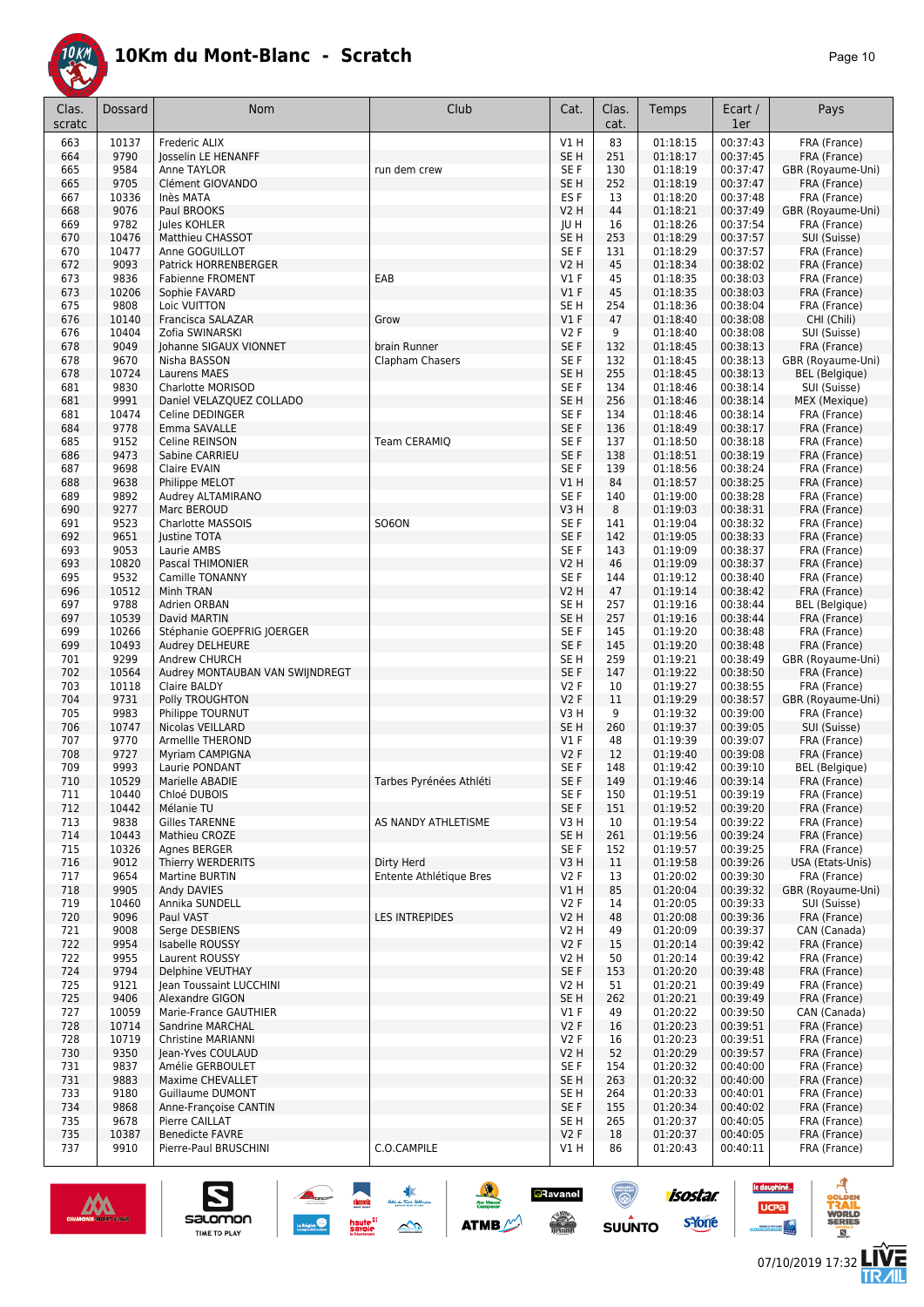

| Clas.<br>scratc | Dossard        | Nom                                             | Club                           | Cat.                      | Clas.<br>cat. | Temps                | Ecart /<br>1er       | Pays                              |
|-----------------|----------------|-------------------------------------------------|--------------------------------|---------------------------|---------------|----------------------|----------------------|-----------------------------------|
| 737             | 10154          | David AGNELOT                                   | ASPSAV Peugeot Citroën         | V1H                       | 86            | 01:20:43             | 00:40:11             | FRA (France)                      |
| 737             | 10155          | Aude GRANDMOUGIN                                | <b>GTV HS</b>                  | $VI$ F                    | 50            | 01:20:43             | 00:40:11             | FRA (France)                      |
| 740             | 9891           | Laurène COGO                                    | Courir à Seyssins Seyss        | $VI$ F                    | 51            | 01:20:44             | 00:40:12             | FRA (France)                      |
| 741             | 9574<br>10195  | Michael MEHTA                                   |                                | V3H<br>SE F               | 12<br>156     | 01:20:46<br>01:20:46 | 00:40:14<br>00:40:14 | GBR (Royaume-Uni)                 |
| 741<br>743      | 10054          | Constance CHASSANY<br><b>Oriol RIBAS</b>        |                                | V1 H                      | 88            | 01:20:47             | 00:40:15             | FRA (France)<br>FRA (France)      |
| 744             | 9112           | Aurélie GRANET                                  |                                | SE F                      | 157           | 01:20:49             | 00:40:17             | FRA (France)                      |
| 745             | 9704           | <b>Guillaume RAILLARD</b>                       |                                | SE <sub>H</sub>           | 266           | 01:20:51             | 00:40:19             | FRA (France)                      |
| 746             | 9538           | <b>Isabelle HUMBERT</b>                         |                                | V2F                       | 19            | 01:20:53             | 00:40:21             | FRA (France)                      |
| 746             | 10276          | Marie france BAGNOUD                            |                                | V2F                       | 19            | 01:20:53             | 00:40:21             | SUI (Suisse)                      |
| 746             | 10277          | Marcos NUNEZ                                    |                                | V1H                       | 89            | 01:20:53             | 00:40:21             | SUI (Suisse)                      |
| 749             | 9956           | Maelys FAVIER                                   |                                | SE F                      | 158           | 01:20:57             | 00:40:25             | FRA (France)                      |
| 750             | 9016<br>9637   | Christian JAMES                                 |                                | V3H                       | 13            | 01:21:00             | 00:40:28             | FRA (France)                      |
| 750<br>752      | 10574          | Véronique ISELER<br>Stéphanie GESCHWINDENHAMMER |                                | <b>V2F</b><br>$VI$ F      | 21<br>52      | 01:21:00<br>01:21:03 | 00:40:28<br>00:40:31 | FRA (France)<br>FRA (France)      |
| 753             | 10419          | Camillo NEGRO                                   | LA VETTA RUNNING               | V <sub>2</sub> H          | 53            | 01:21:05             | 00:40:33             | ITA (Italie)                      |
| 754             | 10043          | Jordan SARRELABOUT                              |                                | SE <sub>H</sub>           | 267           | 01:21:06             | 00:40:34             | FRA (France)                      |
| 755             | 9764           | Yannick CHAPUIS                                 |                                | SE <sub>H</sub>           | 268           | 01:21:07             | 00:40:35             | FRA (France)                      |
| 755             | 10296          | Anaïs PLANCHARD                                 |                                | SE <sub>F</sub>           | 159           | 01:21:07             | 00:40:35             | FRA (France)                      |
| 757             | 9930           | Camille GATTIN                                  |                                | SE F                      | 160           | 01:21:08             | 00:40:36             | FRA (France)                      |
| 758             | 10643          | Coralie DELHOMMELLE                             | <b>AUCUN</b>                   | SE F                      | 161           | 01:21:09             | 00:40:37             | FRA (France)                      |
| 759<br>759      | 9498<br>10718  | Anne-Laure KOULMANN<br>Marie BLAMPEY            |                                | SE F<br>SE F              | 162<br>162    | 01:21:11             | 00:40:39<br>00:40:39 | FRA (France)                      |
| 761             | 9629           | Marion POCARD                                   | La Bresse Triathlon Hau        | SE F                      | 164           | 01:21:11<br>01:21:13 | 00:40:41             | FRA (France)<br>FRA (France)      |
| 762             | 10428          | Gaëlle CARTEL                                   |                                | SE <sub>F</sub>           | 165           | 01:21:14             | 00:40:42             | FRA (France)                      |
| 763             | 9691           | Francisco LOPEZ                                 |                                | V3H                       | 14            | 01:21:15             | 00:40:43             | ESP (Espagne)                     |
| 764             | 10593          | Ludovic ROECKEL                                 |                                | SE <sub>H</sub>           | 269           | 01:21:20             | 00:40:48             | FRA (France)                      |
| 765             | 9919           | <b>Fabien CAPRI</b>                             | Les Tocards                    | V1H                       | 90            | 01:21:22             | 00:40:50             | FRA (France)                      |
| 765             | 10489          | Alexandra CANUTI                                |                                | SE <sub>F</sub>           | 166           | 01:21:22             | 00:40:50             | FRA (France)                      |
| 767             | 9692           | Jean-Philippe CHIAPPINI                         |                                | SE <sub>H</sub>           | 270           | 01:21:23             | 00:40:51             | FRA (France)                      |
| 767             | 10521          | Antoine CRISTINI                                |                                | SE <sub>H</sub>           | 270           | 01:21:23             | 00:40:51             | FRA (France)                      |
| 769<br>770      | 10570<br>9465  | Mark Dave SARFO<br>Martin SAMBERGER             | <b>KOOMO</b><br>Gerlov         | SE <sub>H</sub><br>JU H   | 272<br>17     | 01:21:30<br>01:21:32 | 00:40:58<br>00:41:00 | NED (Pays-Bas)<br>CZE (République |
|                 |                |                                                 |                                |                           |               |                      |                      | tchèque)                          |
| 771             | 9561           | Chloé CHASSANY                                  |                                | SE F                      | 167           | 01:21:33             | 00:41:01             | FRA (France)                      |
| 772             | 10123          | <b>Floriane VIDAL</b>                           |                                | SE <sub>F</sub>           | 168           | 01:21:34             | 00:41:02             | FRA (France)                      |
| 773             | 10092          | Malorie LAIGNEL                                 |                                | SE F                      | 169           | 01:21:37             | 00:41:05             | FRA (France)                      |
| 773             | 10093          | Geoffrey MARIANY                                |                                | SE <sub>H</sub>           | 273           | 01:21:37             | 00:41:05             | FRA (France)                      |
| 775             | 10411          | Stephanie JACOBOWSKY                            |                                | SE F                      | 170           | 01:21:42             | 00:41:10             | FRA (France)                      |
| 775<br>777      | 10462<br>10372 | David DAMOUR<br>Laetitia SENEQUE                |                                | SE <sub>H</sub><br>$VI$ F | 274<br>53     | 01:21:42<br>01:21:43 | 00:41:10<br>00:41:11 | FRA (France)<br>FRA (France)      |
| 778             | 10463          | Jean-Pierre DAMOUR                              |                                | V1H                       | 91            | 01:21:48             | 00:41:16             | FRA (France)                      |
| 779             | 10426          | Patrick SIROT                                   |                                | <b>V2 H</b>               | 54            | 01:21:49             | 00:41:17             | FRA (France)                      |
| 779             | 10558          | Sisti SELENA                                    | Mugello Outdoor ASD            | JU F                      | 5             | 01:21:49             | 00:41:17             | ITA (Italie)                      |
| 781             | 9264           | <b>Martine BERNARD</b>                          | Fan'Run                        | <b>V2F</b>                | 22            | 01:21:50             | 00:41:18             | FRA (France)                      |
| 782             | 10690          | Valentine CALAND                                |                                | SE <sub>F</sub>           | 171           | 01:21:51             | 00:41:19             | FRA (France)                      |
| 783             | 10569          | Hugo TOUX                                       |                                | ES H                      | 18            | 01:21:52             | 00:41:20             | FRA (France)                      |
| 784             | 10527          | Sylvie COUTTET                                  |                                | <b>V1 F</b>               | 54            | 01:21:53             | 00:41:21             | FRA (France)                      |
| 784<br>784      | 10563<br>10568 | Maud JEUNET<br>Mathilde JEUNET                  |                                | V1 F<br>ES <sub>F</sub>   | 54<br>14      | 01:21:53<br>01:21:53 | 00:41:21<br>00:41:21 | FRA (France)<br>FRA (France)      |
| 787             | 10042          | Ludovic  ULIEN                                  |                                | V1H                       | 92            | 01:21:54             | 00:41:22             | FRA (France)                      |
| 787             | 10245          | Sven CHIPCHASE                                  |                                | V2 H                      | 55            | 01:21:54             | 00:41:22             | GBR (Royaume-Uni)                 |
| 789             | 9433           | Annie BAILLARGEON                               |                                | $VI$ F                    | 56            | 01:21:57             | 00:41:25             | CAN (Canada)                      |
| 789             | 9467           | Marc LE BORGNE                                  |                                | V2 H                      | 56            | 01:21:57             | 00:41:25             | FRA (France)                      |
| 789             | 10232          | Sophie RAISIN LAURENT                           |                                | SE F                      | 172           | 01:21:57             | 00:41:25             | FRA (France)                      |
| 792<br>793      | 9256<br>9502   | Claire DELEFORTRIE<br>Emma-Victoria TARDIVEL    |                                | SE F<br>JU F              | 173<br>6      | 01:21:58<br>01:21:59 | 00:41:26<br>00:41:27 | FRA (France)<br>FRA (France)      |
| 793             | 10386          | Olivier FAVRE                                   |                                | V2 H                      | 57            | 01:21:59             | 00:41:27             | FRA (France)                      |
| 795             | 9102           | Francois CALIXTE                                |                                | <b>V2 H</b>               | 58            | 01:22:00             | 00:41:28             | FRA (France)                      |
| 795             | 10357          | Anais BERTHET                                   |                                | SE F                      | 174           | 01:22:00             | 00:41:28             | FRA (France)                      |
| 797             | 10205          | <b>Christine MONCHALIN</b>                      | EAB                            | V2F                       | 23            | 01:22:02             | 00:41:30             | FRA (France)                      |
| 798             | 10110          | lessica DE BASTOS                               |                                | SE F                      | 175           | 01:22:04             | 00:41:32             | SUI (Suisse)                      |
| 799             | 9108           | Carina ANDERSSON                                | Fysrehab                       | V2F                       | 24            | 01:22:06             | 00:41:34             | SWE (Suède)                       |
| 800             | 9533           | Isabelle PETITALOT                              | <b>SCO STE-MARGUERITE MARS</b> | $VI$ F                    | 57            | 01:22:11             | 00:41:39             | FRA (France)                      |
| 801<br>801      | 10394<br>10395 | Aurélien LOUVRIER<br>Marie KROEMER              |                                | SE <sub>H</sub><br>SE F   | 275<br>176    | 01:22:25<br>01:22:25 | 00:41:53<br>00:41:53 | FRA (France)<br>FRA (France)      |
| 801             | 10525          | Pascal MASNADA                                  |                                | V1 H                      | 93            | 01:22:25             | 00:41:53             | FRA (France)                      |
| 801             | 10725          | Marie   OUBERT                                  | Les éclopées                   | SE F                      | 176           | 01:22:25             | 00:41:53             | FRA (France)                      |
| 805             | 10025          | Lionel LACHAVANNE                               |                                | SE H                      | 276           | 01:22:27             | 00:41:55             | FRA (France)                      |
| 806             | 10425          | Angela FREI                                     |                                | V2F                       | 25            | 01:22:28             | 00:41:56             | SUI (Suisse)                      |
| 807             | 9997           | <b>Florence ELUARD</b>                          | foulées du noble joué          | SE F                      | 178           | 01:22:30             | 00:41:58             | FRA (France)                      |
| 808             | 10740          | Sandrine CREDOZ                                 |                                | SE F                      | 179           | 01:22:31             | 00:41:59             | FRA (France)                      |
| 809<br>810      | 10026<br>9425  | Carolina VARGAS<br>Jean-Pierre STRICH           | US PULVERSHEIM ATHLETIS        | V1F<br><b>V4 H</b>        | 58<br>3       | 01:22:33<br>01:22:37 | 00:42:01<br>00:42:05 | FRA (France)<br>FRA (France)      |
| 810             | 10511          | Sandrine TRAN                                   |                                | $VI$ F                    | 59            | 01:22:37             | 00:42:05             | FRA (France)                      |
|                 |                |                                                 |                                |                           |               |                      |                      |                                   |

大學

 $\rightarrow$ 

ATMB

**a**Ravanel

 $\bigcirc$ 



S

Salomon

**isostar** 

**s**Yone



A

**VORLD**<br>ERIES

le dauphiné...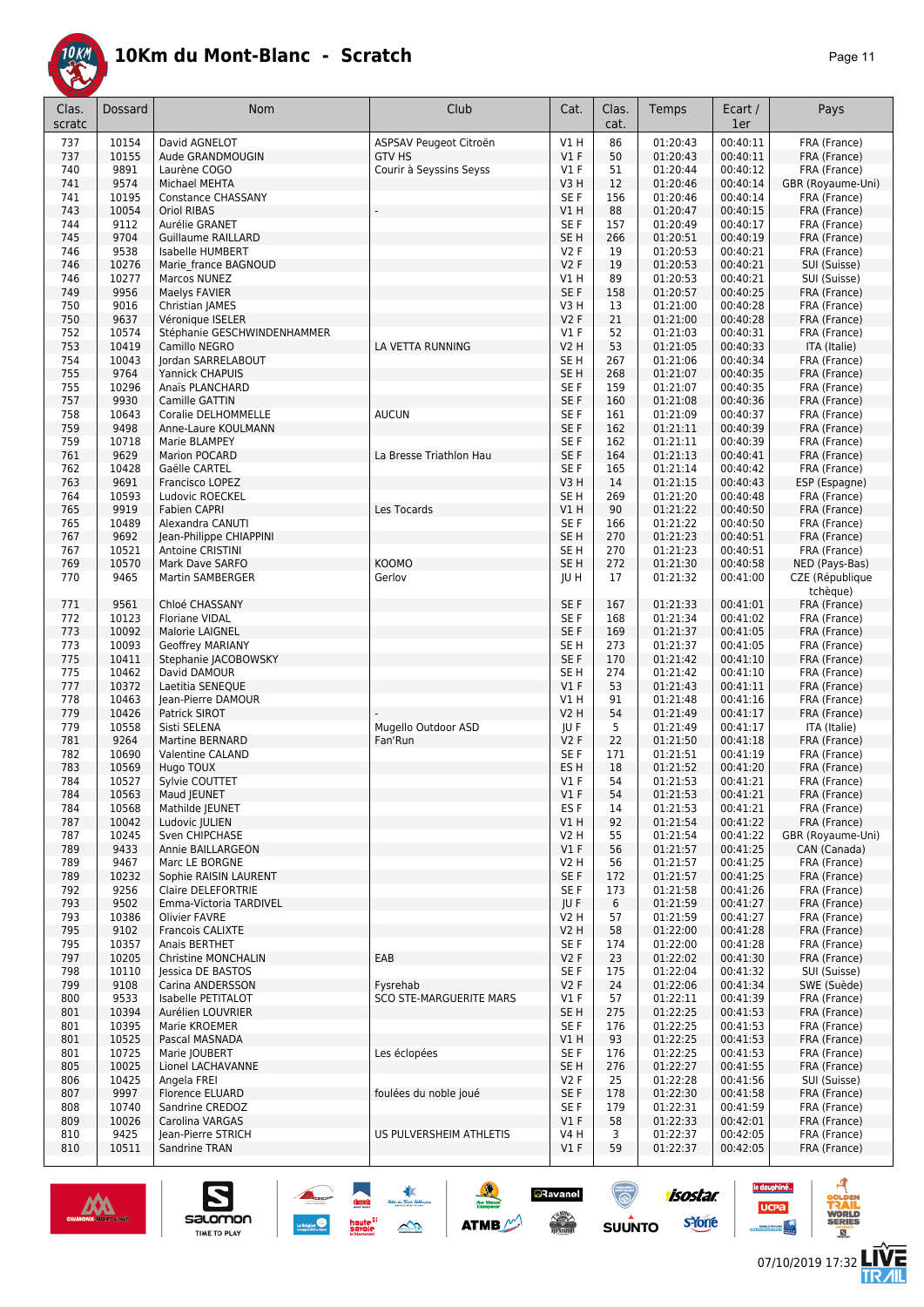

| Clas.<br>scratc | Dossard        | Nom                                       | Club                                             | Cat.                               | Clas.<br>cat.  | Temps                | Ecart /<br>1er       | Pays                                       |
|-----------------|----------------|-------------------------------------------|--------------------------------------------------|------------------------------------|----------------|----------------------|----------------------|--------------------------------------------|
| 812             | 10439          | Tom BESSONNAT                             |                                                  | SE <sub>H</sub>                    | 277            | 01:22:39             | 00:42:07             | FRA (France)                               |
| 812             | 10835          | Dominique GAY                             | <b>EFCVO</b>                                     | V2F                                | 26             | 01:22:39             | 00:42:07             | FRA (France)                               |
| 814<br>815      | 9948<br>9656   | Pierre BARASTON<br><b>Bouchra MORIN</b>   | TEAM DES BOIS THONON                             | SE <sub>H</sub><br>$VI$ F          | 278<br>60      | 01:22:40<br>01:22:45 | 00:42:08<br>00:42:13 | FRA (France)<br>FRA (France)               |
| 815             | 10196          | John GIRE                                 |                                                  | V1H                                | 94             | 01:22:45             | 00:42:13             | FRA (France)                               |
| 817             | 10056          | Paul SAMBOURG                             |                                                  | SE <sub>H</sub>                    | 279            | 01:22:47             | 00:42:15             | FRA (France)                               |
| 818             | 9673           | Alexia CHAULIAC                           |                                                  | SE <sub>F</sub>                    | 180            | 01:22:49             | 00:42:17             | FRA (France)                               |
| 819             | 9477           | Viviane BLANQUART                         | viriat marathon                                  | V1F                                | 61             | 01:22:51             | 00:42:19             | FRA (France)                               |
| 820<br>821      | 9740<br>9987   | Catrin PASCOE                             |                                                  | $VI$ F<br>SE F                     | 62<br>181      | 01:22:54<br>01:22:56 | 00:42:22<br>00:42:24 | GBR (Royaume-Uni)<br>LAT (Lettonie)        |
| 822             | 9871           | Sanda SUTA<br>Yannick SCHATZ              |                                                  | V1H                                | 95             | 01:22:57             | 00:42:25             | FRA (France)                               |
| 823             | 9873           | <b>Astrid VILLARS</b>                     |                                                  | SE F                               | 182            | 01:22:58             | 00:42:26             | FRA (France)                               |
| 824             | 9716           | <b>Annabelle FRANCOIS</b>                 | Les Tr'ailleurs                                  | $VI$ F                             | 63             | 01:22:59             | 00:42:27             | FRA (France)                               |
| 825             | 10191          | <b>Martin MONTET</b>                      |                                                  | SE <sub>H</sub>                    | 280            | 01:23:01             | 00:42:29             | FRA (France)                               |
| 825<br>827      | 10192<br>9862  | Maëlys BRIVET<br>Elizabeth THOMPSON       |                                                  | SE <sub>F</sub><br>SE F            | 183<br>184     | 01:23:01<br>01:23:03 | 00:42:29<br>00:42:31 | FRA (France)                               |
| 827             | 9934           | Lidia APOSTOL                             |                                                  | SE <sub>F</sub>                    | 184            | 01:23:03             | 00:42:31             | GBR (Royaume-Uni)<br>FRA (France)          |
| 829             | 10345          | Jonathan SEAL                             |                                                  | V1H                                | 96             | 01:23:05             | 00:42:33             | GBR (Royaume-Uni)                          |
| 830             | 9339           | <b>Baptiste CHOUTKOFF</b>                 | TEAM SPORT LYSOSOME                              | V1H                                | 97             | 01:23:06             | 00:42:34             | FRA (France)                               |
| 830             | 9908           | <b>Mccrae MYERS</b>                       | The Restless Wild                                | SE <sub>H</sub>                    | 281            | 01:23:06             | 00:42:34             | USA (Etats-Unis)                           |
| 832             | 9657           | Solène BELLEGUIE                          |                                                  | SE F                               | 186            | 01:23:07             | 00:42:35             | FRA (France)                               |
| 833<br>833      | 10555<br>10556 | Nicolas LOUVARD<br>Laura BOURGEAUX        |                                                  | SE <sub>H</sub><br>SE F            | 282<br>187     | 01:23:08<br>01:23:08 | 00:42:36<br>00:42:36 | FRA (France)<br>FRA (France)               |
| 835             | 9047           | <b>Emilien FOURNY</b>                     |                                                  | JU H                               | 18             | 01:23:11             | 00:42:39             | <b>BEL</b> (Belgique)                      |
| 836             | 9266           | Maxime GUERBOIS                           |                                                  | SE <sub>H</sub>                    | 283            | 01:23:12             | 00:42:40             | FRA (France)                               |
| 837             | 10000          | Agnes BLEIN                               |                                                  | $VI$ F                             | 64             | 01:23:15             | 00:42:43             | FRA (France)                               |
| 838             | 10359<br>9913  | Manon SCOL<br>Mathilde DESMONS            |                                                  | SE F<br>SE F                       | 188<br>189     | 01:23:18<br>01:23:21 | 00:42:46<br>00:42:49 | FRA (France)<br>FRA (France)               |
| 839<br>840      | 9718           | Khédoudja TROUILLOT                       |                                                  | V3F                                | $\overline{2}$ | 01:23:22             | 00:42:50             | FRA (France)                               |
| 840             | 10485          | <b>Marion HOCHET</b>                      |                                                  | SE F                               | 190            | 01:23:22             | 00:42:50             | FRA (France)                               |
| 842             | 10027          | <b>Marion RUFFIER</b>                     |                                                  | ES <sub>F</sub>                    | 15             | 01:23:24             | 00:42:52             | FRA (France)                               |
| 843             | 10751          | Elise GAND                                |                                                  | SE <sub>F</sub>                    | 191            | 01:23:32             | 00:43:00             | FRA (France)                               |
| 844             | 10273          | <b>Florian PERIE</b>                      |                                                  | SE <sub>H</sub>                    | 284            | 01:23:34             | 00:43:02             | FRA (France)                               |
| 845<br>846      | 9135<br>10153  | <b>Benoit MEYER</b><br>Frederique BEUCHER | <b>SCO STE MARGUERITE MARS</b>                   | SE <sub>H</sub><br>V2F             | 285<br>27      | 01:23:36<br>01:23:37 | 00:43:04<br>00:43:05 | FRA (France)<br>FRA (France)               |
| 847             | 9035           | <b>Bruno LEPROUX</b>                      |                                                  | <b>V2 H</b>                        | 59             | 01:23:39             | 00:43:07             | FRA (France)                               |
| 848             | 9374           | Nicolas DUPLAA                            | <b>XIBEROTARRAK</b>                              | SE <sub>H</sub>                    | 286            | 01:23:46             | 00:43:14             | FRA (France)                               |
| 848             | 10538          | Simon DEHORS                              |                                                  | SE <sub>H</sub>                    | 286            | 01:23:46             | 00:43:14             | FRA (France)                               |
| 850<br>851      | 9391<br>10134  | Hélène BREULS<br>Alex SHIRCORE            | Team compex trail                                | SE <sub>F</sub><br>SE <sub>H</sub> | 192<br>288     | 01:23:47<br>01:23:48 | 00:43:15<br>00:43:16 | <b>BEL</b> (Belgique)<br>GBR (Royaume-Uni) |
| 851             | 10368          | Virginie INFANTI                          |                                                  | $VI$ F                             | 65             | 01:23:48             | 00:43:16             | FRA (France)                               |
| 853             | 9759           | <b>Emmanuelle GRAGEZ</b>                  | Barbentane                                       | SE F                               | 193            | 01:23:51             | 00:43:19             | FRA (France)                               |
| 854             | 9789           | Thomas ULLRAM                             | Crazy Flamingos                                  | V1 H                               | 98             | 01:23:54             | 00:43:22             | SUI (Suisse)                               |
| 855             | 10183          | Gaelle BOURLES                            |                                                  | V1F                                | 66             | 01:23:57             | 00:43:25             | FRA (France)                               |
| 856<br>857      | 9719<br>10607  | Joséphine CORDIER<br>Sophie GUERIN        |                                                  | SE <sub>F</sub><br>SE F            | 194<br>195     | 01:24:01<br>01:24:02 | 00:43:29<br>00:43:30 | FRA (France)<br>FRA (France)               |
| 857             | 10608          | Laura BRUNETEAU                           |                                                  | SE F                               | 195            | 01:24:02             | 00:43:30             | FRA (France)                               |
| 859             | 9536           | <b>Emeline LEFEVRE</b>                    |                                                  | SE F                               | 197            | 01:24:03             | 00:43:31             | FRA (France)                               |
| 860             | 9844           | Pierre BIDEAU                             |                                                  | SE H                               | 289            | 01:24:06             | 00:43:34             | FRA (France)                               |
| 860             | 10498          | Anna COSTABILE                            | Il Ponte Scandicci Asd                           | SE F                               | 198            | 01:24:06             | 00:43:34             | ITA (Italie)                               |
| 862<br>863      | 9545<br>9619   | Cynthia EMERY<br>Graciela SOLA FILLOL     |                                                  | SE F<br>SE <sub>F</sub>            | 199<br>200     | 01:24:07<br>01:24:10 | 00:43:35<br>00:43:38 | FRA (France)<br>ESP (Espagne)              |
| 864             | 10047          | Frederic GUYARD                           |                                                  | VIH                                | 99             | 01:24:11             | 00:43:39             | FRA (France)                               |
| 865             | 9528           | Xavier AFRESNE                            |                                                  | V3H                                | 15             | 01:24:12             | 00:43:40             | FRA (France)                               |
| 865             | 9762           | Clémence ZIPPER                           |                                                  | ES <sub>F</sub>                    | 16             | 01:24:12             | 00:43:40             | FRA (France)                               |
| 867             | 10415          | Celine CHAMOT                             |                                                  | V1F                                | 67             | 01:24:13             | 00:43:41             | FRA (France)                               |
| 868<br>868      | 10335<br>10699 | Audrey CHAMPIGNY<br>Yulia SHAKHOVAL       |                                                  | SE F<br>SE F                       | 201<br>201     | 01:24:14<br>01:24:14 | 00:43:42<br>00:43:42 | FRA (France)<br>RUS (Russie)               |
| 870             | 9854           | Samuel DELIANCOURT                        |                                                  | V1H                                | 100            | 01:24:15             | 00:43:43             | FRA (France)                               |
| 871             | 9582           | lérôme THOMAS                             | <b>ASRD</b>                                      | SE <sub>H</sub>                    | 290            | 01:24:16             | 00:43:44             | FRA (France)                               |
| 871             | 10482          | Laurent DUROC                             | ouba-tri                                         | V1H                                | 101            | 01:24:16             | 00:43:44             | FRA (France)                               |
| 871<br>874      | 10495<br>9488  | Franck ADAM<br>Chantal SCHARFF            | <b>DAMP</b>                                      | SE <sub>H</sub><br>$VI$ F          | 290<br>68      | 01:24:16<br>01:24:19 | 00:43:44<br>00:43:47 | FRA (France)<br><b>BEL</b> (Belgique)      |
| 875             | 10299          | Gérald LASBATS                            |                                                  | <b>V2 H</b>                        | 60             | 01:24:22             | 00:43:50             | FRA (France)                               |
| 876             | 10298          | Christelle LASBATS                        |                                                  | V2F                                | 28             | 01:24:23             | 00:43:51             | FRA (France)                               |
| 877             | 10653          | Josée KRUISWEG                            |                                                  | $VI$ F                             | 69             | 01:24:24             | 00:43:52             | NED (Pays-Bas)                             |
| 878             | 10542          | Alexandre RUOTOLO                         | AVOC                                             | V1H                                | 102            | 01:24:27             | 00:43:55             | FRA (France)                               |
| 878<br>880      | 10573<br>9286  | Tara CHAMPETIER<br>Steven COLLINS         |                                                  | V2F<br>V1H                         | 29<br>103      | 01:24:27<br>01:24:42 | 00:43:55<br>00:44:10 | USA (Etats-Unis)<br>GBR (Royaume-Uni)      |
| 881             | 10560          | Gilles RAKOCZY                            |                                                  | V1H                                | 104            | 01:24:43             | 00:44:11             | FRA (France)                               |
| 882             | 10410          | Alexandre DELAMARE                        |                                                  | V1 H                               | 105            | 01:24:45             | 00:44:13             | FRA (France)                               |
| 883             | 10344          | <b>Marion GAUD</b>                        |                                                  | SE F                               | 203            | 01:24:48             | 00:44:16             | SUI (Suisse)                               |
| 884             | 10761          | Jeanne BOUGON                             |                                                  | SE F                               | 204            | 01:24:49             | 00:44:17             | FRA (France)                               |
| 885<br>886      | 10661<br>9708  | Fedora KABONGO MBIYA<br>Thane STUART      | Runninggeek.be<br><b>Blackwater Valley Runne</b> | SE F<br>V <sub>2</sub> H           | 205<br>61      | 01:24:51<br>01:24:52 | 00:44:19<br>00:44:20 | <b>BEL</b> (Belgique)<br>GBR (Royaume-Uni) |
|                 |                |                                           |                                                  |                                    |                |                      |                      |                                            |

春

 $\rightarrow$ 

 $\frac{1}{2}$ 

**ATMB** 

**a**Ravanel

**SERVICE** 



S

salomon

TIME TO PLAY

le dauphiné...

**UCPa** 

**Excession Contract** 

isostar.

**s**Yone

 $\overline{\circ}$ 

 $su\overset{\bullet}{\mathsf{unro}}$ 

ه

**VORLD**<br>ERIES

怎

 $\overline{a}$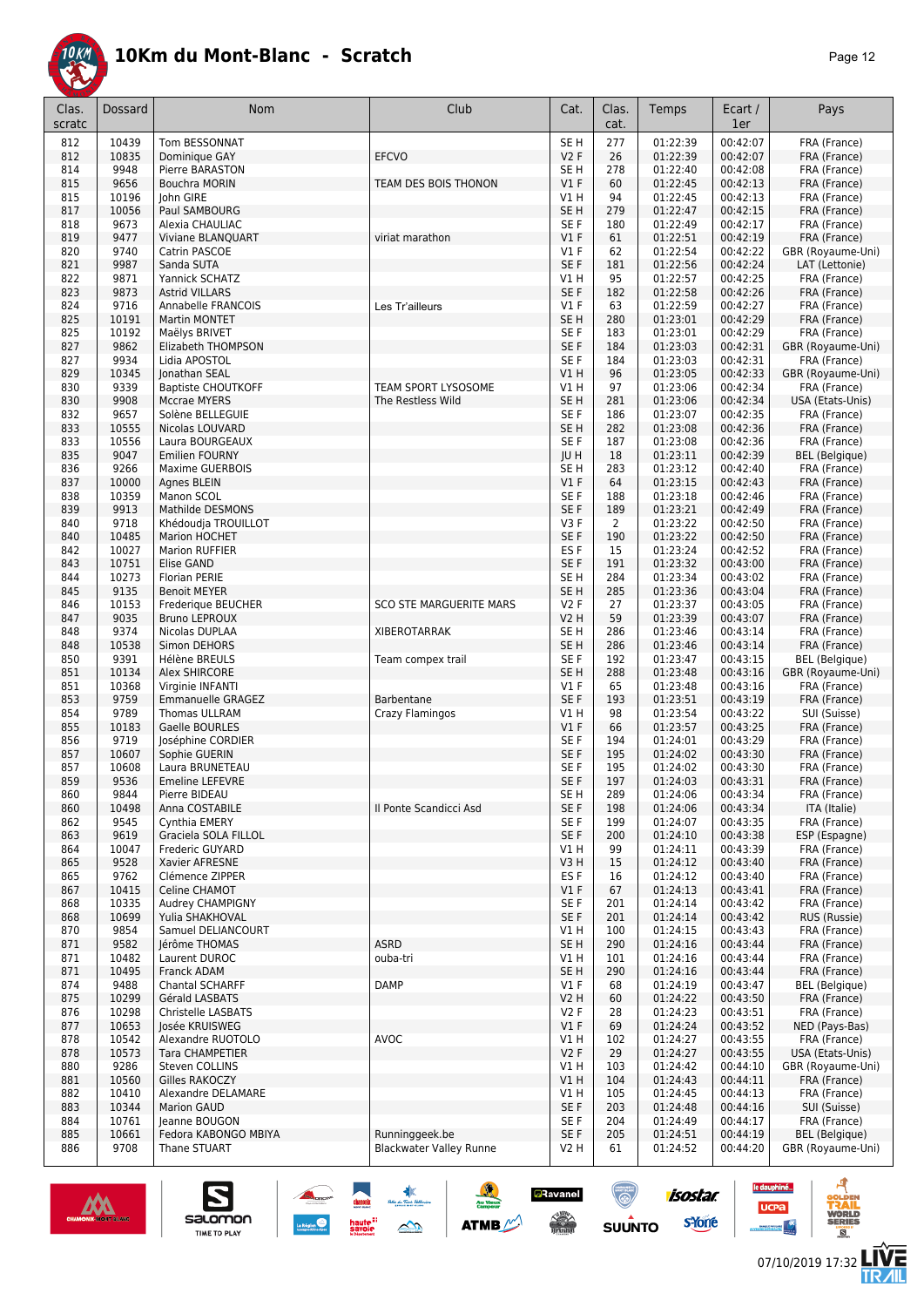

| Clas.<br>scratc | Dossard        | Nom                                           | Club                           | Cat.                          | Clas.<br>cat.  | Temps                | Ecart /<br>1er       | Pays                              |
|-----------------|----------------|-----------------------------------------------|--------------------------------|-------------------------------|----------------|----------------------|----------------------|-----------------------------------|
| 886             | 10408          | Josep Lluis CASAL CAUCHI                      |                                | SE <sub>H</sub>               | 292            | 01:24:52             | 00:44:20             | ESP (Espagne)                     |
| 888             | 9751           | Mathilde PFIFFER                              |                                | SE F                          | 206            | 01:24:54             | 00:44:22             | FRA (France)                      |
| 889             | 9904           | Alister WILLIAMS                              |                                | V1 H                          | 106            | 01:24:55             | 00:44:23             | AUS (Australie)                   |
| 890             | 10759          | Florian TALOU-DERIBLE                         |                                | SE <sub>H</sub>               | 293            | 01:24:56             | 00:44:24             | FRA (France)                      |
| 891             | 10723          | Eszter BADINOVA                               |                                | SE F                          | 207            | 01:24:57             | 00:44:25             | SVK (Slovaquie)                   |
| 892             | 9799           | Delphine PAUL-DAUPHIN                         |                                | V2F                           | 30             | 01:25:00             | 00:44:28             | FRA (France)                      |
| 893             | 10353          | Jean-Francois AUFRERE                         |                                | <b>V2 H</b>                   | 62             | 01:25:01             | 00:44:29             | FRA (France)                      |
| 894<br>895      | 9711<br>9861   | Claire MLADENOVIC<br><b>Anne-Claire TATTI</b> |                                | SE F<br>SE F                  | 208<br>209     | 01:25:03<br>01:25:04 | 00:44:31<br>00:44:32 | FRA (France)<br>FRA (France)      |
| 896             | 9421           | <b>Caroline CONTANT</b>                       |                                | SE <sub>F</sub>               | 210            | 01:25:05             | 00:44:33             | FRA (France)                      |
| 897             | 9817           | <b>Fabien PIERRAT</b>                         |                                | SE <sub>H</sub>               | 294            | 01:25:07             | 00:44:35             | FRA (France)                      |
| 898             | 10130          | Laurianne ROGER-VASSELIN                      |                                | SE F                          | 211            | 01:25:13             | 00:44:41             | FRA (France)                      |
| 899             | 9447           | Michael CORBEAU                               |                                | V1H                           | 107            | 01:25:14             | 00:44:42             | FRA (France)                      |
| 899             | 9780           | Leslie SCHNEIDER                              |                                | SE <sub>F</sub>               | 212            | 01:25:14             | 00:44:42             | FRA (France)                      |
| 899             | 10743          | Lucia BERTONI                                 |                                | SE F                          | 212            | 01:25:14             | 00:44:42             | ITA (Italie)                      |
| 902             | 9823           | Isabelle CAILLEAU                             |                                | <b>V2F</b>                    | 31             | 01:25:15             | 00:44:43             | FRA (France)                      |
| 902<br>904      | 10579<br>9748  | Julie DELGRANGE<br>Jonathan MOOD              |                                | SE F<br>SE <sub>H</sub>       | 214<br>295     | 01:25:15<br>01:25:19 | 00:44:43<br>00:44:47 | FRA (France)                      |
| 905             | 10186          | Chloe BOUGUENNEC                              |                                | SE <sub>F</sub>               | 215            | 01:25:23             | 00:44:51             | GBR (Royaume-Uni)<br>FRA (France) |
| 906             | 9613           | Daniel OSAER                                  | <b>GACCSR</b>                  | V4 H                          | $\overline{4}$ | 01:25:25             | 00:44:53             | FRA (France)                      |
| 906             | 9627           | Eric DELGAROFALO                              |                                | <b>V2 H</b>                   | 63             | 01:25:25             | 00:44:53             | FRA (France)                      |
| 908             | 9615           | Anne-Sophie LECOMPTE                          |                                | SE F                          | 216            | 01:25:29             | 00:44:57             | FRA (France)                      |
| 908             | 9616           | <b>Thomas LECOMPTE</b>                        |                                | V3H                           | 16             | 01:25:29             | 00:44:57             | FRA (France)                      |
| 910             | 10139          | <b>EMILIE BRANGER</b>                         |                                | V1F                           | 70             | 01:25:31             | 00:44:59             | FRA (France)                      |
| 911             | 9039           | <b>Bryony NORTH</b>                           | <b>Blackwater Valley Runne</b> | SE <sub>F</sub>               | 217            | 01:25:32             | 00:45:00             | GBR (Royaume-Uni)                 |
| 912             | 10423          | <b>Bertrand HILD</b>                          |                                | SE <sub>H</sub>               | 296            | 01:25:38             | 00:45:06             | FRA (France)                      |
| 913<br>913      | 10510<br>10640 | Gaelle HAPPE<br>Michael Vui Fung LIEW         |                                | SE F<br>SE <sub>H</sub>       | 218<br>297     | 01:25:41<br>01:25:41 | 00:45:09<br>00:45:09 | FRA (France)<br>MAS (Malaisie)    |
| 913             | 10720          | Marion DARDOUILLET                            |                                | SE <sub>F</sub>               | 218            | 01:25:41             | 00:45:09             | FRA (France)                      |
| 916             | 10052          | Jérôme VANGREVELYNGHE                         |                                | V1 H                          | 108            | 01:25:42             | 00:45:10             | FRA (France)                      |
| 917             | 10305          | Marie Laure MICHELET                          |                                | V2F                           | 32             | 01:25:43             | 00:45:11             | FRA (France)                      |
| 917             | 10402          | Laurent PAGLIOCCA                             |                                | V1H                           | 109            | 01:25:43             | 00:45:11             | FRA (France)                      |
| 919             | 9878           | Andrea FLAMAND                                | val d'europe                   | SE <sub>F</sub>               | 220            | 01:25:44             | 00:45:12             | FRA (France)                      |
| 920             | 9709           | Chloé THIERRY                                 |                                | ES <sub>F</sub>               | 17             | 01:25:47             | 00:45:15             | FRA (France)                      |
| 921             | 10190          | Caroline MASCIA                               |                                | <b>V2F</b>                    | 33             | 01:25:50             | 00:45:18             | FRA (France)                      |
| 922<br>922      | 10262<br>10263 | <b>Gerard MARTIN</b><br>Nathalie MATHIEU      | CA2S                           | V3H<br><b>V2F</b>             | 17<br>34       | 01:25:55<br>01:25:55 | 00:45:23<br>00:45:23 | FRA (France)<br>FRA (France)      |
| 922             | 10867          | Camille REYNAERT                              |                                | SE F                          | 221            | 01:25:55             | 00:45:23             | FRA (France)                      |
| 925             | 9493           | Rémi POTEAU                                   |                                | <b>V2 H</b>                   | 64             | 01:25:57             | 00:45:25             | FRA (France)                      |
| 926             | 10458          | Clément CRESTIN                               |                                | CA H                          | 37             | 01:25:58             | 00:45:26             | FRA (France)                      |
| 927             | 9608           | Sabine HAMEED                                 |                                | SE F                          | 222            | 01:25:59             | 00:45:27             | FRA (France)                      |
| 927             | 10229          | Laura CORBAZ                                  |                                | SE F                          | 222            | 01:25:59             | 00:45:27             | SUI (Suisse)                      |
| 929             | 10646          | Barbara DE CLERCQ                             |                                | SE F                          | 224            | 01:26:00             | 00:45:28             | BEL (Belgique)                    |
| 930<br>931      | 9481<br>10291  | Valerie BROSSARD<br>Olivia BOLLARD            |                                | <b>V2F</b><br>SE <sub>F</sub> | 35<br>225      | 01:26:03<br>01:26:05 | 00:45:31<br>00:45:33 | FRA (France)<br>NZL (Nouvelle-    |
|                 |                |                                               |                                |                               |                |                      |                      | Zélande)                          |
| 932             | 10744          | Ayako NAKANO                                  | Lucent                         | V1F                           | 71             | 01:26:11             | 00:45:39             | JPN (Japon)                       |
| 933             | 9499           | Sebastien TARDIVEL                            |                                | V1 H                          | 110            | 01:26:12             | 00:45:40             | FRA (France)                      |
| 934             | 10259          | Anais GOGER                                   |                                | SE F                          | 226            | 01:26:15             | 00:45:43             | FRA (France)                      |
| 935             | 9587           | Sonia VAST                                    | <b>LES INTREPIDES</b>          | $VI$ F                        | 72             | 01:26:21             | 00:45:49             | FRA (France)                      |
| 935<br>937      | 9622<br>9929   | Elodie BOUCHET<br><b>Iulie THIERS</b>         | <b>CAP DINSHEIM</b>            | SE F<br>SE F                  | 227<br>228     | 01:26:21<br>01:26:22 | 00:45:49<br>00:45:50 | FRA (France)<br>FRA (France)      |
| 938             | 10002          | <b>Audrey LAVIRON</b>                         |                                | SE F                          | 229            | 01:26:23             | 00:45:51             | FRA (France)                      |
| 938             | 10505          | Anne-Sophie BOUDESSEUL                        |                                | SE F                          | 229            | 01:26:23             | 00:45:51             | FRA (France)                      |
| 940             | 10032          | Antoine BIGARD                                |                                | CA H                          | 38             | 01:26:24             | 00:45:52             | FRA (France)                      |
| 941             | 9426           | Mario GENEST                                  | Le Coureur                     | V2 H                          | 65             | 01:26:26             | 00:45:54             | CAN (Canada)                      |
| 941             | 9427           | <b>Isabelle BOULAY</b>                        | Le Coureur                     | <b>V2F</b>                    | 36             | 01:26:26             | 00:45:54             | CAN (Canada)                      |
| 943             | 9672           | Muriel DEMEURE                                |                                | $VI$ F                        | 73             | 01:26:31             | 00:45:59             | FRA (France)                      |
| 943             | 10265<br>9423  | Carine DESCHAMPS                              |                                | $VI$ F<br>V3F                 | 73             | 01:26:31             | 00:45:59<br>00:46:00 | FRA (France)                      |
| 945<br>945      | 10488          | Eleri WHITTAKER<br>Elodie CORNILLE            | Les Coureurs du Lac Ble        | $VI$ F                        | 3<br>75        | 01:26:32<br>01:26:32 | 00:46:00             | GBR (Royaume-Uni)<br>FRA (France) |
| 945             | 10642          | Jérome NICOLI                                 |                                | V1H                           | 111            | 01:26:32             | 00:46:00             | FRA (France)                      |
| 948             | 10469          | Lucile VASTROUX                               |                                | SE F                          | 231            | 01:26:35             | 00:46:03             | FRA (France)                      |
| 948             | 10470          | Mathilde FAVRE                                |                                | SE F                          | 231            | 01:26:35             | 00:46:03             | FRA (France)                      |
| 950             | 9189           | Thierry RAFFIN                                | viriat marathon                | V1 H                          | 112            | 01:26:36             | 00:46:04             | FRA (France)                      |
| 951             | 9590           | Marine GIOVANDO                               |                                | SE F                          | 233            | 01:26:37             | 00:46:05             | FRA (France)                      |
| 951             | 10447          | Benoît COLLIN                                 |                                | SE H                          | 298            | 01:26:37             | 00:46:05             | FRA (France)                      |
| 953             | 10446          | Karine COLLIN                                 |                                | SE F                          | 234            | 01:26:38             | 00:46:06             | FRA (France)                      |
| 954<br>954      | 10046<br>10048 | Philippe TRAUTTMANN<br>Arnaud QUARZETTI       |                                | SE H<br>SE H                  | 299<br>299     | 01:26:39<br>01:26:39 | 00:46:07<br>00:46:07 | FRA (France)<br>FRA (France)      |
| 956             | 10082          | Amelie DOLLE                                  | <b>GRPDTUNS</b>                | V1F                           | 76             | 01:26:44             | 00:46:12             | IRL (Irlande)                     |
| 957             | 9593           | Valentin PETITJEAN                            |                                | SE H                          | 301            | 01:26:45             | 00:46:13             | FRA (France)                      |
| 958             | 10156          | Sandrine DURO                                 | <b>ASPTT Fougères</b>          | $VI$ F                        | 77             | 01:26:46             | 00:46:14             | FRA (France)                      |
| 959             | 9436           | Elisane BELNIAKI                              | You Climb                      | $VI$ F                        | 78             | 01:26:47             | 00:46:15             | BRA (Brésil)                      |
| 960             | 9563           | Anikó KERESZTES                               |                                | $VI$ F                        | 79             | 01:26:49             | 00:46:17             | HUN (Hongrie)                     |

大会

 $\rightarrow$ 

ATMB

**a**Ravanel

**SERVICE** 

 $\bigcirc$ 

 $su\overset{\bullet}{\mathsf{unro}}$ 



S

Salomon

**isostar** 

**s**Yone

le dauphiné...

**UCPa** 

**Excession Contract** 



ه

**VORLD**<br>ERIES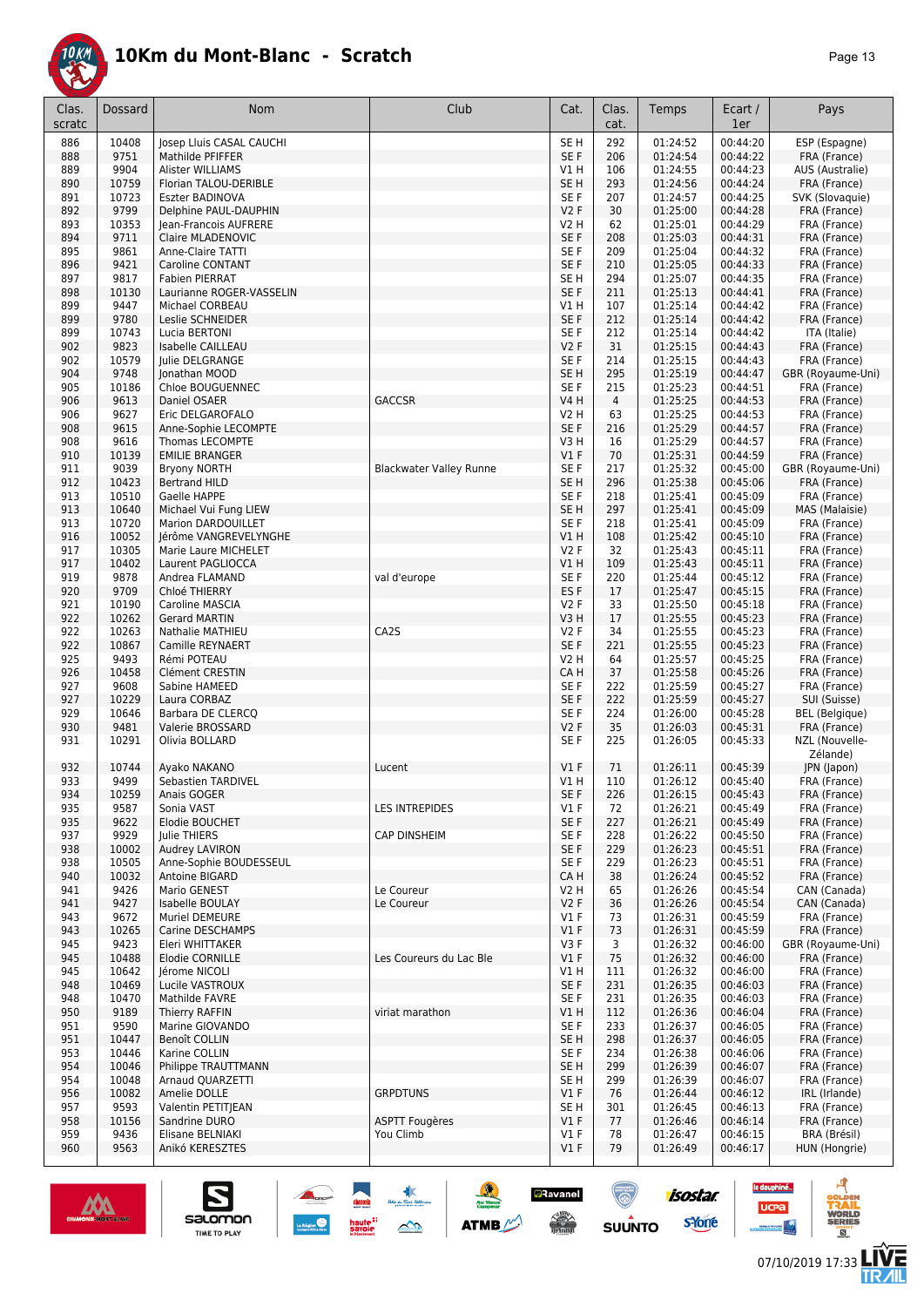

| Clas.<br>scratc | Dossard        | Nom                                            | Club                    | Cat.                      | Clas.<br>cat. | Temps                | Ecart /<br>1er       | Pays                           |
|-----------------|----------------|------------------------------------------------|-------------------------|---------------------------|---------------|----------------------|----------------------|--------------------------------|
| 960             | 10339          | loe MAXWELL                                    |                         | SE <sub>H</sub>           | 302           | 01:26:49             | 00:46:17             | GBR (Royaume-Uni)              |
| 960             | 10700          | Kelly MASON                                    |                         | SE F                      | 235           | 01:26:49             | 00:46:17             | GBR (Royaume-Uni)              |
| 963             | 9529           | Guillaume BEUVE                                |                         | SE <sub>H</sub>           | 303           | 01:26:50             | 00:46:18             | FRA (France)                   |
| 964<br>964      | 9645<br>10486  | Aurore ZILLER<br>Laurence CLANET               | Les Rebelles de la Forê | $VI$ F<br>$VI$ F          | 80<br>80      | 01:26:51<br>01:26:51 | 00:46:19<br>00:46:19 | FRA (France)<br>FRA (France)   |
| 966             | 9865           | Catherine RUIZ                                 | Neubourg athlétique clu | V2F                       | 37            | 01:26:54             | 00:46:22             | FRA (France)                   |
| 967             | 9501           | <b>Constance TARDIVEL</b>                      |                         | CA F                      | 12            | 01:26:55             | 00:46:23             | FRA (France)                   |
| 968             | 10708          | Marleyne COLIN                                 | Les Fondus              | $VI$ F                    | 82            | 01:26:56             | 00:46:24             | FRA (France)                   |
| 969             | 10602          | François BERNARD                               |                         | SE <sub>H</sub>           | 304           | 01:27:05             | 00:46:33             | FRA (France)                   |
| 970             | 9597           | <b>Bertille FELIX</b>                          |                         | ES <sub>F</sub>           | 18            | 01:27:06             | 00:46:34             | FRA (France)                   |
| 970<br>972      | 10330<br>9901  | Fanny GASTALDY<br>Sacha LIOTHAIN               |                         | $VI$ F<br>ES <sub>H</sub> | 83<br>19      | 01:27:06<br>01:27:09 | 00:46:34<br>00:46:37 | FRA (France)<br>FRA (France)   |
| 973             | 9503           | Maria Deseada MARTINEZ ROJO                    |                         | SE F                      | 236           | 01:27:10             | 00:46:38             | ESP (Espagne)                  |
| 973             | 9900           | Solene DESFONDS                                |                         | ES <sub>F</sub>           | 19            | 01:27:10             | 00:46:38             | FRA (France)                   |
| 973             | 10764          | Colin MONCHOCE                                 |                         | SE <sub>H</sub>           | 305           | 01:27:10             | 00:46:38             | FRA (France)                   |
| 976             | 10606          | Nathalie ROUX                                  |                         | $VI$ F                    | 84            | 01:27:12             | 00:46:40             | FRA (France)                   |
| 977<br>978      | 9478<br>10356  | Valerie LOGEL                                  |                         | SE F<br>CA H              | 237<br>39     | 01:27:14<br>01:27:16 | 00:46:42<br>00:46:44 | FRA (France)                   |
| 979             | 9895           | Marius LECLERC<br>Isabelle STEDILE             |                         | $VI$ F                    | 85            | 01:27:18             | 00:46:46             | FRA (France)<br>FRA (France)   |
| 980             | 9893           | Svlvie ORKISZ                                  |                         | V2F                       | 38            | 01:27:21             | 00:46:49             | FRA (France)                   |
| 981             | 10236          | Mathilde GEORGLER                              |                         | ES <sub>F</sub>           | 20            | 01:27:23             | 00:46:51             | FRA (France)                   |
| 982             | 10857          | Astrid GRAU                                    |                         | SE F                      | 238           | 01:27:24             | 00:46:52             | FRA (France)                   |
| 983             | 10272          | Guillaume MAISTRE-BAZIN                        |                         | SE <sub>H</sub>           | 306           | 01:27:26             | 00:46:54             | FRA (France)                   |
| 984             | 10379          | Sébastien MICHAUD                              |                         | SE <sub>H</sub>           | 307<br>66     | 01:27:33             | 00:47:01             | FRA (France)                   |
| 985<br>986      | 9774<br>9435   | Igor LIUKHANOV<br><b>Audrey FAURE</b>          |                         | V2 H<br>$VI$ F            | 86            | 01:27:36<br>01:27:38 | 00:47:04<br>00:47:06 | RUS (Russie)<br>FRA (France)   |
| 987             | 10380          | Céline VICENTE                                 |                         | SE <sub>F</sub>           | 239           | 01:27:43             | 00:47:11             | FRA (France)                   |
| 988             | 9819           | Lizou GILINSKY                                 |                         | <b>V2F</b>                | 39            | 01:27:44             | 00:47:12             | ISR (Israël)                   |
| 989             | 9104           | Rodolphe BACONNET                              |                         | SE <sub>H</sub>           | 308           | 01:27:54             | 00:47:22             | FRA (France)                   |
| 989             | 10281          | Ella HEZARD                                    |                         | CA F                      | 13            | 01:27:54             | 00:47:22             | FRA (France)                   |
| 989             | 10382          | Yvan MORLOT                                    |                         | SE <sub>H</sub>           | 308           | 01:27:54             | 00:47:22             | FRA (France)                   |
| 989<br>993      | 10829<br>10705 | Pierre LALUQUE<br>Solange QUOY                 |                         | SE <sub>H</sub><br>V2F    | 308<br>40     | 01:27:54<br>01:27:55 | 00:47:22<br>00:47:23 | FRA (France)<br>FRA (France)   |
| 994             | 10613          | Julieta TARABA                                 |                         | $VI$ F                    | 87            | 01:27:58             | 00:47:26             | GBR (Royaume-Uni)              |
| 995             | 9763           | Marie-Laure WESSE                              |                         | <b>V2F</b>                | 41            | 01:27:59             | 00:47:27             | FRA (France)                   |
| 996             | 9767           | <b>Francis DEMOLLIEN</b>                       |                         | V3H                       | 18            | 01:28:02             | 00:47:30             | FRA (France)                   |
| 997             | 10288          | Uriel GUEDI                                    |                         | SE <sub>H</sub>           | 311           | 01:28:05             | 00:47:33             | ISR (Israël)                   |
| 998             | 9853           | Caroline TURRIN                                |                         | SE F                      | 240           | 01:28:11             | 00:47:39             | FRA (France)<br>FRA (France)   |
| 998<br>1000     | 10698<br>10301 | Charlotte COUPELLIER<br>Morgann GENOUD         |                         | SE <sub>F</sub><br>SE F   | 240<br>242    | 01:28:11<br>01:28:16 | 00:47:39<br>00:47:44 | SUI (Suisse)                   |
| 1001            | 9537           | Alicia CHARITE                                 |                         | SE <sub>F</sub>           | 243           | 01:28:21             | 00:47:49             | FRA (France)                   |
| 1002            | 10163          | lade MCDONNELL                                 |                         | SE F                      | 244           | 01:28:22             | 00:47:50             | GBR (Royaume-Uni)              |
| 1003            | 10589          | <b>Fanny TERRIER</b>                           |                         | $VI$ F                    | 88            | 01:28:23             | 00:47:51             | FRA (France)                   |
| 1003            | 10590          | Julien TERRIER                                 |                         | V1 H                      | 113           | 01:28:23             | 00:47:51             | FRA (France)                   |
| 1005<br>1006    | 10073<br>9912  | Thierry ORSET                                  |                         | V2 H<br>$VI$ F            | 67<br>89      | 01:28:25<br>01:28:26 | 00:47:53             | FRA (France)                   |
| 1007            | 10452          | Corinne AVRIL<br>Marilyn NAVETAT               | cmbm                    | <b>V1 F</b>               | 90            | 01:28:28             | 00:47:54<br>00:47:56 | FRA (France)<br>FRA (France)   |
| 1008            | 10756          | <b>Amandine DUTHEIL</b>                        |                         | SE F                      | 245           | 01:28:33             | 00:48:01             | FRA (France)                   |
| 1009            | 10567          | Alleen YONG                                    | BORNEO ULTRA TRAILS S/B | V1 F                      | 91            | 01:28:34             | 00:48:02             | MAS (Malaisie)                 |
| 1010            | 10310          | Marie-Alice MARIE                              |                         | SE F                      | 246           | 01:28:37             | 00:48:05             | FRA (France)                   |
| 1011            | 10251          | Audrey RAKOVER                                 |                         | SE F                      | 247           | 01:28:39             | 00:48:07             | FRA (France)                   |
| 1012<br>1012    | 9595<br>9846   | Cyril LIGONNET<br>René FAGNAN                  |                         | V1 H<br>V3 H              | 114<br>19     | 01:28:42<br>01:28:42 | 00:48:10<br>00:48:10 | FRA (France)<br>CAN (Canada)   |
| 1014            | 10252          | Bazil KABRANE                                  |                         | SE <sub>H</sub>           | 312           | 01:28:44             | 00:48:12             | FRA (France)                   |
| 1015            | 9998           | Belinda NOBRE                                  | Tout ô Talent Team      | SE F                      | 248           | 01:28:46             | 00:48:14             | FRA (France)                   |
| 1016            | 10016          | Anne Sophie MICHEL                             |                         | $VI$ F                    | 92            | 01:28:47             | 00:48:15             | FRA (France)                   |
| 1017            | 10908          | Renata PETROSYAN                               |                         | $VI$ F                    | 93            | 01:29:00             | 00:48:28             | RUS (Russie)                   |
| 1018            | 10909          | Margarita PETROSIAN                            |                         | $VI$ F                    | 94            | 01:29:01             | 00:48:29             | RUS (Russie)                   |
| 1019<br>1020    | 9723<br>9171   | Nathalie BOSDEVESY<br>Emilie SCHMITT           |                         | SE F<br>SE F              | 249<br>250    | 01:29:03<br>01:29:06 | 00:48:31<br>00:48:34 | FRA (France)<br>FRA (France)   |
| 1021            | 9114           | Ollyvia ORHAN                                  |                         | SE F                      | 251           | 01:29:10             | 00:48:38             | FRA (France)                   |
| 1022            | 10167          | Virginie BERNARD                               | Manduel métropole marat | SE F                      | 252           | 01:29:14             | 00:48:42             | FRA (France)                   |
| 1022            | 10517          | Justine DENEUX                                 | Esprit run              | SE F                      | 252           | 01:29:14             | 00:48:42             | FRA (France)                   |
| 1024            | 9779           | Emeline GAGNARD                                |                         | SE F                      | 254           | 01:29:17             | 00:48:45             | FRA (France)                   |
| 1025            | 10812          | Patricia MILNES                                |                         | $VI$ F                    | 95            | 01:29:19             | 00:48:47             | IRL (Irlande)                  |
| 1026<br>1027    | 9699<br>10235  | Marine POCHAT<br>Lyudmila TSAPORDEY-BELOZEROVA |                         | SE F<br>$VI$ F            | 255<br>96     | 01:29:21<br>01:29:23 | 00:48:49<br>00:48:51 | FRA (France)<br>MDA (Moldavie) |
| 1028            | 9677           | Julie FRACHETTE                                |                         | ES <sub>F</sub>           | 21            | 01:29:24             | 00:48:52             | FRA (France)                   |
| 1029            | 10748          | <b>Bastien JACQUET</b>                         |                         | JU H                      | 19            | 01:29:28             | 00:48:56             | FRA (France)                   |
| 1030            | 10141          | Karine BAUD                                    |                         | SE F                      | 256           | 01:29:31             | 00:48:59             | FRA (France)                   |
| 1031            | 10340          | Philippa WATSON                                |                         | $VI$ F                    | 97            | 01:29:33             | 00:49:01             | GBR (Royaume-Uni)              |
| 1032            | 10188          | Fanny BODIMBOURG                               |                         | SE F                      | 257           | 01:29:35             | 00:49:03             | FRA (France)                   |
| 1033<br>1034    | 10304<br>10019 | Stéphanie PROVENT<br>Mathilde BOURGEOIS        |                         | SE F<br>SE F              | 258<br>259    | 01:29:43<br>01:29:44 | 00:49:11<br>00:49:12 | FRA (France)<br>FRA (France)   |
| 1034            | 10021          | Alix DESVAGES                                  |                         | SE F                      | 259           | 01:29:44             | 00:49:12             | FRA (France)                   |
|                 |                |                                                |                         |                           |               |                      |                      |                                |

大學

 $\rightarrow$ 

ATMB

**a**Ravanel

**SERVICE** 

 $\bigcirc$ 

**SUUNTO** 



S

Salomon

le dauphiné...

**UCPa** 

**Excession Contract** 

isostar.

**s**Yone

A

**VORLD**<br>ERIES

**LIVE**<br>TR*A*IL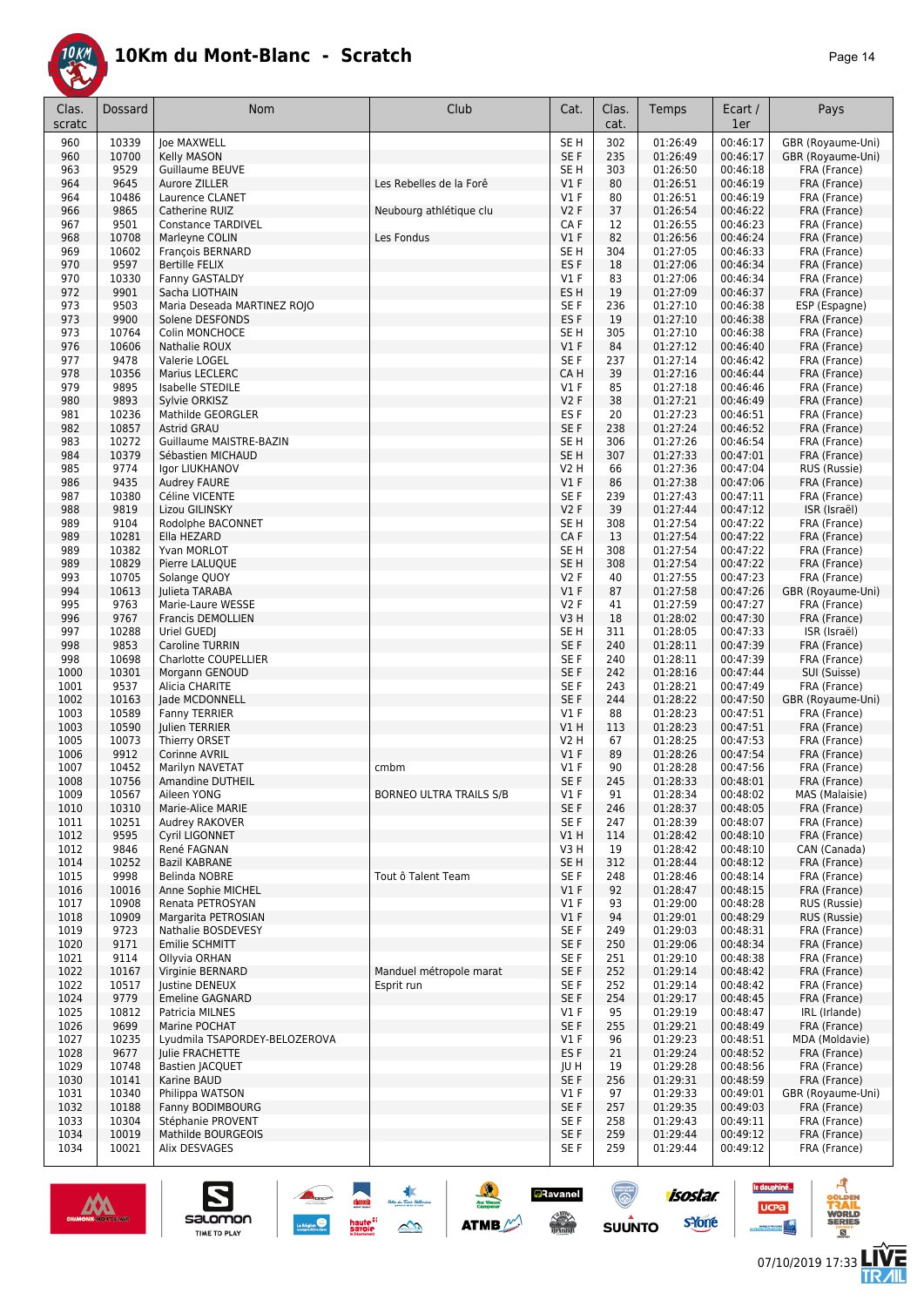

| Clas.<br>scratc | <b>Dossard</b> | Nom                                              | Club                    | Cat.                      | Clas.<br>cat.         | Temps                | Ecart /<br>1er       | Pays                              |
|-----------------|----------------|--------------------------------------------------|-------------------------|---------------------------|-----------------------|----------------------|----------------------|-----------------------------------|
| 1036            | 9515           | Anne MUNIER                                      | Team Coach Aurélie      | SE F                      | 261                   | 01:29:45             | 00:49:13             | FRA (France)                      |
| 1037            | 9601           | Patrice LOUVARD                                  |                         | V3H                       | 20                    | 01:29:48             | 00:49:16             | FRA (France)                      |
| 1038            | 10164          | <b>Christiane REDING</b>                         |                         | V2F                       | 42                    | 01:29:49             | 00:49:17             | FRA (France)                      |
| 1039            | 10480          | François CONQUET                                 |                         | V2 H                      | 68                    | 01:29:54             | 00:49:22             | FRA (France)                      |
| 1040<br>1041    | 10384<br>10559 | Eric RENAULDON<br><b>Claire GAULTIER</b>         |                         | V2 H<br>SE F              | 69<br>262             | 01:30:01<br>01:30:03 | 00:49:29<br>00:49:31 | FRA (France)<br>GBR (Royaume-Uni) |
| 1042            | 10413          | Natalia PEREIRA LOPES                            |                         | SE F                      | 263                   | 01:30:06             | 00:49:34             | POR (Portugal)                    |
| 1042            | 10414          | Denis OLRY                                       |                         | <b>V1 H</b>               | 115                   | 01:30:06             | 00:49:34             | FRA (France)                      |
| 1044            | 9786           | Guillaume DE EAN                                 |                         | <b>V2 H</b>               | 70                    | 01:30:09             | 00:49:37             | FRA (France)                      |
| 1044            | 10915          | Eva RUIZ                                         | Saint gely athlétisme   | SE F                      | 264                   | 01:30:09             | 00:49:37             | FRA (France)                      |
| 1046            | 9626           | Corinne DUBOIS                                   |                         | V2 F                      | 43                    | 01:30:23             | 00:49:51             | FRA (France)                      |
| 1047            | 9569           | Catherine PERBET                                 | Courir à Saint Alban    | <b>V2F</b>                | 44                    | 01:30:28             | 00:49:56             | FRA (France)                      |
| 1048            | 10197          | <b>Agathe MARCILLAT</b>                          |                         | SE <sub>F</sub>           | 265                   | 01:30:30             | 00:49:58             | FRA (France)                      |
| 1048            | 10496          | Romain MOREL                                     |                         | SE <sub>H</sub>           | 313                   | 01:30:30             | 00:49:58             | FRA (France)                      |
| 1050            | 10061<br>10546 | Clément MOEBS                                    |                         | SE <sub>H</sub>           | 314<br>14             | 01:30:31             | 00:49:59             | FRA (France)                      |
| 1050<br>1052    | 10763          | <b>Emeline BUCAMP</b><br>Martial DEBORD          | <b>NOYON CO</b>         | CAF<br>SE <sub>H</sub>    | 315                   | 01:30:31<br>01:30:35 | 00:49:59<br>00:50:03 | FRA (France)<br>FRA (France)      |
| 1052            | 10899          | Matheus SOARES                                   |                         | V1H                       | 116                   | 01:30:35             | 00:50:03             | BRA (Brésil)                      |
| 1054            | 9514           | Christelle DESBIOLLES                            |                         | $VI$ F                    | 98                    | 01:30:38             | 00:50:06             | FRA (France)                      |
| 1055            | 9017           | Laurence FISCHER                                 |                         | SE F                      | 266                   | 01:30:39             | 00:50:07             | FRA (France)                      |
| 1055            | 10096          | Elodie WITTEVERT                                 |                         | V1 F                      | 99                    | 01:30:39             | 00:50:07             | FRA (France)                      |
| 1057            | 9884           | Delphine PERRIN                                  |                         | SE F                      | 267                   | 01:30:40             | 00:50:08             | FRA (France)                      |
| 1058            | 10565          | Maria VINKE                                      |                         | SE F                      | 268                   | 01:30:43             | 00:50:11             | NED (Pays-Bas)                    |
| 1059            | 9449           | Lauren DOUGNAC-GALANT                            |                         | <b>V2F</b>                | 45                    | 01:30:44             | 00:50:12             | FRA (France)                      |
| 1060            | 10362          | <b>Celine VACHER</b>                             |                         | SE F                      | 269                   | 01:30:54             | 00:50:22             | FRA (France)                      |
| 1060<br>1062    | 10363<br>10017 | Marylène VACHER                                  |                         | SE F<br>$VI$ F            | 269<br>100            | 01:30:54<br>01:30:55 | 00:50:22<br>00:50:23 | FRA (France)                      |
| 1062            | 10020          | Nancy MASSOULIER<br>Amandine ALLAMAN             |                         | SE F                      | 271                   | 01:30:55             | 00:50:23             | FRA (France)<br>FRA (France)      |
| 1064            | 9596           | <b>Florence TARDY</b>                            |                         | $VI$ F                    | 101                   | 01:30:59             | 00:50:27             | FRA (France)                      |
| 1064            | 10738          | Celine VINTRINGER                                |                         | SE F                      | 272                   | 01:30:59             | 00:50:27             | FRA (France)                      |
| 1066            | 10290          | Max NOUVION                                      |                         | V3H                       | 21                    | 01:31:04             | 00:50:32             | FRA (France)                      |
| 1067            | 10675          | Jerome DOUCHIN                                   |                         | <b>V1 H</b>               | 117                   | 01:31:08             | 00:50:36             | FRA (France)                      |
| 1068            | 10158          | <b>Christian RICHARD</b>                         |                         | V3H                       | 22                    | 01:31:12             | 00:50:40             | FRA (France)                      |
| 1069            | 9571           | Elodie LALLOUETTE                                |                         | SE F                      | 273                   | 01:31:13             | 00:50:41             | <b>BEL</b> (Belgique)             |
| 1069            | 9999           | Christian BLEIN                                  |                         | <b>V2 H</b>               | 71                    | 01:31:13             | 00:50:41             | FRA (France)                      |
| 1069            | 10366          | Océane BONIFACE                                  |                         | SE F                      | 273                   | 01:31:13             | 00:50:41             | FRA (France)                      |
| 1072<br>1073    | 10494<br>10757 | Quinaud Vargas ADRIANA<br>Clémence DUMAS         | Galo Runners            | SE <sub>F</sub><br>$VI$ F | 275<br>102            | 01:31:14<br>01:31:17 | 00:50:42<br>00:50:45 | BRA (Brésil)<br>FRA (France)      |
| 1074            | 10314          | Valerie MELOT                                    |                         | $VI$ F                    | 103                   | 01:31:19             | 00:50:47             | FRA (France)                      |
| 1074            | 10874          | Yohann RALLE                                     |                         | SE <sub>H</sub>           | 316                   | 01:31:19             | 00:50:47             | FRA (France)                      |
| 1076            | 10858          | Maxime FRIDIERE                                  |                         | SE <sub>H</sub>           | 317                   | 01:31:20             | 00:50:48             | FRA (France)                      |
| 1077            | 10316          | Hannah FULLER                                    |                         | SE F                      | 276                   | 01:31:21             | 00:50:49             | GBR (Royaume-Uni)                 |
| 1078            | 9455           | Laurence ANCIAN                                  |                         | $VI$ F                    | 104                   | 01:31:25             | 00:50:53             | FRA (France)                      |
| 1079            | 10475          | <b>Sylvie LEMARRE</b>                            |                         | <b>V2F</b>                | 46                    | 01:31:33             | 00:51:01             | FRA (France)                      |
| 1080            | 10706          | Sophie MORICEAU                                  | Trisalève               | SE F                      | 277                   | 01:31:36             | 00:51:04             | FRA (France)                      |
| 1081            | 10702          | <b>Isabelle VARIN</b>                            |                         | $VI$ F                    | 105<br>278            | 01:31:38<br>01:31:51 | 00:51:06<br>00:51:19 | FRA (France)                      |
| 1082<br>1083    | 10024<br>10172 | Samantha MARTINEZ<br>Carine LOZIER               |                         | SE F<br>SE F              | 279                   | 01:31:52             | 00:51:20             | FRA (France)<br>FRA (France)      |
| 1084            | 9042           | <b>Thomas SAUTRET</b>                            |                         | V2 H                      | 72                    | 01:31:53             | 00:51:21             | FRA (France)                      |
| 1085            | 9621           | Ana Cristina DA SILVA GASPAR                     |                         | SE F                      | 280                   | 01:31:55             | 00:51:23             | POR (Portugal)                    |
| 1085            | 9623           | Karine BOLUT                                     |                         | $VI$ F                    | 106                   | 01:31:55             | 00:51:23             | FRA (France)                      |
| 1087            | 9310           | Clément RENARD                                   |                         | ES H                      | 20                    | 01:32:00             | 00:51:28             | FRA (France)                      |
| 1087            | 10282          | Gérard HUGONIN                                   |                         | V3H                       | 23                    | 01:32:00             | 00:51:28             | FRA (France)                      |
| 1087            | 10728          | Camille DA SILVA                                 | <b>FLRC Running</b>     | ES F                      | 22                    | 01:32:00             | 00:51:28             | FRA (France)                      |
| 1090            | 10136          | Sabine SAUTRET                                   |                         | V1F<br>SE F               | 107                   | 01:32:06             | 00:51:34<br>00:51:35 | FRA (France)                      |
| 1091<br>1092    | 10095<br>10541 | <b>Faustine THUILE</b><br><b>Bertrand BILLET</b> |                         | SE H                      | 281<br>318            | 01:32:07<br>01:32:08 | 00:51:36             | FRA (France)<br>FRA (France)      |
| 1093            | 10373          | Sophie BRETENOU                                  |                         | SE F                      | 282                   | 01:32:10             | 00:51:38             | FRA (France)                      |
| 1094            | 10804          | Eve SORRANT                                      |                         | SE F                      | 283                   | 01:32:12             | 00:51:40             | FRA (France)                      |
| 1095            | 10090          | Pauline COUSTOLS                                 |                         | SE F                      | 284                   | 01:32:16             | 00:51:44             | FRA (France)                      |
| 1096            | 10180          | Karine CHALMEL                                   |                         | SE F                      | 285                   | 01:32:18             | 00:51:46             | FRA (France)                      |
| 1097            | 9551           | Louis MONTALDIER                                 |                         | SE <sub>H</sub>           | 319                   | 01:32:20             | 00:51:48             | FRA (France)                      |
| 1098            | 10490          | Emilie COTTAIN                                   | Les papillons de Chamon | V2F                       | 47                    | 01:32:23             | 00:51:51             | FRA (France)                      |
| 1099            | 9614           | Chloe FERAIN                                     |                         | ES <sub>F</sub>           | 23                    | 01:32:24             | 00:51:52             | FRA (France)                      |
| 1100            | 9550           | Marie-Alexia LELEU                               |                         | SE F                      | 286                   | 01:32:25             | 00:51:53             | FRA (France)                      |
| 1101<br>1102    | 9549<br>10173  | lina HYYPPA<br>Elodie MORRETTON                  |                         | JU F<br>SE F              | $\overline{7}$<br>287 | 01:32:26<br>01:32:28 | 00:51:54<br>00:51:56 | FIN (Finlande)<br>FRA (France)    |
| 1102            | 10174          | Renaud LOZIER                                    |                         | SE <sub>H</sub>           | 320                   | 01:32:28             | 00:51:56             | FRA (France)                      |
| 1104            | 9797           | Jennifer MCLIN                                   |                         | $VI$ F                    | 108                   | 01:32:37             | 00:52:05             | SUI (Suisse)                      |
| 1104            | 10894          | Mariama HAMIDOU                                  | TRAIL XPERIENCE         | SE F                      | 288                   | 01:32:37             | 00:52:05             | FRA (France)                      |
| 1106            | 9475           | Helene RESLINGER                                 | MJ team                 | SE F                      | 289                   | 01:32:40             | 00:52:08             | FRA (France)                      |
| 1107            | 10122          | Loïs GUILLOT                                     |                         | SE F                      | 290                   | 01:32:50             | 00:52:18             | FRA (France)                      |
| 1108            | 9456           | Lynne EVANS                                      | Chorley Athletic and Tr | V2 F                      | 48                    | 01:32:51             | 00:52:19             | GBR (Royaume-Uni)                 |
| 1109            | 10354          | Alice KUBACKI                                    |                         | V1F                       | 109                   | 01:32:54             | 00:52:22             | FRA (France)                      |
| 1110            | 10620          | Celine BARY                                      |                         | SE F                      | 291                   | 01:33:03             | 00:52:31             | FRA (France)                      |

大会

 $\rightarrow$ 

ATMB

**a**Ravanel

 $\bigcirc$ 



S

Salomon

**isostar** 

ه

**VORLD**<br>ERIES

**LIVE<br>TR***A***IL** 

le dauphiné...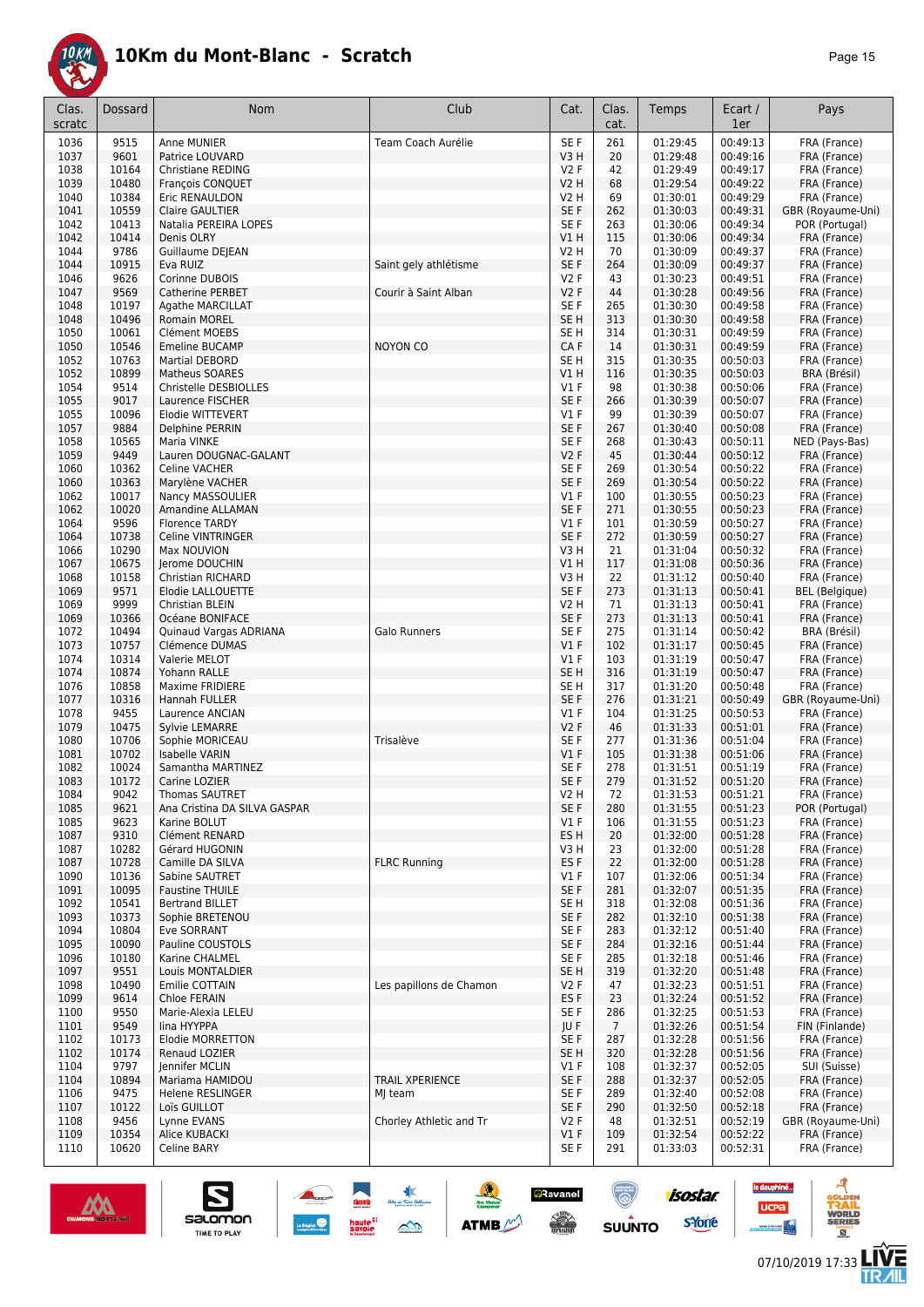

| Clas.<br>scratc | Dossard        | Nom                                     | Club                          | Cat.                    | Clas.<br>cat. | Temps                | Ecart /<br>1er       | Pays                                  |
|-----------------|----------------|-----------------------------------------|-------------------------------|-------------------------|---------------|----------------------|----------------------|---------------------------------------|
| 1111            | 10448          | <b>Tristan COCHET</b>                   |                               | SE <sub>H</sub>         | 321           | 01:33:04             | 00:52:32             | FRA (France)                          |
| 1111            | 10449          | <b>lustine MICHEL</b>                   |                               | SE F                    | 292           | 01:33:04             | 00:52:32             | FRA (France)                          |
| 1113            | 9519           | <b>Bertrand LARGERON</b>                | <b>CMBM</b>                   | V2 H                    | 73            | 01:33:10             | 00:52:38             | FRA (France)                          |
| 1113            | 9724           | Anne Marie TARDIVEL                     |                               | V2F                     | 49            | 01:33:10             | 00:52:38             | FRA (France)                          |
| 1115            | 9603           | <b>Emeline CALIXTE</b>                  |                               | SE F                    | 293           | 01:33:14             | 00:52:42             | FRA (France)                          |
| 1116            | 9411           | Sophie DELIA                            |                               | SE F                    | 294           | 01:33:19             | 00:52:47             | FRA (France)                          |
| 1117            | 9749           | Marie QUEVAL                            |                               | SE F                    | 295           | 01:33:20             | 00:52:48             | FRA (France)                          |
| 1117            | 9752           | Laure QUEVAL                            |                               | ES <sub>F</sub>         | 24            | 01:33:20             | 00:52:48             | FRA (France)                          |
| 1119            | 9812           | Mélanie BROCHOT                         |                               | SE F                    | 296           | 01:33:21             | 00:52:49             | FRA (France)                          |
| 1119            | 10392          | Magali SAVOYE                           |                               | V1F                     | 110           | 01:33:21             | 00:52:49             | FRA (France)                          |
| 1121            | 9947           | Arnaud DELAYE                           |                               | V1 H                    | 118           | 01:33:29             | 00:52:57             | FRA (France)                          |
| 1121            | 10667          | Julie DEREUGNAUCOURT                    |                               | ES <sub>F</sub>         | 25            | 01:33:29             | 00:52:57             | FRA (France)                          |
| 1123            | 10388          | Mélanie SOLTNER                         |                               | SE F                    | 297           | 01:33:32             | 00:53:00             | FRA (France)                          |
| 1124<br>1125    | 10306          | Sindy CREEL<br>Celine LAMBRECHT         |                               | SE F<br>SE F            | 298<br>299    | 01:33:36             | 00:53:04             | FRA (France)                          |
| 1125            | 10548<br>10897 | <b>Benoit ALGRET</b>                    |                               | SE H                    | 322           | 01:33:43<br>01:33:43 | 00:53:11<br>00:53:11 | <b>BEL</b> (Belgique)<br>FRA (France) |
| 1127            | 10269          | <b>Heike DENNHARD</b>                   |                               | SE F                    | 300           | 01:33:45             | 00:53:13             | GER (Allemagne)                       |
| 1127            | 10371          | Léa EDART                               |                               | SE F                    | 300           | 01:33:45             | 00:53:13             | FRA (France)                          |
| 1129            | 10753          | Carole CHANUT                           |                               | SE F                    | 302           | 01:34:00             | 00:53:28             | FRA (France)                          |
| 1130            | 10595          | Julie DELHASSE                          | zatopek                       | SE F                    | 303           | 01:34:02             | 00:53:30             | <b>BEL</b> (Belgique)                 |
| 1131            | 9459           | Luc CLEMENS                             |                               | V2 H                    | 74            | 01:34:04             | 00:53:32             | FRA (France)                          |
| 1131            | 10576          | Kine GORLIER                            |                               | V2F                     | 50            | 01:34:04             | 00:53:32             | FRA (France)                          |
| 1133            | 9458           | Valérie WILLI                           |                               | V2F                     | 51            | 01:34:05             | 00:53:33             | FRA (France)                          |
| 1133            | 10455          | Marjorie DI CLEMENTE                    |                               | SE F                    | 304           | 01:34:05             | 00:53:33             | FRA (France)                          |
| 1133            | 10655          | <b>Fontaine CHRISTELLE</b>              |                               | V2F                     | 51            | 01:34:05             | 00:53:33             | <b>BEL</b> (Belgique)                 |
| 1136            | 10456          | Jean-Baptiste DUMAS                     |                               | V1H                     | 119           | 01:34:08             | 00:53:36             | FRA (France)                          |
| 1137            | 10230          | Yves CORBAZ                             |                               | SE H                    | 323           | 01:34:15             | 00:53:43             | SUI (Suisse)                          |
| 1138            | 9923           | Ambre WESSE                             |                               | CA F                    | 15            | 01:34:16             | 00:53:44             | FRA (France)                          |
| 1138            | 10300          | <b>Emeric LASKAR</b>                    |                               | SE H                    | 324           | 01:34:16             | 00:53:44             | FRA (France)                          |
| 1140            | 10407          | Margaux DUVERNAY                        |                               | SE F                    | 305           | 01:34:24             | 00:53:52             | FRA (France)                          |
| 1141            | 10762          | Caroline VAUSSELIN                      | <b>SPAC</b>                   | SE F                    | 306           | 01:34:27             | 00:53:55             | FRA (France)                          |
| 1142            | 9858           | Cecile CULEUX                           |                               | SE F                    | 307           | 01:34:28             | 00:53:56             | FRA (France)                          |
| 1142            | 9859           | Fréjus KOTCHONI                         |                               | SE <sub>H</sub>         | 325           | 01:34:28             | 00:53:56             | FRA (France)                          |
| 1144            | 10369          | Jeff DAVIS                              |                               | V1H                     | 120           | 01:34:31             | 00:53:59             | USA (Etats-Unis)                      |
| 1145            | 10333          | Cécile HO                               |                               | SE F                    | 308           | 01:34:33             | 00:54:01             | FRA (France)                          |
| 1146            | 10041          | Céline HUAU                             |                               | SE F                    | 309           | 01:34:40             | 00:54:08             | FRA (France)                          |
| 1147            | 10013          | Sophie BEUCHAT                          |                               | $VI$ F                  | 111           | 01:34:50             | 00:54:18             | FRA (France)                          |
| 1148            | 10365          | Emilie BONNET                           |                               | SE F                    | 310           | 01:34:52             | 00:54:20             | FRA (France)                          |
| 1148            | 10730<br>10862 | Clément PRADY                           |                               | SE <sub>H</sub>         | 326           | 01:34:52             | 00:54:20<br>00:54:21 | FRA (France)                          |
| 1150<br>1151    | 10861          | Paul PERRON<br>Ibrahim COBAN            |                               | SE H<br>SE <sub>H</sub> | 327<br>328    | 01:34:53<br>01:34:54 | 00:54:22             | FRA (France)<br>FRA (France)          |
| 1152            | 10390          | Agathe AUBRY                            |                               | SE F                    | 311           | 01:34:59             | 00:54:27             | FRA (France)                          |
| 1153            | 10802          | Laetitia ROYER                          |                               | SE F                    | 312           | 01:35:03             | 00:54:31             | FRA (France)                          |
| 1154            | 9072           | Emmanuelle MASSA                        |                               | SE F                    | 313           | 01:35:06             | 00:54:34             | FRA (France)                          |
| 1155            | 9750           | Albane QUEVAL                           |                               | V2F                     | 53            | 01:35:14             | 00:54:42             | FRA (France)                          |
| 1156            | 9847           | Jacqueline FILLION-ROBIN                |                               | V2F                     | 54            | 01:35:15             | 00:54:43             | CAN (Canada)                          |
| 1157            | 9450           | Claude - Marie GRANGER                  |                               | V3F                     | 4             | 01:35:20             | 00:54:48             | FRA (France)                          |
| 1158            | 10302          | Victoria BARBOUR-SMITH                  | <b>Hillingdon Triathletes</b> | SE <sub>F</sub>         | 314           | 01:35:21             | 00:54:49             | GBR (Royaume-Uni)                     |
| 1159            | 10358          | Laure TAJAN                             | ARCE                          | SE F                    | 315           | 01:35:22             | 00:54:50             | FRA (France)                          |
| 1160            | 10212          | Sandra MARINO                           | La Rivatière                  | $VI$ F                  | 112           | 01:35:29             | 00:54:57             | FRA (France)                          |
| 1160            | 10249          | Audrey ROUSSEL                          |                               | SE F                    | 316           | 01:35:29             | 00:54:57             | FRA (France)                          |
| 1162            | 10332          | <b>Emilie LAGER</b>                     |                               | SE F                    | 317           | 01:35:30             | 00:54:58             | FRA (France)                          |
| 1163            | 10624          | Perrine BLANCHARD                       |                               | SE F                    | 318           | 01:35:35             | 00:55:03             | FRA (France)                          |
| 1163            | 10625          | Hugo QUINTENS                           |                               | SE <sub>H</sub>         | 329           | 01:35:35             | 00:55:03             | FRA (France)                          |
| 1165            | 10637          | Sophie GUEBEL                           |                               | $VI$ F                  | 113           | 01:35:39             | 00:55:07             | FRA (France)                          |
| 1166            | 9428           | Nathalie FORTIER                        |                               | V2F                     | 55            | 01:35:45             | 00:55:13             | CAN (Canada)                          |
| 1167            | 10161          | Anita CORNET                            |                               | V2F                     | 56            | 01:35:49             | 00:55:17             | USA (Etats-Unis)                      |
| 1168            | 10268          | Amelie PERNOT<br><b>Brigitte FORTIN</b> | Club de trail le Coureu       | V1F                     | 114           | 01:35:58             | 00:55:26             | FRA (France)                          |
| 1169<br>1169    | 9430           | Karen ALLRED                            |                               | V2F<br>V1F              | 57            | 01:35:59             | 00:55:27<br>00:55:27 | CAN (Canada)                          |
| 1169            | 9605<br>10577  | Florent PERRAD                          |                               | V2 H                    | 115<br>75     | 01:35:59<br>01:35:59 | 00:55:27             | USA (Etats-Unis)<br>FRA (France)      |
| 1169            | 10611          | Sophie PERRAD                           |                               | V1F                     | 115           | 01:35:59             | 00:55:27             | FRA (France)                          |
| 1173            | 10275          | Marie TRASSART                          | <b>SCAB</b>                   | SE F                    | 319           | 01:36:00             | 00:55:28             | FRA (France)                          |
| 1173            | 10766          | Franck DARIDAN                          |                               | V1 H                    | 121           | 01:36:00             | 00:55:28             | FRA (France)                          |
| 1175            | 10845          | Henri PASQUALONE                        | Les P'tits Potos              | V1 H                    | 122           | 01:36:19             | 00:55:47             | FRA (France)                          |
| 1176            | 10841          | <b>Bernard DAVIN</b>                    | les p'tits potos              | V3 H                    | 24            | 01:36:20             | 00:55:48             | FRA (France)                          |
| 1177            | 9236           | Annick GANDOLFO                         |                               | V2F                     | 58            | 01:36:21             | 00:55:49             | FRA (France)                          |
| 1177            | 9976           | Laurent HEYD                            | Les P'tits Potos              | V1 H                    | 123           | 01:36:21             | 00:55:49             | FRA (France)                          |
| 1177            | 10377          | Christine CICCARELLI                    |                               | V2F                     | 58            | 01:36:21             | 00:55:49             | FRA (France)                          |
| 1177            | 10859          | Jérôme CABORET                          | Les p'tits potos              | SE <sub>H</sub>         | 330           | 01:36:21             | 00:55:49             | FRA (France)                          |
| 1177            | 10892          | Julien GINDT                            | LES P'TITS POTOS              | SE H                    | 330           | 01:36:21             | 00:55:49             | FRA (France)                          |
| 1182            | 9932           | Leslie LEMASSON                         | les petits potos              | $VI$ F                  | 117           | 01:36:22             | 00:55:50             | FRA (France)                          |
| 1182            | 10856          | Davin JEROME                            | Les p'tits potos              | SE H                    | 332           | 01:36:22             | 00:55:50             | FRA (France)                          |
| 1184            | 9151           | Meheza WALLA                            | Team CERAMIQ                  | V1H                     | 124           | 01:36:23             | 00:55:51             | FRA (France)                          |
| 1184            | 9557           | Raymond ROTH                            | nael un sourire un espo       | V1 H                    | 124           | 01:36:23             | 00:55:51             | FRA (France)                          |



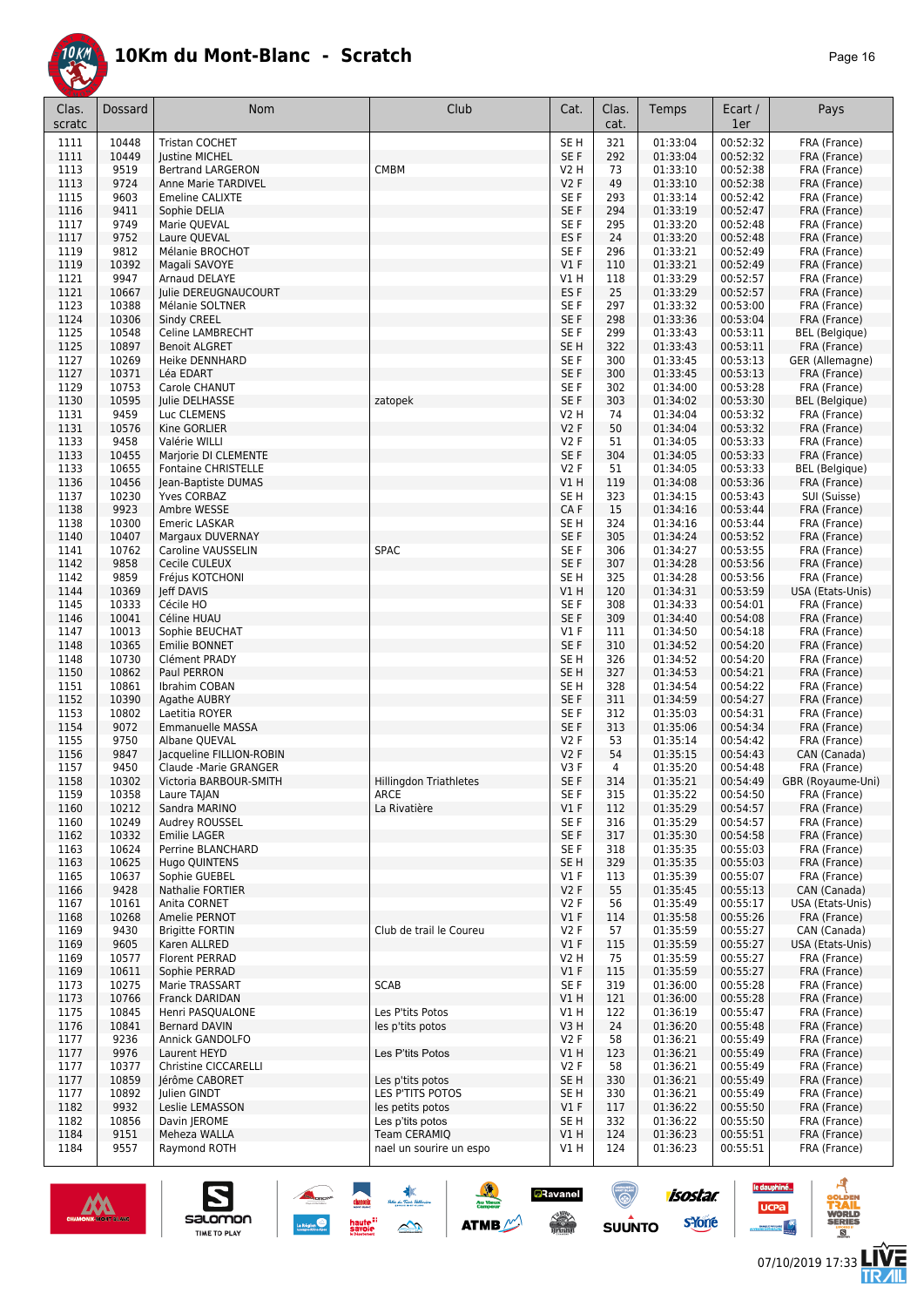

| Clas.<br>scratc | Dossard        | Nom                                         | Club                             | Cat.             | Clas.<br>cat. | Temps                | Ecart /<br>1er       | Pays                                |
|-----------------|----------------|---------------------------------------------|----------------------------------|------------------|---------------|----------------------|----------------------|-------------------------------------|
| 1184            | 9922           | <b>Iulien PARRY</b>                         | Les ptits potos                  | V1 H             | 124           | 01:36:23             | 00:55:51             | FRA (France)                        |
| 1187            | 9648           | Isabelle COQUELET                           |                                  | SE F             | 320           | 01:36:24             | 00:55:52             | FRA (France)                        |
| 1188            | 9649           | Delphine MANGIN                             |                                  | SE F             | 321           | 01:36:25             | 00:55:53             | FRA (France)                        |
| 1188            | 9931           | <b>Bernard KLEIN</b>                        | les petits potos                 | V3H              | 25            | 01:36:25             | 00:55:53             | FRA (France)                        |
| 1188            | 10873          | Hervé WOEFFLER                              | Petits Potos                     | V1 H             | 127           | 01:36:25             | 00:55:53             | FRA (France)                        |
| 1191            | 10303          | Annie THIERRY                               |                                  | V2F              | 60            | 01:36:31             | 00:55:59             | FRA (France)                        |
| 1192            | 10674          | Olivier FAGOT                               | WWW.OLICOACHING.COM              | V1 H             | 128           | 01:36:36             | 00:56:04             | FRA (France)                        |
| 1193            | 10673          | Yael FAGOT                                  | WWW.OLICOACHING.COM              | CA F             | 16            | 01:36:39             | 00:56:07             | FRA (France)                        |
| 1194            | 10507          | <b>Trev WILKINS</b>                         |                                  | V1 H             | 129           | 01:36:41             | 00:56:09             | GBR (Royaume-Uni)                   |
| 1194            | 10508          | Jenny CAMPBELL TRAYFORD                     |                                  | V1F              | 118           | 01:36:41             | 00:56:09             | GBR (Royaume-Uni)                   |
| 1196            | 10374          | Pierre-Antoine MOLET                        |                                  | SE <sub>H</sub>  | 333           | 01:36:44             | 00:56:12             | FRA (France)                        |
| 1197            | 9592           | <b>Caroline MOUNIER</b>                     |                                  | SE F             | 322           | 01:36:45             | 00:56:13             | FRA (France)                        |
| 1198            | 10815          | Caroline VANDERMEIREN                       | RunningGeek                      | SE F             | 323           | 01:36:48             | 00:56:16             | BEL (Belgique)                      |
| 1199            | 9434           | Ajna ISLAMAJ SKILLBORG                      | Elton                            | SE F             | 324           | 01:36:53             | 00:56:21             | SWE (Suède)                         |
| 1200            | 9766           | Catherine GAVIN                             |                                  | V2F              | 61            | 01:36:54             | 00:56:22             | SUI (Suisse)                        |
| 1200            | 10483          | Elisabeth LE POCREAU                        |                                  | V2F              | 61            | 01:36:54             | 00:56:22             | FRA (France)                        |
| 1200            | 10619          | Elodie DEGLETAGNE                           |                                  | SE F             | 325           | 01:36:54             | 00:56:22             | FRA (France)                        |
| 1203            | 10678          | Celine GENIEYS                              |                                  | SE F             | 326           | 01:37:04             | 00:56:32             | FRA (France)                        |
| 1203            | 10818          | Irwin BARANEK                               | Courir à baisieux                | V1 H             | 130           | 01:37:04             | 00:56:32             | FRA (France)                        |
| 1203            | 10819<br>9650  | Pascale BARANEK                             |                                  | V1F<br>SE F      | 119<br>327    | 01:37:04<br>01:37:06 | 00:56:32<br>00:56:34 | FRA (France)<br>FRA (France)        |
| 1206            | 9906           | Agathe DEGONVILLE                           | Adidas runners bastille          | VIH              | 131           | 01:37:08             | 00:56:36             | FRA (France)                        |
| 1207            | 10910          | Xavier MICHEL                               |                                  | V2F              | 63            | 01:37:17             | 00:56:45             |                                     |
| 1208<br>1209    | 9957           | Kathleen CORBETT                            | Serpentine                       | SE F             | 328           | 01:37:29             | 00:56:57             | GBR (Royaume-Uni)<br>DEN (Danemark) |
|                 | 10681          | Maj-Britt JENSEN                            |                                  |                  | 120           | 01:37:30             | 00:56:58             | FRA (France)                        |
| 1210<br>1211    | 10399          | <b>Catherine VIALE</b><br>Laure CUVILLIER   |                                  | $VI$ F<br>$VI$ F | 121           | 01:37:41             |                      | FRA (France)                        |
| 1211            | 10645          |                                             |                                  | V2 H             | 76            | 01:37:41             | 00:57:09<br>00:57:09 |                                     |
| 1213            | 10422          | Michel CHACHIGNON<br><b>Frederic GURGEY</b> |                                  | <b>V2 H</b>      | 77            | 01:37:42             | 00:57:10             | FRA (France)<br>FRA (France)        |
| 1214            | 9497           | Rachel PIERCE                               | Newport & District Runn          | $VI$ F           | 122           | 01:37:48             | 00:57:16             | GBR (Royaume-Uni)                   |
| 1215            | 10418          | Olivia EUDOT                                |                                  | SE F             | 329           | 01:37:58             | 00:57:26             | FRA (France)                        |
| 1216            | 10898          | Cindy BERNARD                               |                                  | SE F             | 330           | 01:38:01             | 00:57:29             | FRA (France)                        |
| 1217            | 10772          | Melinda LOGET                               |                                  | SE F             | 331           | 01:38:08             | 00:57:36             | FRA (France)                        |
| 1218            | 9491           | Marinella GRASSI                            |                                  | $VI$ F           | 123           | 01:38:10             | 00:57:38             | ITA (Italie)                        |
| 1219            | 10246          | <b>Micheal PARKER</b>                       |                                  | SE <sub>H</sub>  | 334           | 01:38:26             | 00:57:54             | GBR (Royaume-Uni)                   |
| 1220            | 10769          | Caroline CLOSTER                            |                                  | $VI$ F           | 124           | 01:38:30             | 00:57:58             | BEL (Belgique)                      |
| 1221            | 10307          | Mylène HAMMAN                               | <b>RUNFIT TEAM Grosblie</b>      | SE F             | 332           | 01:38:35             | 00:58:03             | FRA (France)                        |
| 1222            | 10691          | Laurène LOMBART                             | TIME TO CHILL                    | SE F             | 333           | 01:38:40             | 00:58:08             | FRA (France)                        |
| 1223            | 9818           | Virginie DIAZ                               |                                  | $VI$ F           | 125           | 01:38:42             | 00:58:10             | FRA (France)                        |
| 1223            | 9916           | Mathilde GURGEY                             |                                  | SE F             | 334           | 01:38:42             | 00:58:10             | FRA (France)                        |
| 1223            | 10010          | Nicolas LIEGEOIS                            |                                  | SE <sub>H</sub>  | 335           | 01:38:42             | 00:58:10             | FRA (France)                        |
| 1226            | 10767          | Pascal KIEFFER                              |                                  | V3 H             | 26            | 01:38:45             | 00:58:13             | FRA (France)                        |
| 1227            | 10050          | Shan Ll                                     |                                  | SE F             | 335           | 01:38:47             | 00:58:15             | CHN (Chine)                         |
| 1227            | 10334          | Ophélie COLIN                               |                                  | $VI$ F           | 126           | 01:38:47             | 00:58:15             | FRA (France)                        |
| 1227            | 10896          | Celine ALGRET                               |                                  | SE F             | 335           | 01:38:47             | 00:58:15             | FRA (France)                        |
| 1230            | 10260          | Michele LAPIED                              |                                  | V2F              | 64            | 01:38:53             | 00:58:21             | FRA (France)                        |
| 1231            | 10003          | Shérazade MARTIN                            |                                  | V1F              | 127           | 01:38:54             | 00:58:22             | FRA (France)                        |
| 1232            | 10618          | Sumit DAHIYA                                |                                  | V1 H             | 132           | 01:38:56             | 00:58:24             | GBR (Royaume-Uni)                   |
| 1233            | 10684          | Laura JOUY                                  |                                  | SE F             | 337           | 01:39:12             | 00:58:40             | FRA (France)                        |
| 1234            | 10279          | Anaik PROVOST                               |                                  | SE F             | 338           | 01:39:14             | 00:58:42             | FRA (France)                        |
| 1235            | 10741          | Charlotte HUET                              |                                  | SE F             | 339           | 01:39:17             | 00:58:45             | FRA (France)                        |
| 1236            | 10630          | Marielle MARTIN-COCHER                      |                                  | V2F              | 65            | 01:39:19             | 00:58:47             | FRA (France)                        |
| 1237            | 10323          | Nathalie ALESSI                             | natation chamonix                | V2F              | 66            | 01:39:22             | 00:58:50             | FRA (France)                        |
| 1238            | 9681           | Sophie CHAULIAC                             |                                  | SE F             | 340           | 01:39:38             | 00:59:06             | FRA (France)                        |
| 1238            | 10750          | Christian JACQUIN                           |                                  | V3H              | 27            | 01:39:38             | 00:59:06             | FRA (France)                        |
| 1240            | 10912          | Inge COUDRON                                |                                  | SE F             | 341           | 01:39:42             | 00:59:10             | <b>BEL</b> (Belgique)               |
| 1241            | 9195           | Claire LEPAGE                               |                                  | SE F             | 342           | 01:39:46             | 00:59:14             | FRA (France)                        |
| 1242            | 10686          | <b>Ermeline GORNET</b>                      |                                  | SE F             | 343           | 01:39:56             | 00:59:24             | FRA (France)                        |
| 1243            | 9679           | Karine VERHAEGHE                            |                                  | SE F             | 344           | 01:39:57             | 00:59:25             | FRA (France)                        |
| 1244            | 9996           | Julie GRANDCLEMENT                          |                                  | SE F             | 345           | 01:39:58             | 00:59:26             | FRA (France)                        |
| 1245            | 10037          | Sylvie LEVALLOIS                            |                                  | V2F              | 67            | 01:39:59             | 00:59:27             | FRA (France)                        |
| 1246            | 10254          | Marion LEPAUVRE                             |                                  | SE F             | 346           | 01:40:07             | 00:59:35             | FRA (France)                        |
| 1247            | 10297          | Amandine LE BERRE                           |                                  | SE F             | 347           | 01:40:11             | 00:59:39             | FRA (France)                        |
| 1248            | 10883          | Jean-Pierre GARNIER                         | CourirEnsemble                   | V2 H             | 78            | 01:40:15             | 00:59:43             | SUI (Suisse)                        |
| 1249            | 10592          | Marianne HECQ                               |                                  | SE F             | 348           | 01:40:17             | 00:59:45             | FRA (France)                        |
| 1250            | 10513          | Muriel MIOLLANY                             | Sill'n run                       | V2F              | 68            | 01:40:23             | 00:59:51             | FRA (France)                        |
| 1250            | 10891          | Philippe LAFARGE                            | CourirEnsemble                   | V1H              | 133           | 01:40:23             | 00:59:51             | FRA (France)                        |
| 1252            | 10881          | Alicia FOUCART                              | CourirEnsemble                   | $VI$ F           | 128           | 01:40:24             | 00:59:52             | SUI (Suisse)                        |
| 1252            | 10888          | Carole LAUK                                 | CourirEnsemble                   | V2F              | 69            | 01:40:24             | 00:59:52             | SUI (Suisse)                        |
| 1252            | 10890          | Bruno DE SOUSA                              | CourirEnsemble                   | V1 H             | 134           | 01:40:24             | 00:59:52             | SUI (Suisse)                        |
| 1255            | 10885          | <b>Guillaume DUFOUR</b>                     | CourirEnsemble                   | SE <sub>H</sub>  | 336           | 01:40:26             | 00:59:54             | FRA (France)                        |
| 1256            | 10878          | Frédéric MIOLLANY                           | CourirEnsemble                   | V1 H             | 135           | 01:40:27             | 00:59:55             | FRA (France)                        |
| 1256            | 10884          | Réto CADUFF<br><b>Boris BOSKIN</b>          | CourirEnsemble<br>CourirEnsemble | V2 H             | 79            | 01:40:27             | 00:59:55             | SUI (Suisse)                        |
| 1256<br>1259    | 10889<br>10882 | Anthony BUISSON                             |                                  | SE H             | 337<br>338    | 01:40:27<br>01:40:28 | 00:59:55<br>00:59:56 | BEL (Belgique)<br>FRA (France)      |
|                 |                | Iuliia SIMONOVA                             | CourirEnsemble                   | SE <sub>H</sub>  | 70            |                      |                      |                                     |
| 1260            | 9773           |                                             |                                  | V2 F             |               | 01:40:29             | 00:59:57             | RUS (Russie)                        |

忽

 $\rightarrow$ 



S

Salomon

 $\bigcirc$ 

**a**Ravanel

**isostar** 

ه

le dauphiné...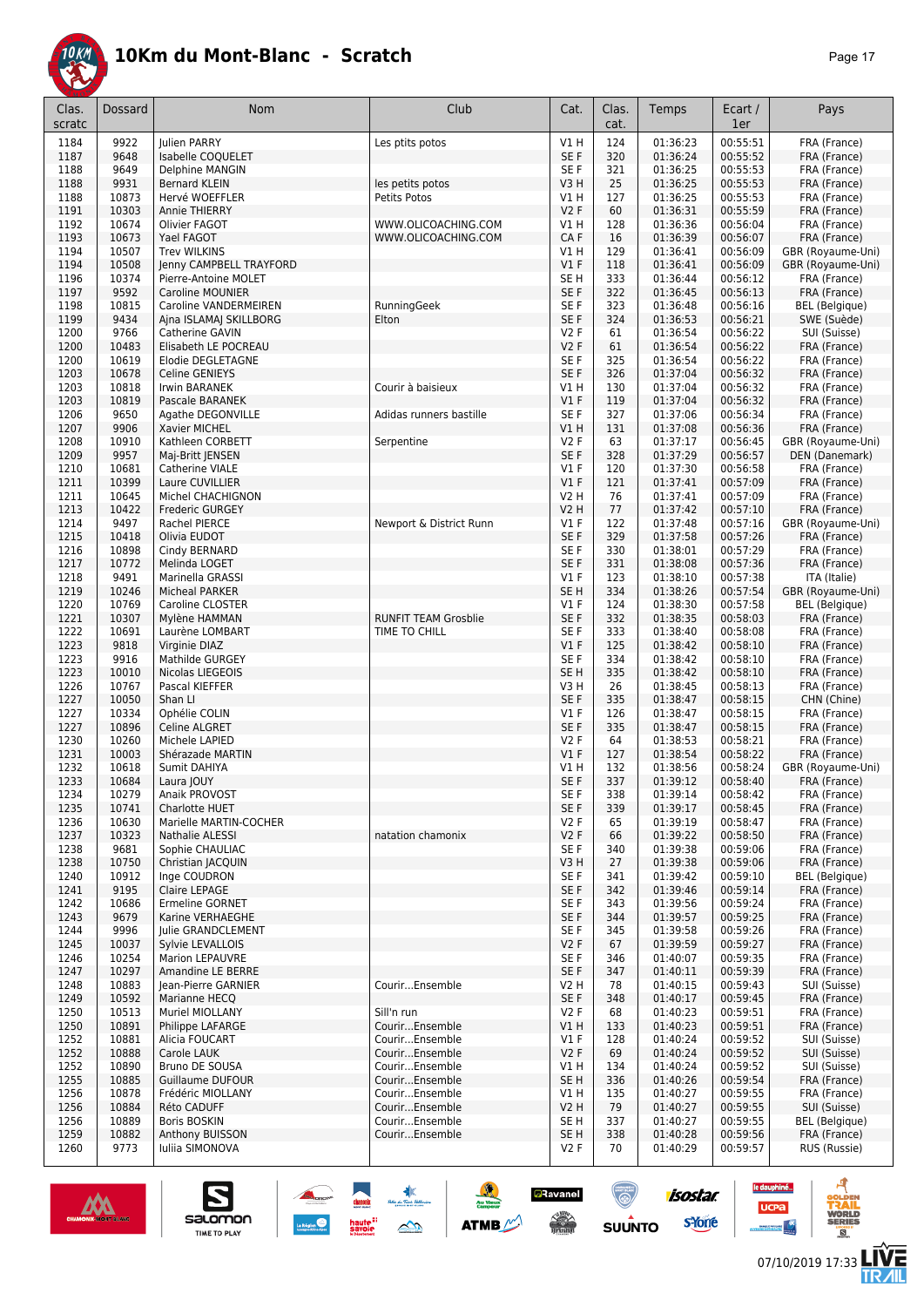

| age | 8 |
|-----|---|
|-----|---|

| Clas.<br>scratc | <b>Dossard</b> | Nom                                      | Club                    | Cat.                    | Clas.<br>cat.  | Temps                | Ecart /<br>1er       | Pays                              |
|-----------------|----------------|------------------------------------------|-------------------------|-------------------------|----------------|----------------------|----------------------|-----------------------------------|
| 1260            | 10879          | Dimitri BEETSCHEN                        | CourirEnsemble          | V1H                     | 136            | 01:40:29             | 00:59:57             | SUI (Suisse)                      |
| 1262            | 10887          | Vincent OTTINGER                         | CourirEnsemble          | V1H                     | 137            | 01:40:30             | 00:59:58             | SUI (Suisse)                      |
| 1263            | 10877          | Johan FERNANDEZ                          | CourirEnsemble          | V1H                     | 138            | 01:40:31             | 00:59:59             | FRA (France)                      |
| 1263            | 10886          | Sandrine CADUFF                          | CourirEnsemble          | $VI$ F                  | 129            | 01:40:31             | 00:59:59             | SUI (Suisse)                      |
| 1265            | 10497<br>9097  | Léa SMERECKI                             | <b>LES INTREPIDES</b>   | SE F<br><b>V2 H</b>     | 349<br>80      | 01:40:33             | 01:00:01<br>01:00:02 | FRA (France)                      |
| 1266<br>1267    | 10771          | Damiano PICCIRILLO<br>Mehernosh JEHANGIR | The Figuerola's         | V1 H                    | 139            | 01:40:34<br>01:40:37 | 01:00:05             | FRA (France)<br>USA (Etats-Unis)  |
| 1267            | 10865          | Vincent BELLEC                           | <b>FOULEE RENANAISE</b> | SE <sub>H</sub>         | 339            | 01:40:37             | 01:00:05             | FRA (France)                      |
| 1269            | 10863          | Celine ROMAGNE                           |                         | SE F                    | 350            | 01:40:38             | 01:00:06             | FRA (France)                      |
| 1270            | 10880          | Eric MONNEY                              | CourirEnsemble          | V1H                     | 140            | 01:40:40             | 01:00:08             | FRA (France)                      |
| 1271            | 10159          | <b>Bernard ASHPOLE</b>                   | <b>Wimpole Runners</b>  | V3H                     | 28             | 01:40:43             | 01:00:11             | GBR (Royaume-Uni)                 |
| 1272            | 10200          | <b>Emeline HINAUT</b>                    | <b>CRC Strasbourg</b>   | SE F                    | 351            | 01:40:48             | 01:00:16             | FRA (France)                      |
| 1272            | 10532          | Mélanie DAVAL                            |                         | SE F                    | 351            | 01:40:48             | 01:00:16             | FRA (France)                      |
| 1274            | 10614          | loël PONCET                              |                         | V1H                     | 141            | 01:41:01             | 01:00:29             | FRA (France)                      |
| 1275            | 10226          | Jean Luc BUTAULT                         |                         | V4 H                    | 5              | 01:41:08             | 01:00:36             | FRA (France)                      |
| 1276            | 10225          | Géraldine BUTAULT                        |                         | V2F                     | 71             | 01:41:09             | 01:00:37             | FRA (France)                      |
| 1277<br>1278    | 10193<br>10737 | Isabelle TARJOT<br>Nadine ISAAC          | Échappées belles        | V <sub>3</sub> F<br>V3F | 5<br>6         | 01:41:18<br>01:41:21 | 01:00:46<br>01:00:49 | FRA (France)<br>FRA (France)      |
| 1279            | 10651          | Anoula CROVILLE                          |                         | SE F                    | 353            | 01:41:22             | 01:00:50             | FRA (France)                      |
| 1280            | 10712          | Pauline FOULON                           |                         | SE F                    | 354            | 01:41:29             | 01:00:57             | <b>BEL</b> (Belgique)             |
| 1280            | 10904          | Nicole MARECHAL                          |                         | $VI$ F                  | 130            | 01:41:29             | 01:00:57             | <b>BEL</b> (Belgique)             |
| 1282            | 9464           | Karel SAMBERGER                          | Gerlov                  | V <sub>3</sub> H        | 29             | 01:41:31             | 01:00:59             | CZE (République                   |
|                 |                |                                          |                         |                         |                |                      |                      | tchèque)                          |
| 1283            | 9534           | Charlotte VIALLE                         |                         | SE <sub>F</sub>         | 355            | 01:41:32             | 01:01:00             | FRA (France)                      |
| 1284            | 10846          | <b>Betty DEGAILLE</b>                    |                         | $VI$ F                  | 131            | 01:41:35             | 01:01:03             | FRA (France)                      |
| 1285            | 10067          | <b>Justyne MORLAIN</b>                   |                         | SE F                    | 356            | 01:41:36             | 01:01:04             | FRA (France)                      |
| 1285            | 10068          | Sylvie MORLAIN                           |                         | $VI$ F                  | 132            | 01:41:36             | 01:01:04             | FRA (France)                      |
| 1285            | 10716          | Ludo AYRAL                               |                         | V1H                     | 142            | 01:41:36             | 01:01:04             | FRA (France)                      |
| 1288<br>1288    | 9586<br>10659  | Chloé DALHA                              |                         | SE F<br>SE F            | 357<br>357     | 01:41:43<br>01:41:43 | 01:01:11<br>01:01:11 | FRA (France)                      |
| 1290            | 10687          | Thuy Mi NGUYEN<br><b>Ludivin ANDRE</b>   |                         | SE F                    | 359            | 01:41:45             | 01:01:13             | FRA (France)<br>FRA (France)      |
| 1291            | 10176          | Gwladys DEMBELLE                         | Courir à Chantepie      | SE F                    | 360            | 01:41:52             | 01:01:20             | FRA (France)                      |
| 1292            | 10905          | Géraldine LASSALLE                       |                         | $VI$ F                  | 133            | 01:41:56             | 01:01:24             | FRA (France)                      |
| 1293            | 10545          | Markus BUEKER-STEINSCHULTE               |                         | V1H                     | 143            | 01:41:58             | 01:01:26             | GER (Allemagne)                   |
| 1294            | 10838          | Eva SKAWINIAK                            |                         | SE F                    | 361            | 01:41:59             | 01:01:27             | <b>BEL</b> (Belgique)             |
| 1295            | 10837          | Emmanuelle FEIGE                         |                         | SE F                    | 362            | 01:42:06             | 01:01:34             | FRA (France)                      |
| 1296            | 9454           | Francoise JAMES                          |                         | V3F                     | $\overline{7}$ | 01:42:13             | 01:01:41             | FRA (France)                      |
| 1297            | 10160          | Janet ASHPOLE                            | Wimpole Runners         | V2F                     | 72             | 01:42:15             | 01:01:43             | GBR (Royaume-Uni)                 |
| 1298            | 10492          | Didier COLLIN                            |                         | <b>V2 H</b>             | 81             | 01:42:24             | 01:01:52             | FRA (France)                      |
| 1299<br>1300    | 10421<br>10053 | Alexia DUCHATEL<br>Laetitia CAPDEVIELLE  |                         | SE F<br>$VI$ F          | 363<br>134     | 01:42:37<br>01:42:42 | 01:02:05<br>01:02:10 | FRA (France)<br>FRA (France)      |
| 1300            | 10127          | Joelle RAUSCHER                          |                         | V2F                     | 73             | 01:42:42             | 01:02:10             | FRA (France)                      |
| 1302            | 10149          | Anne-Chantal TONANNY                     |                         | $VI$ F                  | 135            | 01:42:45             | 01:02:13             | FRA (France)                      |
| 1303            | 10128          | Philippe RAUSCHER                        |                         | V3H                     | 30             | 01:42:46             | 01:02:14             | FRA (France)                      |
| 1304            | 9539           | Stéphanie SAPIN                          |                         | SE F                    | 364            | 01:42:48             | 01:02:16             | FRA (France)                      |
| 1304            | 9540           | Sabrina SAPIN                            |                         | SE F                    | 364            | 01:42:48             | 01:02:16             | FRA (France)                      |
| 1306            | 9577           | <b>Betty ROHRBACH</b>                    | ASI HALTHEROPHILIE      | V2F                     | 74             | 01:42:53             | 01:02:21             | FRA (France)                      |
| 1307            | 10203          | Caroline BRUA                            |                         | $VI$ F                  | 136            | 01:42:54             | 01:02:22             | FRA (France)                      |
| 1308            | 9543           | Nathalie MICHALLET                       |                         | $VI$ F                  | 137            | 01:42:58             | 01:02:26             | FRA (France)                      |
| 1309            | 10827<br>10376 | Marie-Georges CRUCIANI                   |                         | V2F<br>SE F             | 75             | 01:43:05             | 01:02:33<br>01:02:36 | FRA (France)                      |
| 1310<br>1311    | 10094          | Aline FROMENT<br>Peggy LEVY BIAU         |                         | SE F                    | 366<br>367     | 01:43:08<br>01:43:09 | 01:02:37             | FRA (France)<br>FRA (France)      |
| 1312            | 10520          | Jennifer FOURNIER                        | Manduel metropole marat | SE F                    | 368            | 01:43:21             | 01:02:49             | FRA (France)                      |
| 1313            | 10860          | Sandrine LAILLER                         |                         | $VI$ F                  | 138            | 01:43:28             | 01:02:56             | FRA (France)                      |
| 1314            | 9512           | Pierre Jean JULLIAN                      | MANDUEL METROPOLE MARAT | V3H                     | 31             | 01:43:34             | 01:03:02             | FRA (France)                      |
| 1315            | 10518          | Jaana Annukka VALTONEN                   |                         | SE F                    | 369            | 01:43:36             | 01:03:04             | FIN (Finlande)                    |
| 1315            | 10519          | Heidi VALTONEN                           |                         | SE F                    | 369            | 01:43:36             | 01:03:04             | FIN (Finlande)                    |
| 1317            | 10831          | Willial HALSALL                          |                         | V3H                     | 32             | 01:43:41             | 01:03:09             | GBR (Royaume-Uni)                 |
| 1318            | 10184          | N MUIR                                   | Basingstoke & Mid Hants | $VI$ F                  | 139            | 01:43:42             | 01:03:10             | GBR (Royaume-Uni)                 |
| 1318            | 10185          | Marc SOANE                               | Basingstoke & Mid Hants | V1 H                    | 144            | 01:43:42             | 01:03:10             | GBR (Royaume-Uni)                 |
| 1320<br>1321    | 10550<br>10270 | Valérie LANTHEAUME<br>Camille MOTTE      |                         | V1F<br>SE F             | 140<br>371     | 01:43:44<br>01:43:52 | 01:03:12<br>01:03:20 | FRA (France)<br>FRA (France)      |
| 1322            | 10688          | Caroline NOUVION                         |                         | V1F                     | 141            | 01:43:55             | 01:03:23             | FRA (France)                      |
| 1323            | 10091          | Céline HEYSE                             |                         | SE F                    | 372            | 01:43:56             | 01:03:24             | SUI (Suisse)                      |
| 1324            | 10901          | Ludovic SIMPELAERE                       |                         | V1H                     | 145            | 01:43:57             | 01:03:25             | SUI (Suisse)                      |
| 1324            | 10911          | Roberto MANGANO                          |                         | SE <sub>H</sub>         | 340            | 01:43:57             | 01:03:25             | SUI (Suisse)                      |
| 1326            | 10107          | Marie Pierre CALIXTE                     |                         | V <sub>2</sub> F        | 76             | 01:44:07             | 01:03:35             | FRA (France)                      |
| 1327            | 9659           | Mathilde RIVAUD                          |                         | SE F                    | 373            | 01:44:09             | 01:03:37             | FRA (France)                      |
| 1328            | 9541           | Sophie MARIE                             |                         | SE F                    | 374            | 01:44:16             | 01:03:44             | FRA (France)                      |
| 1329            | 10805          | Lola DE OLIVEIRA                         |                         | CA F                    | 17             | 01:44:18             | 01:03:46             | FRA (France)                      |
| 1330            | 10077          | Nathalie GARNIER                         |                         | $VI$ F                  | 142            | 01:44:20             | 01:03:48             | FRA (France)                      |
| 1331<br>1332    | 10914<br>10779 | Alice BUTLER<br>Lucinda BARBIER          |                         | CA F<br>$VI$ F          | 18<br>143      | 01:44:24<br>01:44:26 | 01:03:52<br>01:03:54 | GBR (Royaume-Uni)<br>FRA (France) |
| 1333            | 10397          | Mégane SAUNIER                           |                         | SE F                    | 375            | 01:44:28             | 01:03:56             | FRA (France)                      |
| 1334            | 10800          | Houffrane MHOUMADI                       |                         | $VI$ F                  | 144            | 01:44:30             | 01:03:58             | FRA (France)                      |
|                 |                |                                          |                         |                         |                |                      |                      |                                   |



 $\sum_{\text{SALOMOM}}$ 

 $\frac{\Gamma}{\Gamma}$ 

**ATMB** 

**a**Ravanel

 $\frac{1}{\sqrt{2}}$ 

ි.

**SUUNTO** 

**LIVE<br>TR***A***IL** 

**UCPa** 

**isostar** 

svone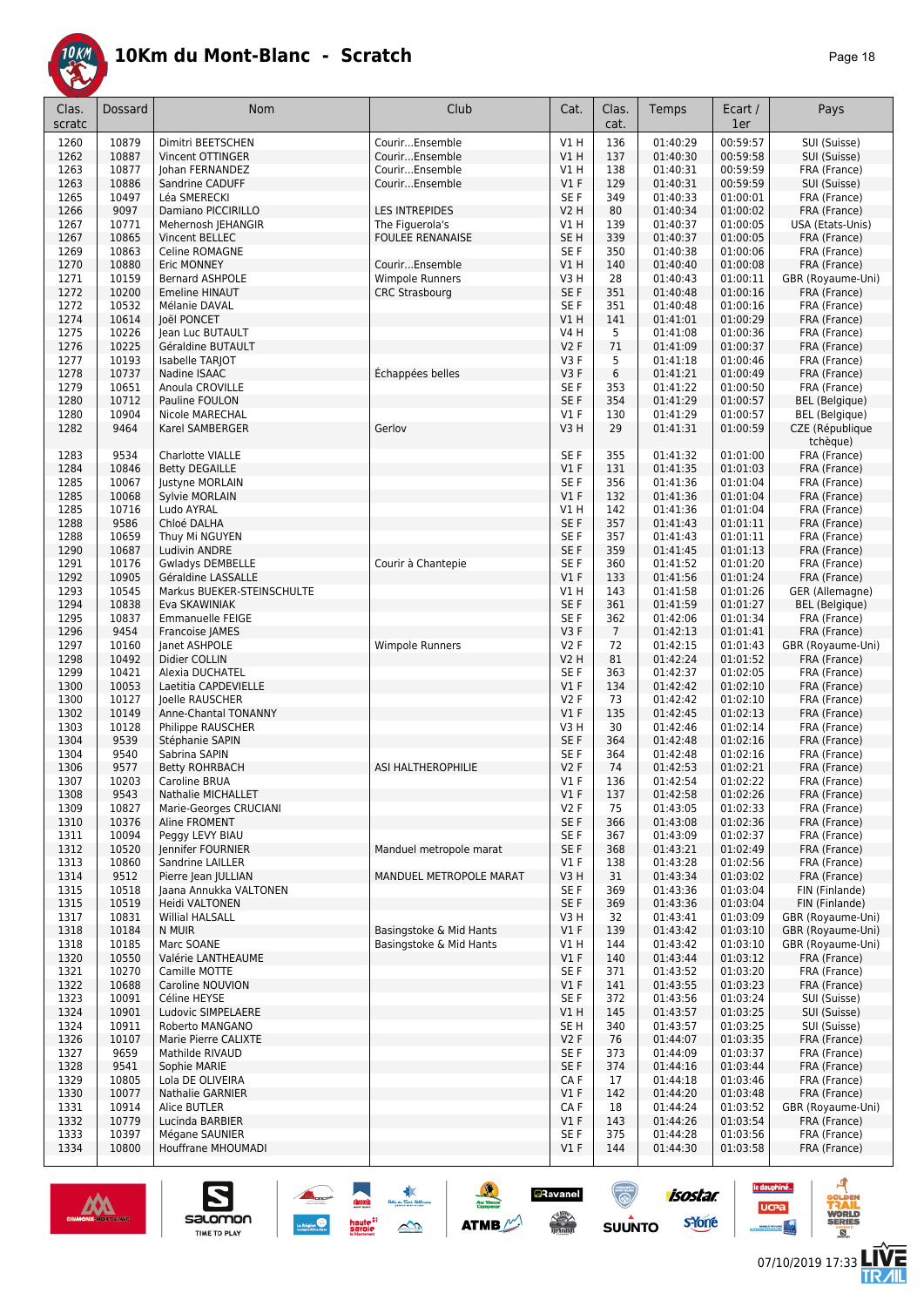

| Clas.<br>scratc | Dossard        | Nom                                             | Club                           | Cat.            | Clas.<br>cat. | Temps                | Ecart /<br>1er       | Pays                              |
|-----------------|----------------|-------------------------------------------------|--------------------------------|-----------------|---------------|----------------------|----------------------|-----------------------------------|
| 1335            | 10787          | Lorna GOULDING                                  |                                | SE F            | 376           | 01:44:40             | 01:04:08             | NZL (Nouvelle-<br>Zélande)        |
| 1336            | 10234          | Patrick BABIN                                   |                                | V3H             | 33            | 01:45:07             | 01:04:35             | FRA (France)                      |
| 1337            | 10450          | Laurent SIMON                                   |                                | V2 H            | 82            | 01:45:21             | 01:04:49             | FRA (France)                      |
| 1337            | 10451          | Claire SIMON-VILLEVIEILLE                       |                                | V1F             | 145           | 01:45:21             | 01:04:49             | FRA (France)                      |
| 1339            | 10664          | <b>Estelle LECLERC</b>                          |                                | ES F            | 26            | 01:45:31             | 01:04:59             | FRA (France)                      |
| 1340            | 10707          | <b>Elisabeth AMARGE</b>                         |                                | V3F             | 8             | 01:45:32             | 01:05:00             | FRA (France)                      |
| 1341            | 10736          | Emilie GUICHARD                                 |                                | SE F            | 377           | 01:45:42             | 01:05:10             | FRA (France)                      |
| 1342            | 9618           | Genefer ARCHER                                  |                                | SE F            | 378           | 01:45:46             | 01:05:14             | GBR (Royaume-Uni)                 |
| 1342            | 10182          | <b>Christine ARCHER</b>                         |                                | V3F             | 9             | 01:45:46             | 01:05:14             | GBR (Royaume-Uni)                 |
| 1344            | 10317          | Rebecca LOWE                                    |                                | SE F            | 379           | 01:45:55             | 01:05:23             | GBR (Royaume-Uni)                 |
| 1345            | 10534          | Frédéric GETTE                                  |                                | V3 H            | 34            | 01:46:14             | 01:05:42             | FRA (France)                      |
| 1346<br>1347    | 10189<br>10055 | Danielle RAUDE                                  | Rognac AC                      | V2F<br>SE F     | 77<br>380     | 01:46:15             | 01:05:43             | FRA (France)                      |
| 1348            | 10715          | Nolwenn PERON<br>Khady AYRAL                    |                                | <b>V2F</b>      | 78            | 01:46:20<br>01:46:21 | 01:05:48<br>01:05:49 | FRA (France)<br>FRA (France)      |
| 1349            | 9531           | Christelle BEUCHAT                              |                                | $VI$ F          | 146           | 01:46:26             | 01:05:54             | FRA (France)                      |
| 1350            | 10079          | Claudia TOMASSINI                               |                                | V1F             | 147           | 01:46:34             | 01:06:02             | FRA (France)                      |
| 1351            | 10701          | Philippe FLAMENT                                |                                | V3 H            | 35            | 01:46:38             | 01:06:06             | FRA (France)                      |
| 1352            | 10429          | Rosanne LEGENDRE                                |                                | SE F            | 381           | 01:47:07             | 01:06:35             | FRA (France)                      |
| 1352            | 10430          | <b>Amandine MANSANTI</b>                        |                                | SE F            | 381           | 01:47:07             | 01:06:35             | FRA (France)                      |
| 1352            | 10432          | Laurene LEGENDRE                                |                                | SE F            | 381           | 01:47:07             | 01:06:35             | FRA (France)                      |
| 1355            | 9707           | Mary THANE                                      | <b>Blackwater Valley Runne</b> | V2F             | 79            | 01:47:12             | 01:06:40             | GBR (Royaume-Uni)                 |
| 1356            | 10775          | Dana MURARIU                                    |                                | SE F            | 384           | 01:47:30             | 01:06:58             | ROU (Roumanie)                    |
| 1356            | 10777          | Marie SORET                                     |                                | SE F            | 384           | 01:47:30             | 01:06:58             | FRA (France)                      |
| 1358            | 10436          | Anne-Sophie HULLAR                              |                                | SE F            | 386           | 01:47:31             | 01:06:59             | FRA (France)                      |
| 1358            | 10437          | Xavier HULLAR                                   |                                | V2 H            | 83            | 01:47:31             | 01:06:59             | FRA (France)                      |
| 1360            | 9630           | Lucy ROSS-MACKENZIE                             |                                | $VI$ F          | 148           | 01:47:37             | 01:07:05             | GBR (Royaume-Uni)                 |
| 1361            | 10346          | Margaret Ann MACDONALD                          | Morpeth Harriers               | V2F             | 80            | 01:47:53             | 01:07:21             | GBR (Royaume-Uni)                 |
| 1362            | 9624           | Laura ALEXANDRE                                 |                                | SE F            | 387           | 01:47:54             | 01:07:22             | FRA (France)                      |
| 1363            | 9855           | Celine POENCIER                                 |                                | SE F            | 388           | 01:48:04             | 01:07:32             | FRA (France)                      |
| 1364            | 10603          | Alexiane ENGEL                                  |                                | SE F            | 389           | 01:48:15             | 01:07:43             | FRA (France)                      |
| 1365            | 9581           | Carole PICHET                                   |                                | SE F            | 390           | 01:48:28             | 01:07:56             | FRA (France)                      |
| 1366            | 9753           | Kitisak NOKYOU                                  |                                | SE <sub>H</sub> | 341           | 01:48:51             | 01:08:19             | THA (Thaïlande)                   |
| 1366<br>1368    | 10833<br>10584 | Nawatcha CHANACHAI<br>Patrizia CAPUANO CASTELLO | saint bernard                  | SE F<br>V2F     | 391<br>81     | 01:48:51<br>01:48:58 | 01:08:19<br>01:08:26 | THA (Thaïlande)                   |
| 1369            | 10615          | Helen MUNRO                                     | Stornoway Running & Ath        | V2F             | 82            | 01:49:00             | 01:08:28             | FRA (France)<br>GBR (Royaume-Uni) |
| 1370            | 10907          | Rosemarie MORI MALDONADO                        | Vera Xtreme                    | SE F            | 392           | 01:49:04             | 01:08:32             | PUR (Porto Rico)                  |
| 1371            | 10571          | Milou SANDERS                                   |                                | SE F            | 393           | 01:49:05             | 01:08:33             | NED (Pays-Bas)                    |
| 1372            | 10799          | Lorena PANARISI                                 |                                | SE F            | 394           | 01:49:40             | 01:09:08             | BEL (Belgique)                    |
| 1373            | 10098          | Genevieve VAUZEILLES                            |                                | V2F             | 83            | 01:49:52             | 01:09:20             | FRA (France)                      |
| 1374            | 10157          | Aline SCHNEGG                                   |                                | SE F            | 395           | 01:50:02             | 01:09:30             | FRA (France)                      |
| 1375            | 10213          | Aline LECLERC                                   |                                | CA F            | 19            | 01:50:04             | 01:09:32             | FRA (France)                      |
| 1376            | 9848           | Aymar HENRY                                     |                                | ES <sub>H</sub> | 21            | 01:50:17             | 01:09:45             | FRA (France)                      |
| 1376            | 9849           | Pauline MOLIN                                   |                                | ES F            | 27            | 01:50:17             | 01:09:45             | FRA (France)                      |
| 1378            | 10652          | Marie EFFRAY                                    |                                | SE F            | 396           | 01:50:23             | 01:09:51             | FRA (France)                      |
| 1378            | 10660          | Delphine LABRIN                                 |                                | $VI$ F          | 149           | 01:50:23             | 01:09:51             | FRA (France)                      |
| 1380            | 10621          | Marie Jeanne BELVOIX                            |                                | V3F             | 10            | 01:50:51             | 01:10:19             | FRA (France)                      |
| 1381            | 10337          | Laurie MEY                                      |                                | ES F            | 28            | 01:51:09             | 01:10:37             | FRA (France)                      |
| 1382            | 9820           | Itai GILINSKY                                   |                                | V2 H            | 84            | 01:51:13             | 01:10:41             | ISR (Israël)                      |
| 1383            | 10665          | Lea CARDINAEL                                   |                                | CAF             | 20            | 01:51:49             | 01:11:17             | FRA (France)                      |
| 1384            | 10393          | Anne-Sophie PAUMIER                             |                                | SE F            | 397           | 01:51:55             | 01:11:23             | FRA (France)                      |
| 1385<br>1385    | 10770<br>10773 | <b>Tiffany LIARDET</b><br>Baya SALLESE          |                                | SE F<br>V2F     | 398<br>84     | 01:51:59<br>01:51:59 | 01:11:27             | SUI (Suisse)                      |
| 1387            | 9071           | Sandra UGHETTO                                  | Fun Run 77                     | $VI$ F          | 150           | 01:52:00             | 01:11:27<br>01:11:28 | SUI (Suisse)<br>FRA (France)      |
| 1387            | 9560           | Carine FLAMAND                                  |                                | V2F             | 85            | 01:52:00             | 01:11:28             | FRA (France)                      |
| 1387            | 10834          | Claire STOESSEL                                 |                                | CA F            | 21            | 01:52:00             | 01:11:28             | FRA (France)                      |
| 1390            | 10051          | <b>Brian MARTIN</b>                             |                                | <b>V2 H</b>     | 85            | 01:52:01             | 01:11:29             | GBR (Royaume-Uni)                 |
| 1391            | 10616          | Isabelle BAILLY-LEBEL                           |                                | V2F             | 86            | 01:52:12             | 01:11:40             | FRA (France)                      |
| 1392            | 9754           | Julien GOUDET                                   |                                | SE H            | 342           | 01:52:13             | 01:11:41             | FRA (France)                      |
| 1393            | 10680          | Laure MARTIN                                    |                                | SE F            | 399           | 01:52:27             | 01:11:55             | FRA (France)                      |
| 1394            | 10679          | <b>Gael MARTIN</b>                              |                                | SE H            | 343           | 01:52:34             | 01:12:02             | FRA (France)                      |
| 1395            | 10832          | Géraldine GOIN                                  |                                | SE F            | 400           | 01:52:37             | 01:12:05             | FRA (France)                      |
| 1396            | 10789          | Claire LE DEVEHAT                               | AO BUC                         | V2 F            | 87            | 01:52:49             | 01:12:17             | FRA (France)                      |
| 1397            | 10830          | Anahid EKMEKJIAN                                |                                | SE F            | 401           | 01:52:51             | 01:12:19             | FRA (France)                      |
| 1398            | 10694          | Lea HANSKENS                                    |                                | SE F            | 402           | 01:52:55             | 01:12:23             | FRA (France)                      |
| 1399            | 10138          | Barbara DELANDE                                 |                                | SE F            | 403           | 01:53:05             | 01:12:33             | FRA (France)                      |
| 1400            | 10760          | Lesley SHAW                                     |                                | SE F            | 404           | 01:53:08             | 01:12:36             | GBR (Royaume-Uni)                 |
| 1401            | 10786          | Jean Jacques DESQUAIRES                         |                                | V4 H            | 6             | 01:53:26             | 01:12:54             | FRA (France)                      |
| 1402            | 10768          | Laure BOUCHARA                                  |                                | SE F            | 405           | 01:53:41             | 01:13:09             | FRA (France)                      |
| 1403            | 10810          | Sylvie CASTAGNA                                 |                                | V1F             | 151           | 01:53:45             | 01:13:13             | FRA (France)                      |
| 1404            | 10806          | Marina KUBIAK                                   |                                | SE F<br>$VI$ F  | 406           | 01:53:52             | 01:13:20<br>01:13:48 | FRA (France)                      |
| 1405<br>1406    | 10853<br>10216 | Ruth MARTIN<br>Margaux RAUDE                    |                                | SE F            | 152<br>407    | 01:54:20<br>01:54:21 | 01:13:49             | GBR (Royaume-Uni)<br>FRA (France) |
| 1406            | 10854          | Matt LE BRETON                                  |                                | V1 H            | 146           | 01:54:21             | 01:13:49             | GBR (Royaume-Uni)                 |
| 1408            | 10844          | Marie-Anne BACOT                                |                                | V3F             | 11            | 01:54:32             | 01:14:00             | FRA (France)                      |
|                 |                |                                                 |                                |                 |               |                      |                      |                                   |

大会

 $\rightarrow$ 

**ATMB** 

**a**Ravanel

**SERVICE** 

 $\bigcirc$ 

**SUUNTO** 



 $\sum_{\text{SALOMOM}}$ 

le dauphiné...

**UCPa** 

G

isostar.

**s**Yone

A

**VORLD**<br>ERIES